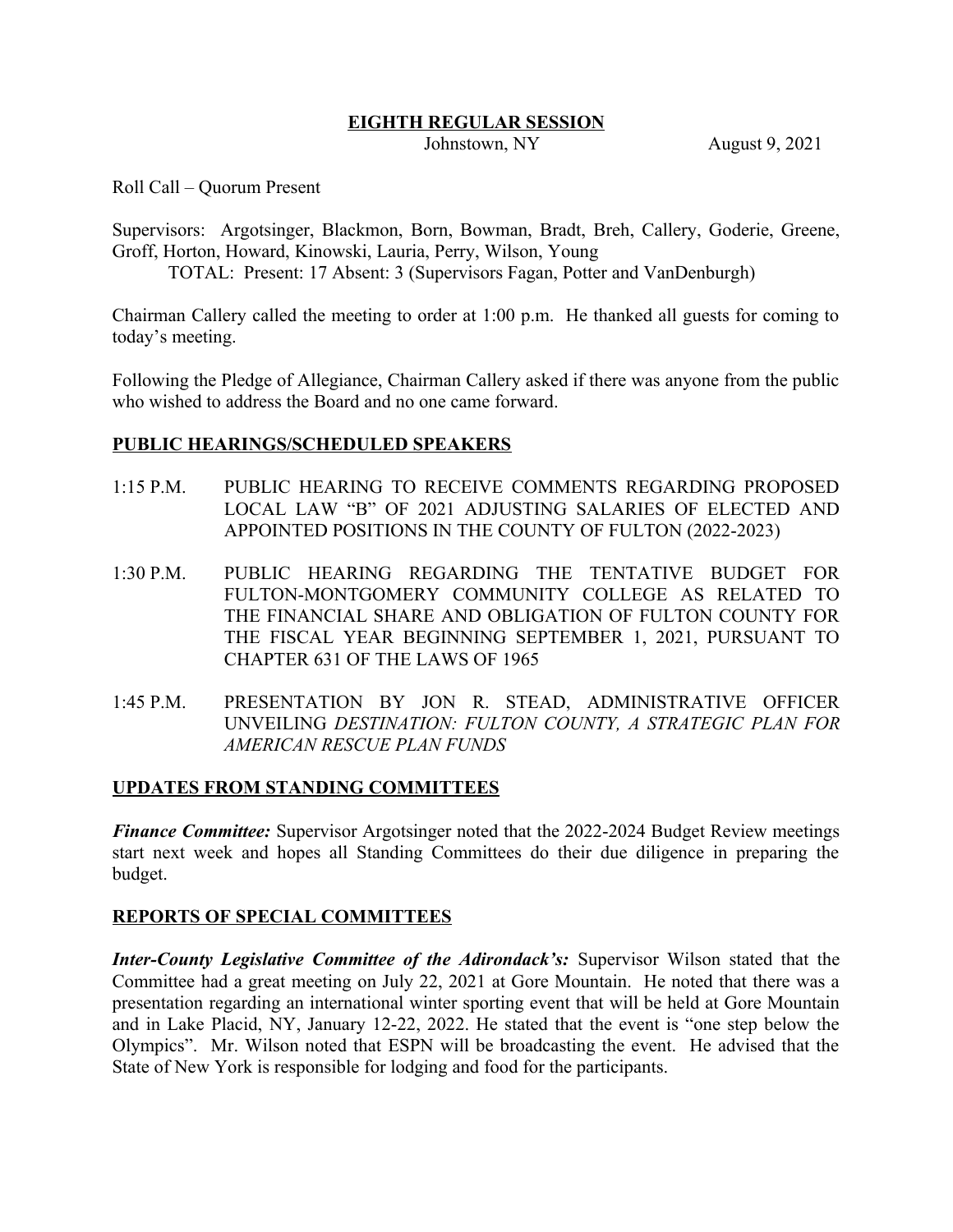Mr. Wilson stated that the Committee rode the gondola to the top of Gore Mountain. Afterwards, they rode rail bikes for 7.3 miles and had an enjoyable ride.

*Soil and Water Conservation District:* Supervisor Horton stated that the special meeting regarding land trust options was held on July 20, 2021. He noted that eight (8) members of the Board of Supervisors attended as well as Administrative Officer Jon Stead. He thanked those who attended. He noted that there was a presentation by a representative from the NYS Department of Agriculture & Markets who spoke about farmland and why they want to protect them through land trusts and easements.

## **CHAIRMAN'S REPORT**

Chairman Callery read a thank you card from recent OTB Scholarship award winner Hailee Waddle.

Mr. Callery also stated that the Budget Review meetings will be held August 16-19, 2021.

## **RESOLUTIONS**

Chairman Callery opened the Public Hearing to receive comments regarding proposed Local Law "B" of 2021 Adjusting Salaries of Elected and Appointed Positions in the County of Fulton at 1:15 p.m. Chairman Callery asked any interested speakers to step to the podium. No one came forward.

*No. 257 (Resolution Calling Upon New York State Legislators to Complete and Settle Prior Years' Enhanced Federal Medicaid Assistance Percentage Program (EFMAP) Reconciliation and Compensate Fulton County According to Federal Requirements):* Mr. Stead stated that he updated the Finance Committee about this. He noted that he filed a Freedom of Information Law (FOIL) request but has not received a response yet. He noted that municipalities of similar size to Fulton County are owed anywhere from a half a million dollars up to a million dollars. He expressed that the State should be remitting this money regularly to all municipalities. He said that he will keep the Board apprised on the results of the FOIL request.

Chairman Callery again asked if there were any members of the public who wished to make comments regarding proposed Local Law "B" of 2021 Adjusting Salaries of Elected and Appointed Positions in the County of Fulton. There being no other interested speakers, Chairman Callery closed the Public Hearing at 1:25 p.m.

Chairman Callery asked President of the Fulton-Montgomery Community College (FMCC) Dr. Gregory Truckenmiller to come forward and provide a brief presentation on the proposed 2021- 2022 FMCC Budget.

Dr. Truckenmiller stated that the proposed FMCC budget is up about 3.7 percent; however, due to COVID grants, the College didn't have to ask for more "County Share" from the sponsoring counties. Supervisor Young asked if enrollment numbers have increased. Dr. Truckenmiller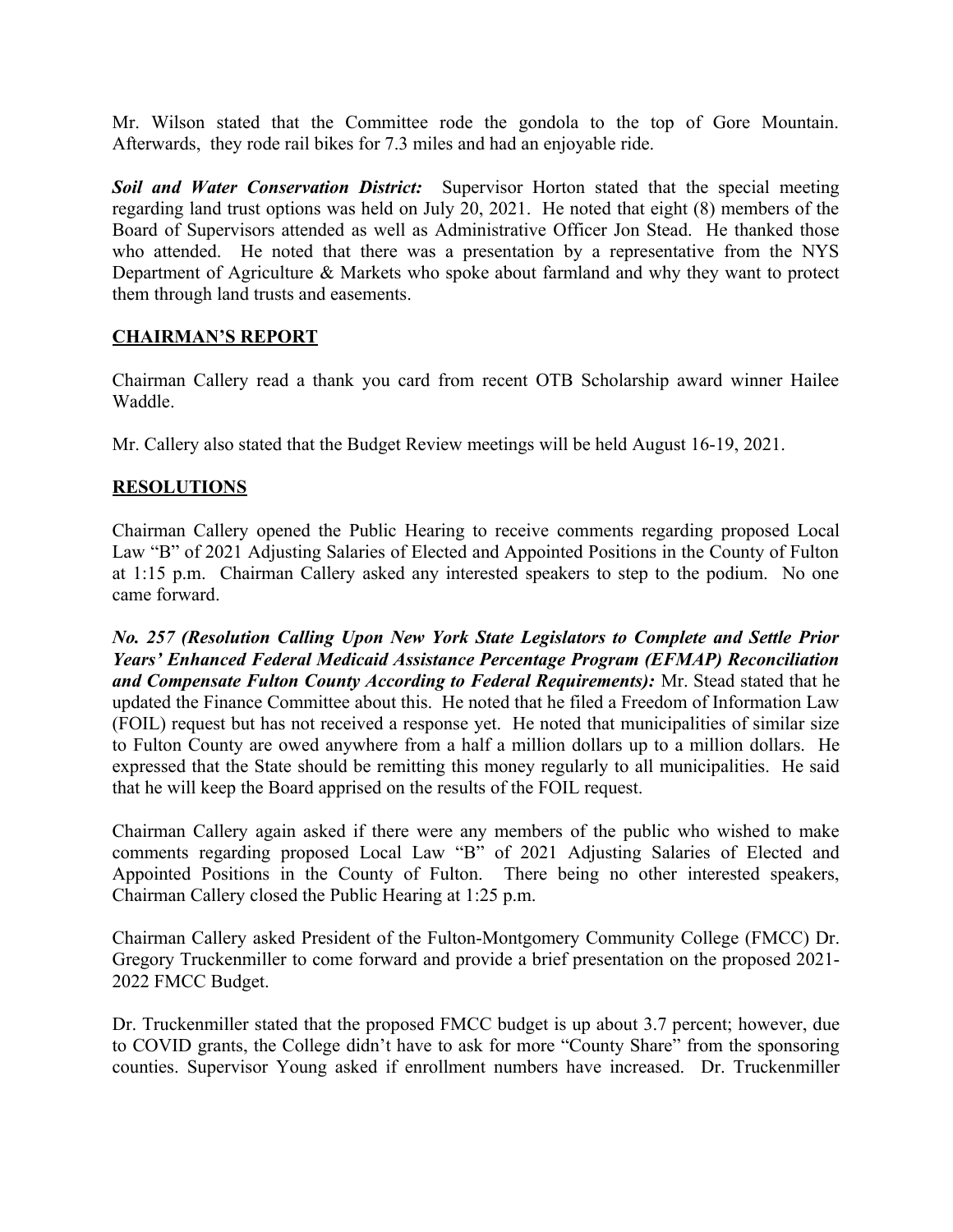stated that the numbers are not where he wants them to be, but he expressed that he is hopeful that the enrollment numbers will increase again.

Chairman Callery then opened the Public Hearing to receive comments regarding the Tentative Budget for Fulton-Montgomery Community College as related to the financial share and obligation of Fulton County for the fiscal year beginning September 1, 2021, pursuant to Chapter 631 of the Laws of 1965 at 1:32 p.m. Chairman Callery asked any interested speakers to step to the podium. No one came forward.

## **PROCLAMATIONS**

## PROCLAMATION HONORING COUNTY TREASURER EDGAR T. BLODGETT FOR DISTINGUISHED SERVICE TO FULTON COUNTY

WHEREAS, Edgar ("Terry") Blodgett stepped into his career of service to the County of Fulton on January 1, 2010; and

WHEREAS, Mr. Blodgett retired from the post of County Treasurer on May 7, 2021 with over 11 years of County service; and

WHEREAS, Terry's terms of office advanced the Treasurer's goals and contributed to a stable financial condition for Fulton County government, including 1) The introduction of modern electronic tax collection software, 2) Adopting a system to implement electronic credit card payments for property taxes, 3) Implementation of applications within the County's new Tyler Technologies Financial Management System, 4) Introduction and administration of the new county-wide Hotel Occupancy Tax; and

WHEREAS, Terry was adamant about pursuing an efficient annual tax foreclosure process, including coordination of parcels for Operation Green Scene always sought to promote investment income to benefit County revenues; and

WHEREAS, Terry was a dedicated public servant, committed to helping his community improve its fortunes; and; and

WHEREAS, Terry took great pride in his Office staff, in being the County Treasurer and in working diligently to foster leadership as chief financial officer; and

RESOLVED, That the Board of Supervisors hereby expresses its gratitude to Edgar T. Blodgett for his distinguished service as County Treasurer for the County of Fulton.

Chairman Callery again asked if there were any members of the public who wished to make comments regarding the Tentative Budget for Fulton-Montgomery Community College as related to the financial share and obligation of Fulton County for the fiscal year beginning September 1, 2021, pursuant to Chapter 631 of the Laws of 1965. There being no other interested speakers, Chairman Callery closed the Public Hearing at 1:38 p.m.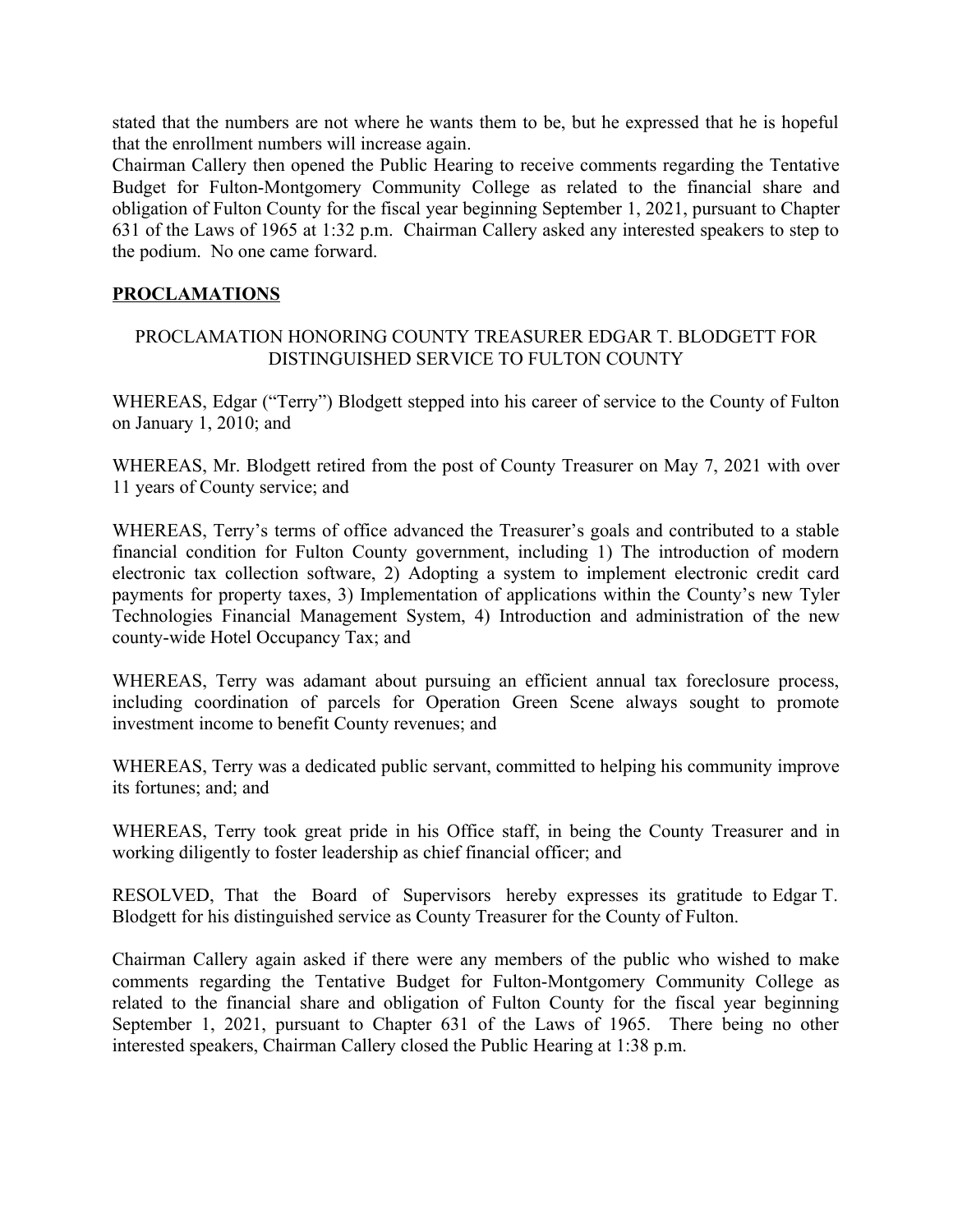Mr. Stead presented a MS PowerPoint presentation regarding *Destination: Fulton County a Strategic Plan for American Rescue Plan Funds* to the Board of Supervisors. (See attached)

He stated that this plan combines three (3) major projects and is expected to make a large impact to the economy here in Fulton County. He stated that Fulton County is in a position to impact the economy by expanding destination tourism right in the Foothills of the Adirondacks.

Mr. Stead stated that Fulton County, through the American Rescue Plan Act, received a prorated portion of grant funds, as did every municipality throughout the country. He stated that County level governments received its money in advance directly from the federal government. He stated that the total ARPA grant amount for Fulton County totals \$10,369,022.00. He noted that the first half of the grant was already received and totaled \$5,184,511.00. Proposed expenditures must be incurred by the end of 2024 and completed by the end of 2026.

He stated that Revenue Loss Replacement is an option allowed by formula in the U.S. Treasury Interim Rule. He stated that the revenue loss from 2019 is calculated in relation to what the municipality expected in 2020. He stated there is a 4.1 percent trend factor in growth of revenues from year to year, so if that 4.1 percent increase wasn't there from 2019 to 2020, then the differential can be claimed as "revenue loss".

Mr. Stead stated that the first major component is the "Route 30/30A Corridor Sewer Project: Phase 1". This project would be an extension of municipal sewer service from the outskirts of Gloversville, up to the Village of Mayfield, which is approximately 7 miles.

Mr. Stead stated that the second component of *Destination: Fulton County* is the "Field of Dreams" Tourism Destination Grant. He stated that the grant would help to build a modern baseball stadium complex for little leaguers. He stated that this grant will propel the overall project forward. He stated that the American Rescue Plan Act was to assist projects where the COVID-19 pandemic affected the progress. Mr. Stead expressed that this grant will boost the project forward and start the Legends Park at Parkhurst Field. When completed, the completed facility will attract thousands of little leaguers and their families to the area each year. A rendering of the "Field of Dreams" was shown to the Board.

Mr. Stead noted that Dave Karpinski of the Parkhurst Field Foundation has been working on the "Field of Dreams" facility and is here in the audience to represent the Foundation.

Mr. Stead stated that the third component is the Great Sacandaga Lake History Museum. He stated that this project would be the construction of a state-of-the-art museum facility with exhibits that showcase the modern engineering marvel that is the Great Sacandaga Lake. Mr. Stead expressed that he hopes that the project will start in 2022 and be finished by 2024 or 2025.

He stated that the façade hasn't been determined yet, but he hopes it will be something "Adirondacky" or something reminiscent of the Lake. Mr. Stead presented concepts of what showcases and display rooms could be featured in the future museum.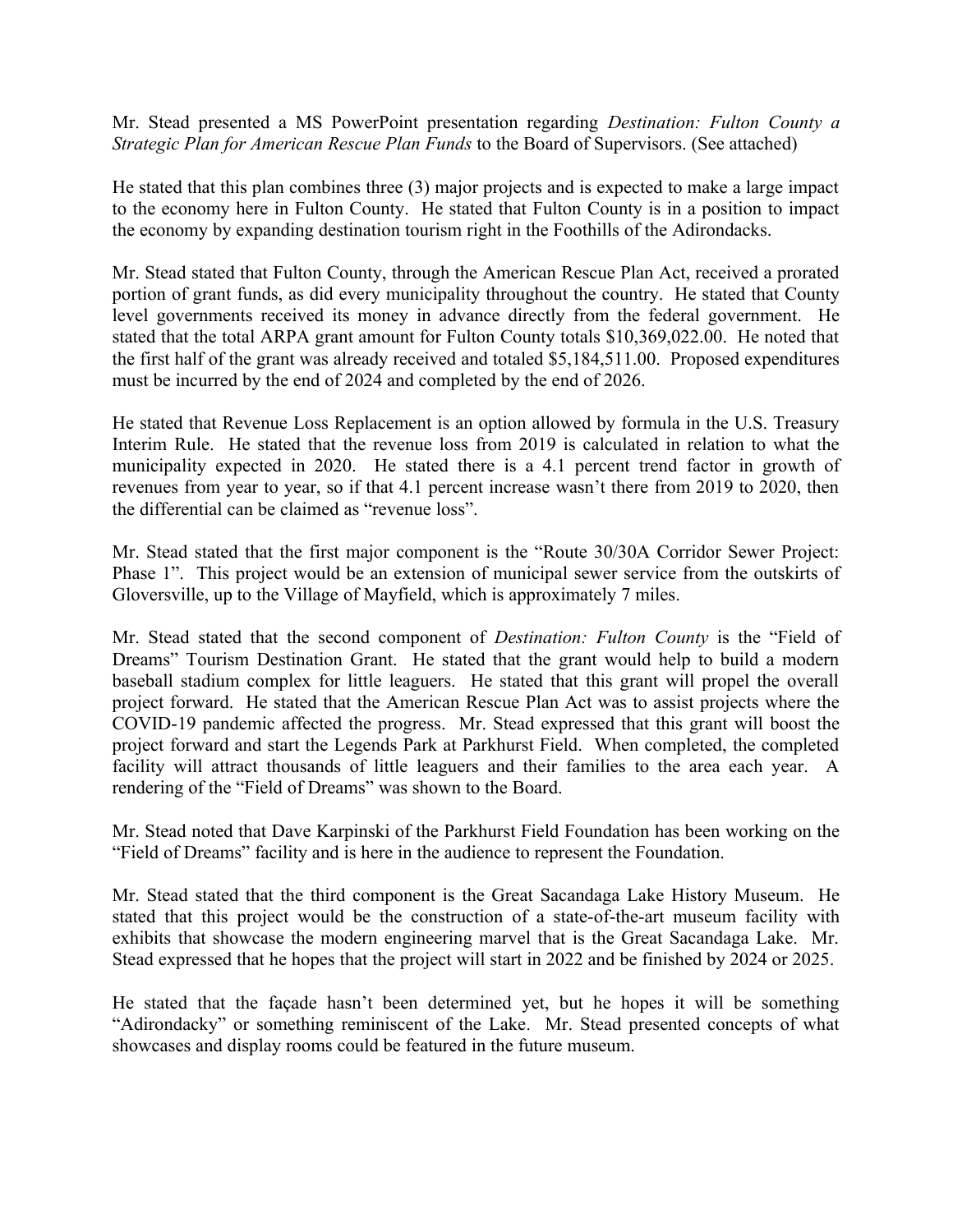Mr. Stead stated that in the early 1990's the Fulton Montgomery Regional Chamber of Commerce hired a company called DCI to study, survey and complete a tourism analysis of our region. He stated that the analysis showed the "shortfall" was that no one saw this as a destination and it was only perceived as a "pass through" on the way to other destinations.

*No. 261 (Resolution Adopting the 2021-2022 FMCC Budget):* Supervisor Young noted that he would abstain from this Resolution due to his employment at the Fulton-Montgomery Community College.

Upon a motion by Supervisor Bradt, seconded by Supervisor Lauria and unanimously carried, the Board entered Executive Session at 2:11 p.m. to discuss purchase or lease of real estate and pending litigation.

Upon a motion by Supervisor Howard, seconded by Supervisor Lauria and unanimously carried, the Board re-entered into Regular Session at 3:01 p.m.

A motion was offered by Supervisor Lauria, seconded by Supervisor Bradt and unanimously carried to waive the Rules of Order to take action on Late Resolution 1.

Upon a motion by Supervisor Greene, seconded by Supervisor Groff and unanimously carried, the Board adjourned at 3:05 p.m.

*Certified by:*

*Jon R. Stead, Administrative Officer/ DATE Clerk of the Board*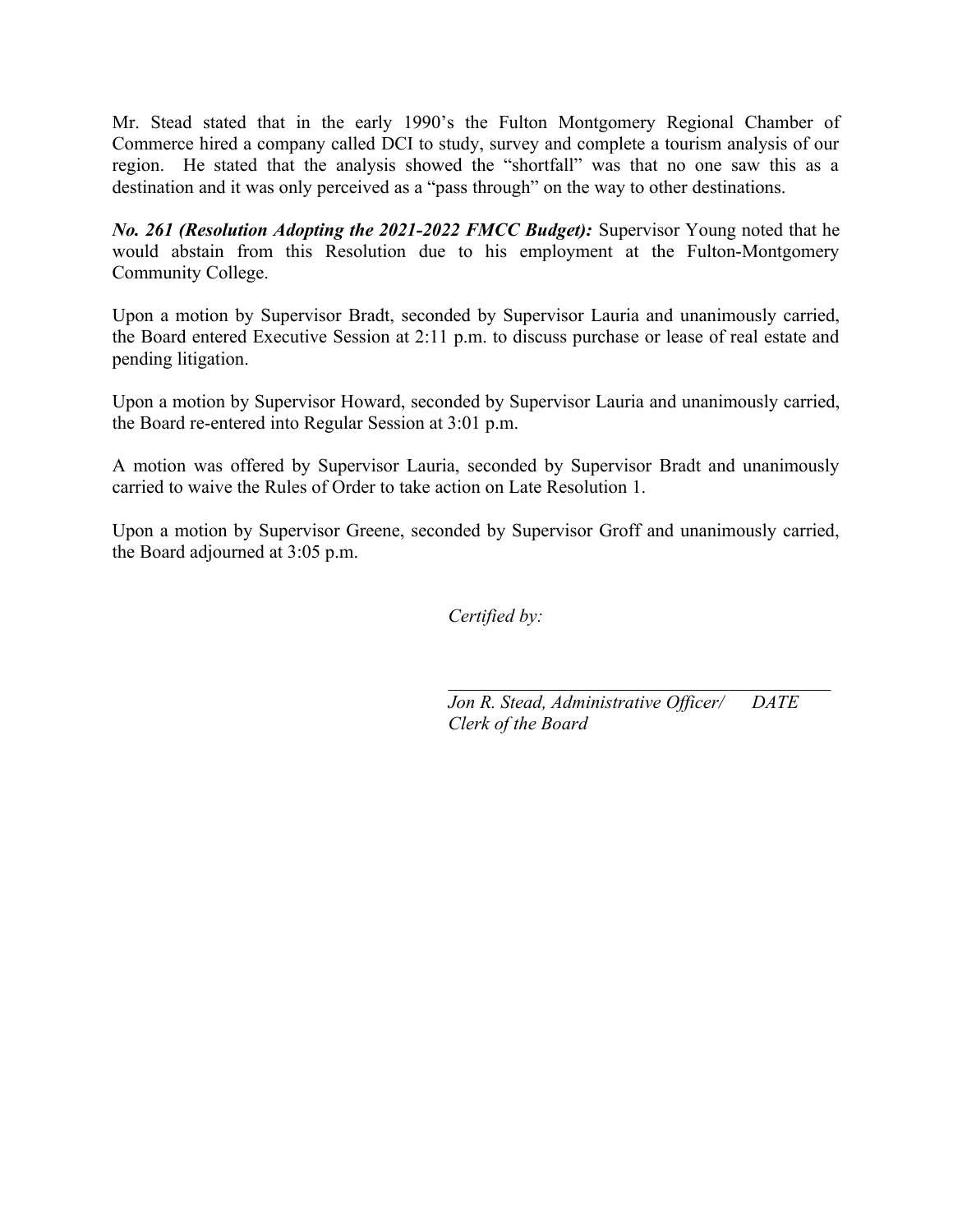Supervisor LAURIA offered the following Resolution and moved its adoption:

RESOLUTION IN MEMORY OF FORMER SUPERVISOR LEOPOLD DESJARDINS, JR.

WHEREAS, former Supervisor Leopold DesJardins Jr. passed away on Tuesday, June 22, 2021; and

WHEREAS, the people of Fulton County and the City of Gloversville were saddened by the loss of a good friend, mentor and benefactor in public service; and

WHEREAS, Mr. DesJardins served the people of Fulton County as a member of this Board of Supervisors from 1978 through 1979; and

WHEREAS, prior to his service as Supervisor, he served as a Councilman for the City of Gloversville; and

WHEREAS, Leo enlisted in the United States Marine Corps in 1944, seeing combat with the First Marine Division in the Pacific Theater in Okinawa; now, therefore be it

RESOLVED, That the Board of Supervisors hereby joins with all the people of Fulton County to posthumously express its gratitude to the Honorable Leopold DesJardins, Jr. for his dedicated public service; and, be it further

RESOLVED, That the Board of Supervisors hereby conveys its expression of deepest sympathy to his entire family, including his wife Jean, his children Lee, Alan, Peter, Diane and Gerald, siblings, John, Alan, Lois, Donna and Jean and grandchildren; and, be it further

RESOLVED, That certified copies of this Resolution be forwarded to the Desjardins family and to each and every other person, institution or agency who will further the purport of this Resolution.

Seconded by SILENT STANDING and adopted by the following vote: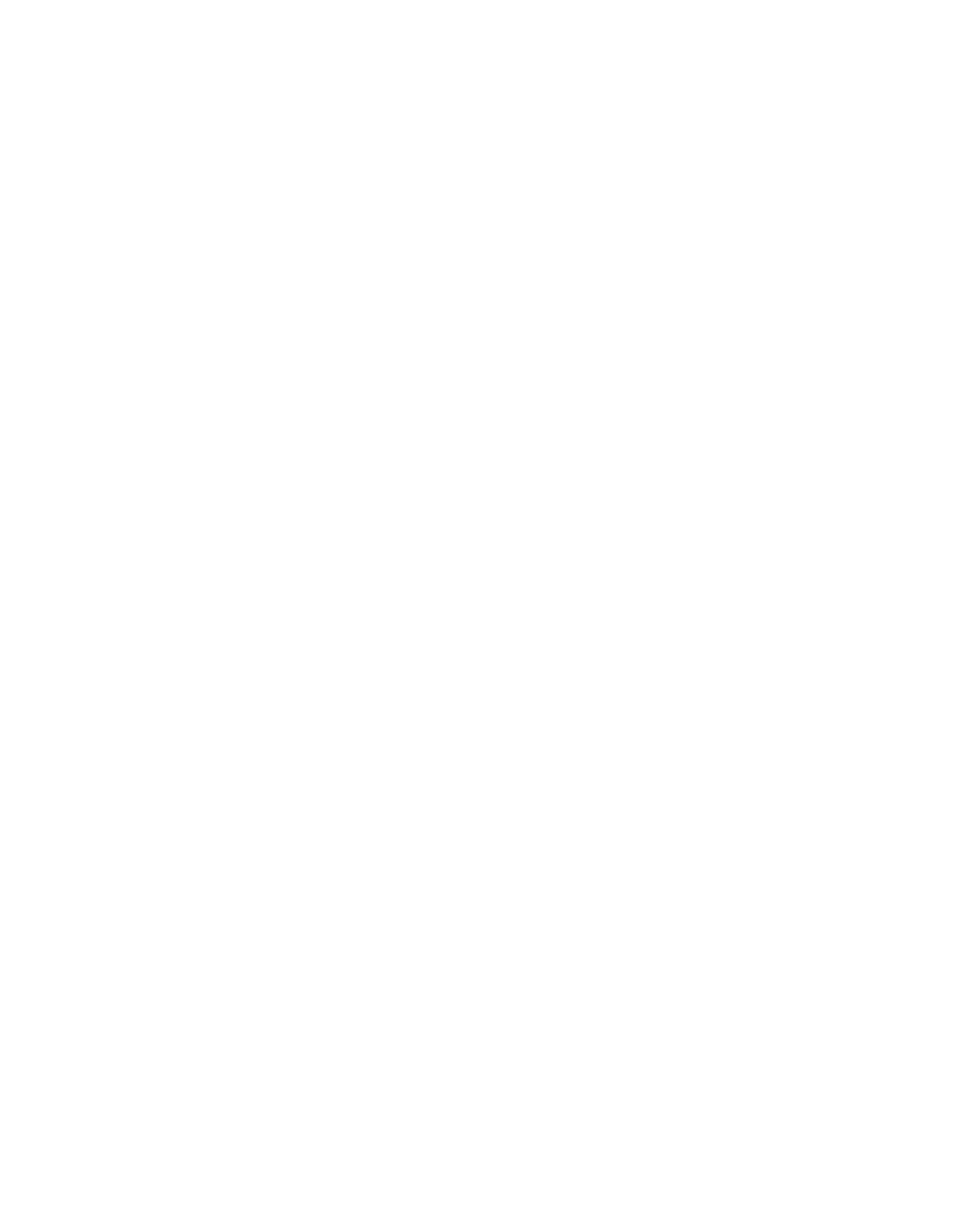Supervisor GROFF offered the following Resolution and moved its adoption:

## RESOLUTION DECLARING THE 2021 FULTON COUNTY MICRO-ENTERPRISE GRANT PROGRAM A TYPE II ACTION UNDER SEQRA

WHEREAS, Resolution 86 of 2021 accepted a Community Development Block Grant from the NYS Office of Community Renewal to operate a Fulton County 2021 Micro-Enterprise Grant Program; and

WHEREAS, Resolution 86 of 2021 authorized a contract with Fulton County Center for Regional Growth to administer said program; and

WHEREAS, the Micro-Enterprise Grant program is intended to provide CDBG grants up to \$35,000.00 to small businesses with five or less full-time employees to assist with start-up or expansion costs including purchase of equipment; and

WHEREAS, the purchase of equipment is identified as a Type II Action under 6NYCRR Section 617.5 of SEQRA; now, therefore be it

RESOLVED, That the Fulton County Board of Supervisors hereby declares the 2018 New York State Community Development Block Grant (CDBG) to Operate A Micro-Enterprise Grant Program a Type II Action under SEQRA; and, be it further

RESOLVED, That certified copies of this Resolution be forwarded to the County Treasurer, Fulton County Center for Regional Growth, Budget Director/County Auditor and Administrative Officer/Clerk of the Board.

Seconded by BRADT and adopted by the following vote: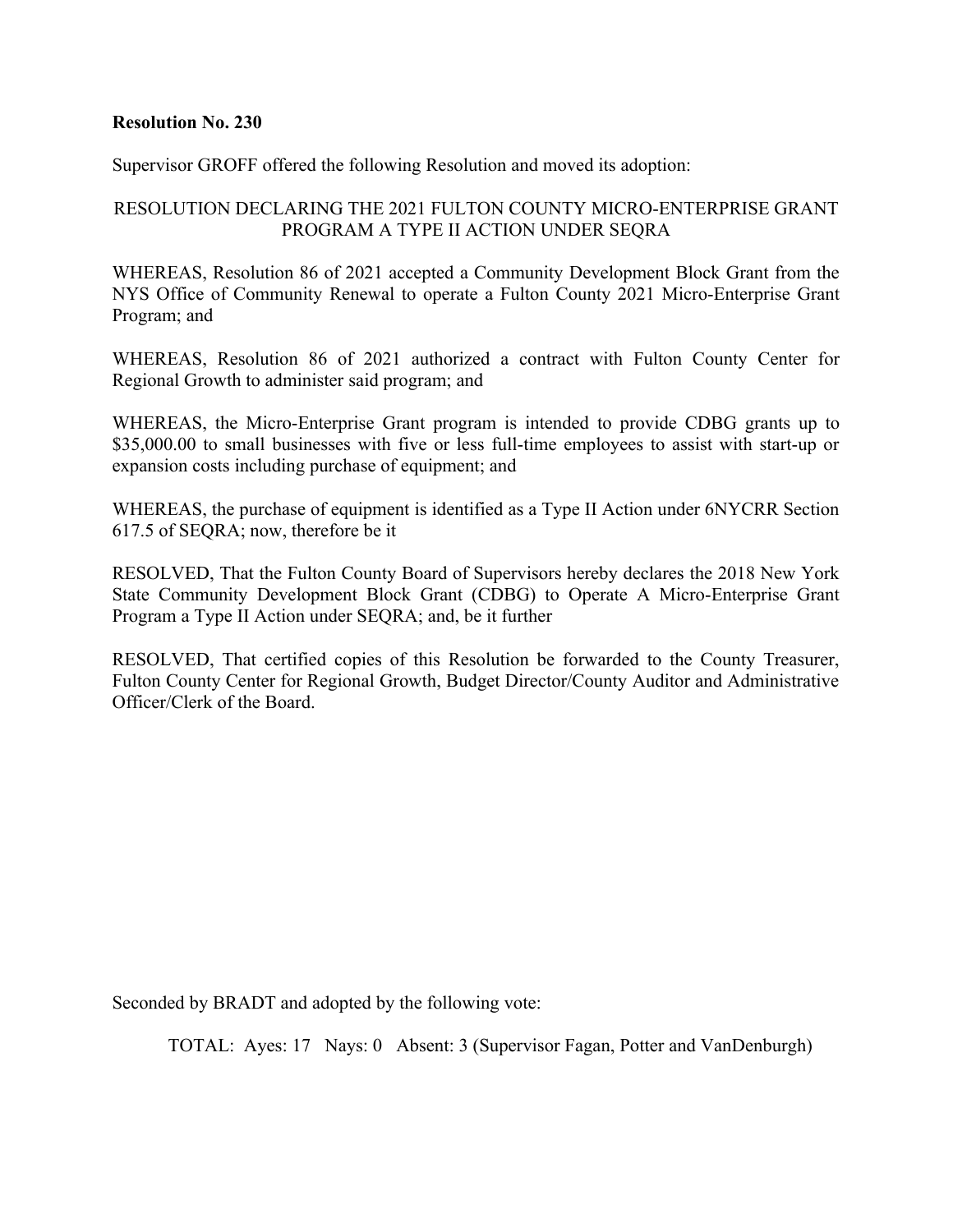Supervisor BORN offered the following Resolution and moved its adoption:

## RESOLUTION AUTHORIZING CONTRACTS BETWEEN THE FULTON COUNTY COMMUNITY SERVICES BOARD AND CERTAIN INDEPENDENT CONTRACTORS TO PROVIDE EMERGENCY ON-CALL SERVICES

WHEREAS, Resolution 384 of 2020 authorized contracts between the Fulton County Community Services Board and Independent Contractors for Emergency On-Call Consultants; and

WHEREAS**,** the Director of Community Services is requesting additional contracts for emergency on-call consultant services to fill scheduling gaps created by recent resignations; now, therefore be it

RESOLVED, That the Chairman of the Board be and hereby is authorized to sign contracts between the Fulton County Community Services Board and the following consultants for emergency on-call services, effective August 9, 2021 through December 31, 2021, at rates in accordance with the current fee schedule in effect:

Molly Rulison Leeann Boyer-Deuel

and, be it further

RESOLVED, That said contract is subject to the approval of the County attorney; and, be it further

RESOLVED, That said contract be subject to further review by the appropriate Committee of this Board of Supervisors in the event of any changes/reductions in State and/or Federal revenues; and, be it further

RESOLVED, That certified copies of this Resolution be forwarded to the County Treasurer, Community Services Director, Molly Rulison, Leeann Boyer-Deuel, Budget Director/County Auditor and Administrative Officer/Clerk of the Board.

Seconded by PERRY and adopted by the following vote: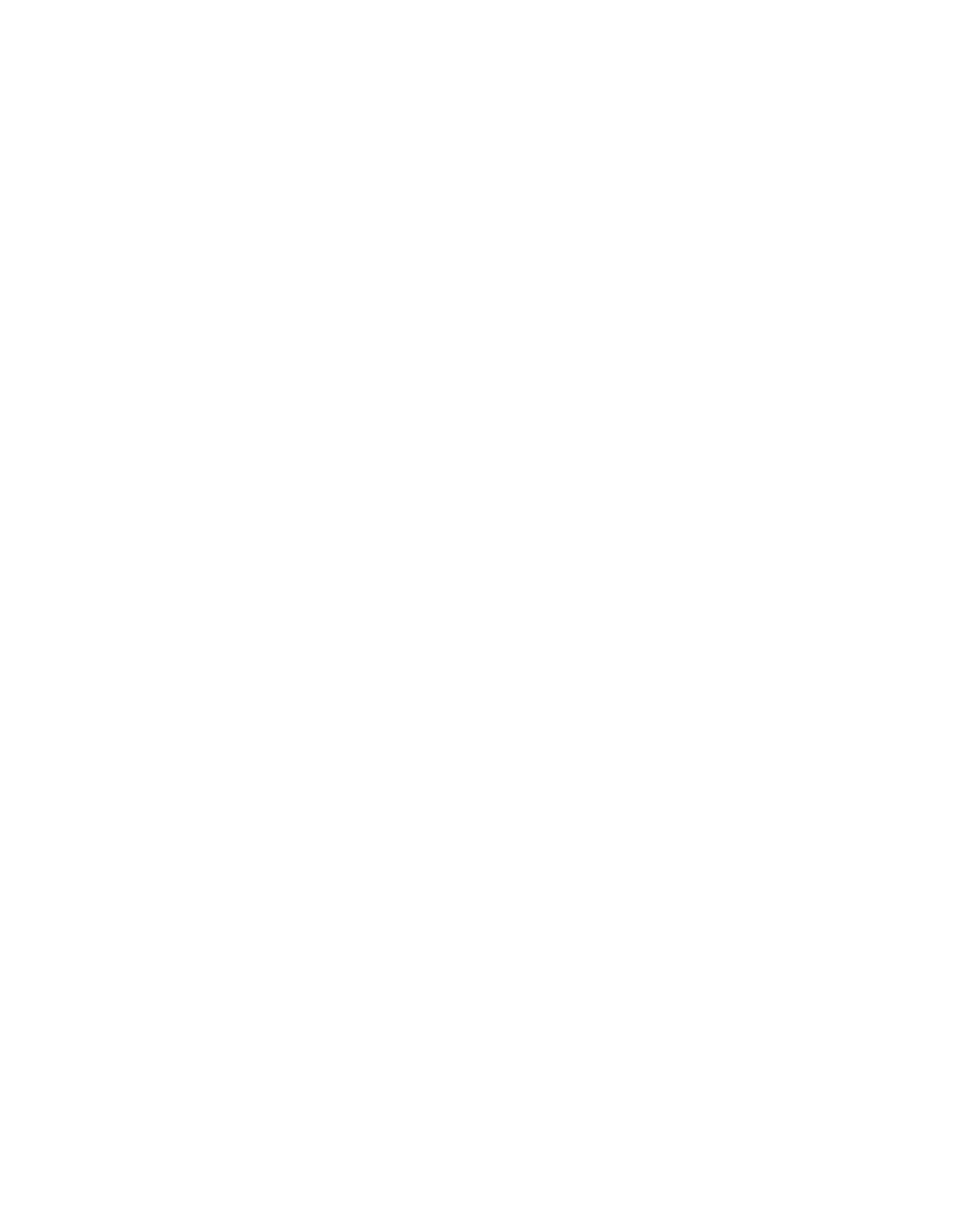Supervisor BORN offered the following Resolution and moved its adoption:

## RESOLUTION ACCEPTING THE 2020-2021 CHILDHOOD LEAD POISONING PREVENTION GRANT FROM THE NYS DEPARTMENT OF HEALTH (PUBLIC HEALTH DEPARTMENT)

WHEREAS, the Fulton County Public Health Director recommends an agreement for acceptance of 2020-2021 Childhood Lead Poisoning Prevention Grant from the NYS Department of Health; now, therefore be it

RESOLVED, That the Chairman of the Board be and hereby is authorized to sign an agreement between the Public Health Department and NYS Department of Health to accept a Childhood Lead Poisoning Prevention Grant, in an amount of \$48,665.00, for the period beginning October 1, 2020 through September 30, 2021; said agreement subject to the approval of the County Attorney; and, be it further

RESOLVED, That certified copies of this Resolution be forwarded to the County Treasurer, Public Health Director, NYS Department of Health, Budget Director/County Auditor and Administrative Officer/ Clerk of the Board.

Seconded by HOWARD and adopted by the following vote: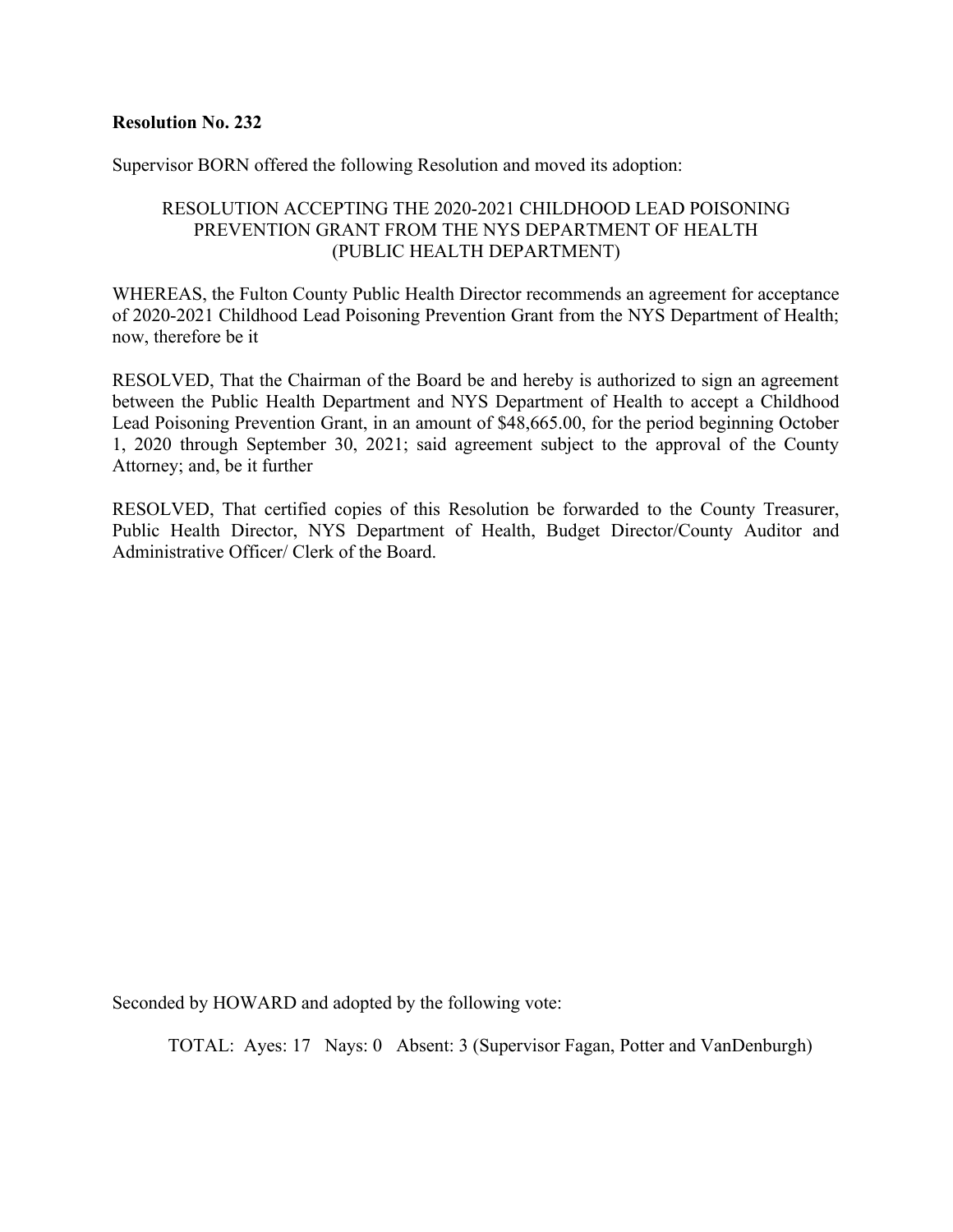Supervisors BORN and ARGOTSINGER offered the following Resolution and moved its adoption:

## RESOLUTION ACCEPTING ADMINISTRATION FOR COMMUNITY LIVING – ADULT PROTECTIVE SERVICES GRANT TO PURCHASE CERTAIN IMMEDIATE NEEDS ITEMS FOR ADULTS SERVED BY THE SOCIAL SERVICES DEPARTMENT

WHEREAS, the Department of Social Services was awarded an Administration for Community Living-Adult Protective Services Grant in the amount of \$20,416.00; and

WHEREAS, the Administration for Community Living-Adult Protective Services Grant funds are allocated to "enhance, improve and expand the ability of Adult Protective Services to investigate allegations of abuse, neglect and exploitation in the context of COVID-19", and

WHEREAS, the Commissioner of Social Services must submit a plan to receive State approval on certain purchases from April 1, 2021 through May 31, 2022; and

WHEREAS, the Committee on Human Services has determined that Commissioner of Social Services should use said funds to provide immediate needs for adults served in the Social Services Department; now, therefore be it

RESOLVED, That the Administration for Community Living-Adult Protective Services Grant funds be utilized to provide immediate needs for adults served in the Social Services Department in an amount not to exceed \$20,416.00; and, be it further

RESOLVED, That the 2021 Adopted Budget be and hereby is amended as follows:

Revenue: Increase A.6010.6010-4610 - REV- Federal Aid - DSS - Administration \$20,416.00

Appropriation: Increase A.6010.6010-4170 - EXP-Programs \$20,416.00

and, be it further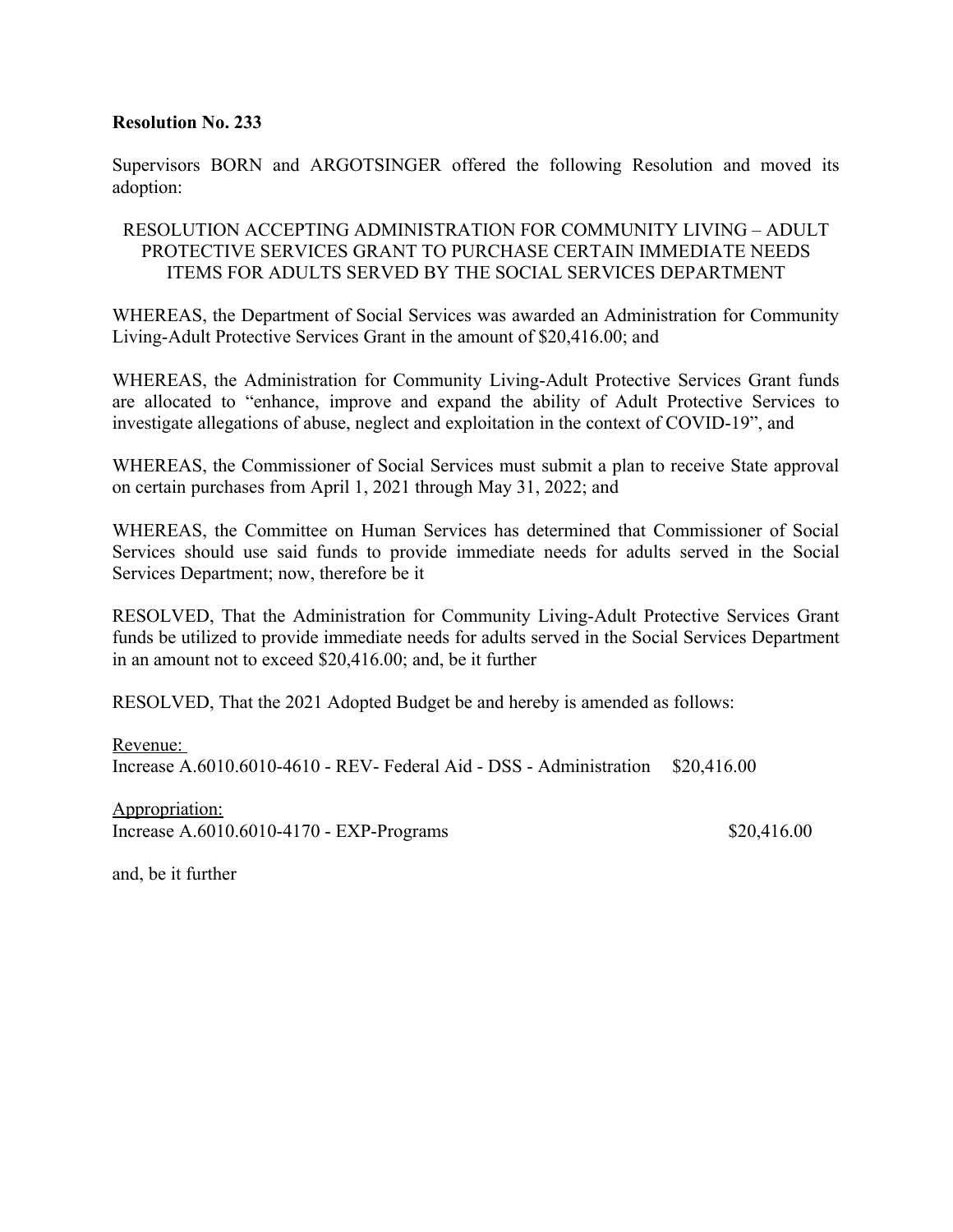## **Resolution No. 233 (Continued)**

RESOLVED, That certified copies of this Resolution be forwarded to the County Treasurer, Commissioner of Social Services, Administration for Community Living, Budget Director/County Auditor and Administrative Officer/Clerk of the Board.

Seconded by HORTON and adopted by the following vote: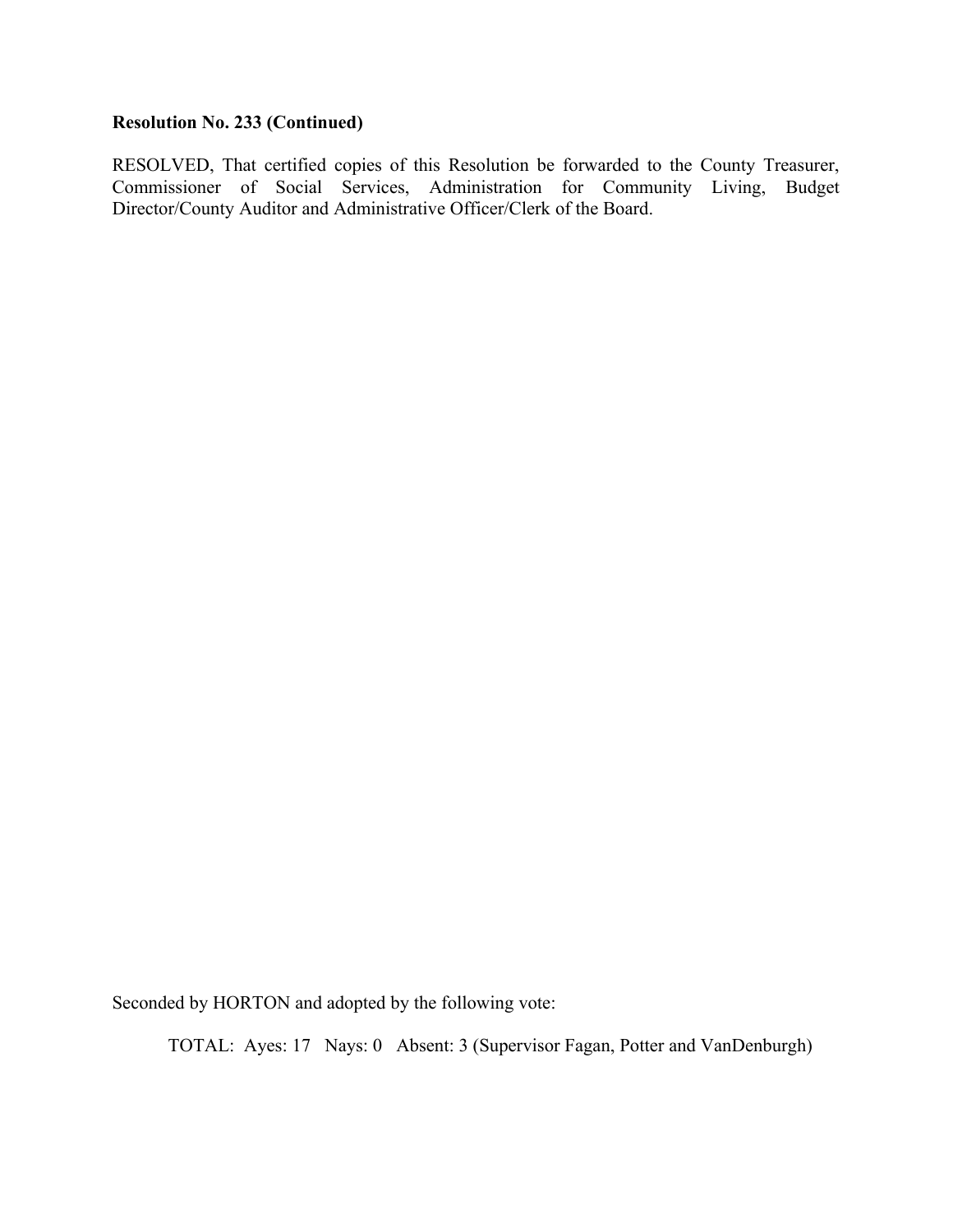Supervisors BREH AND ARGOTSINGER offered the following Resolution and moved its adoption:

## RESOLUTION AUTHORIZING ACCEPTANCE OF 2020-2021 CRIMINAL JUSTICE DISCOVERY REFORM GRANT FROM THE NYS DIVISION OF CRIMINAL JUSTICE SERVICES (DISTRICT ATTORNEY)

WHEREAS, the District Attorney received a 2020-2021 Criminal Justice Discovery Reform Grant from the NYS Division of Criminal Justice Services in the amount of \$131,670.00 to offset local implementation of discovery and bail reforms that took effect January 1, 2020; and

WHEREAS, the District Attorney has proposed to distribute said funds to local agencies as follows:

| <b>Fulton County District Attorney</b>             | \$60,275.00  |
|----------------------------------------------------|--------------|
| <b>Fulton County Alternatives to Incarceration</b> | \$23,150.00  |
| <b>Fulton County Sheriff's Department</b>          | \$7,675.00   |
| <b>Gloversville Police Department</b>              | \$40,570.00  |
| Total                                              | \$131,670.00 |

now, therefore be it

RESOLVED, That the Board of Supervisors hereby accepts said 2020-2021 Criminal Justice Discovery Reform Grant from the NYS Division of Criminal Justice Services in the amount of \$131,670.00 to offset local implementation of discovery and bail reforms; and, be it further

RESOLVED, That the 2021 Adopted Budget be and hereby is amended as follows:

Revenue:

| Increase A.1165.1165-3389-REV-State Aid-Other Public Safety | \$131,670.00 |
|-------------------------------------------------------------|--------------|
| Decrease A.1000.0599-0599-REV-Appropriated Fund Balance     | \$91,100.00  |

Appropriation: Increase A.1165.1165-4130-EXP- Contractual \$40,570.00

RESOLVED, That certified copies of this Resolution be forwarded to the County Treasurer, District Attorney, Sheriff, Citizens in Community Service, Budget Director/County Auditor and Administrative Officer/Clerk of the Board.

Seconded by YOUNG and adopted by the following vote: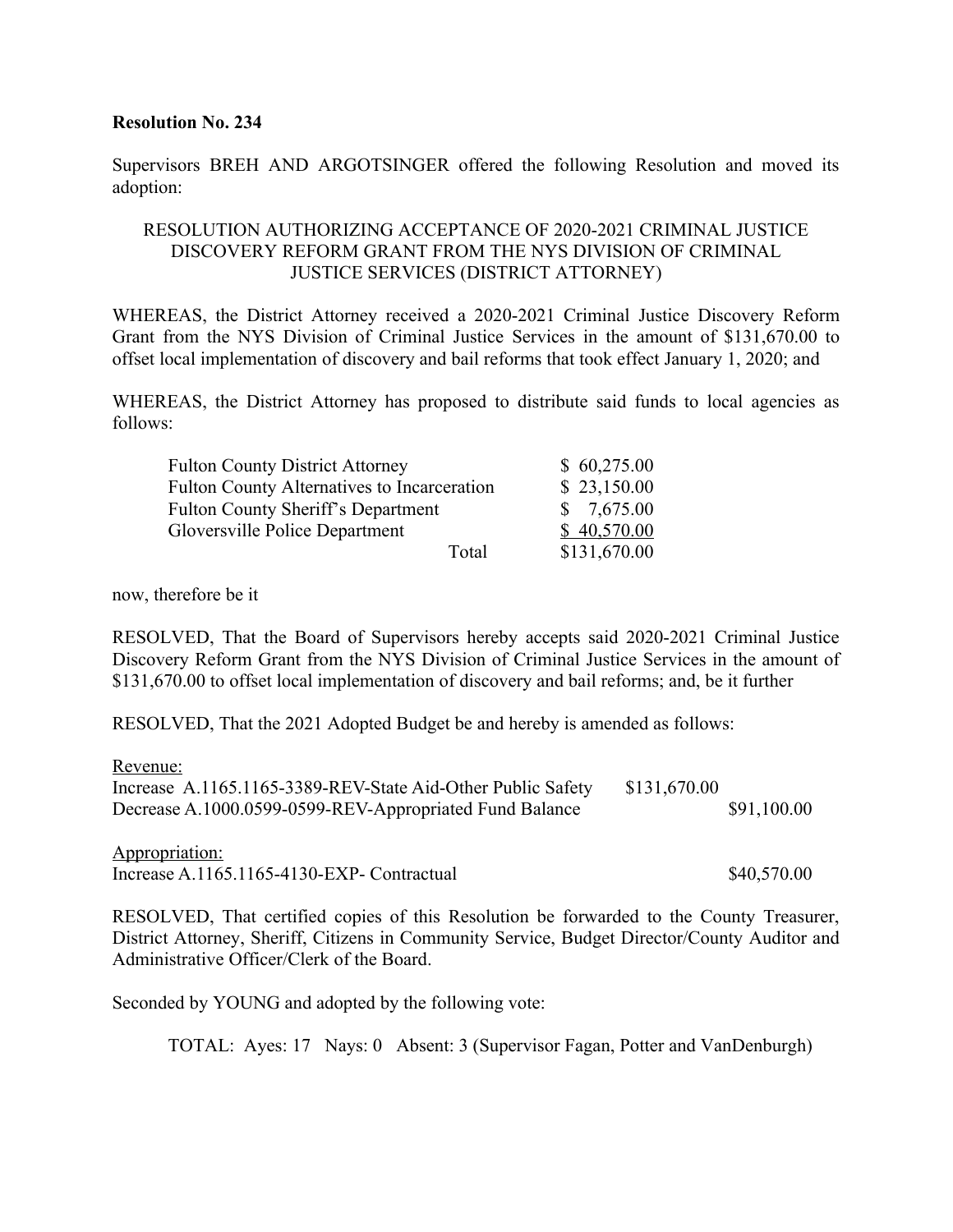Supervisors BREH AND ARGOTSINGER offered the following Resolution and moved its adoption:

## RESOLUTION AUTHORIZING APPLICATION FOR GOVERNOR'S TRAFFIC SAFETY COMMITTEE 2021-2022 CRACKDOWN GRANT (DISTRICT ATTORNEY)

WHEREAS, the District Attorney desires to submit an application to the Governor's Traffic Safety Committee for a 2021-2022 Crackdown Grant to support overtime for police patrols during the grant cycle of October 1, 2021 through September 30, 2022; now, therefore be it

RESOLVED, That upon the recommendation of the Committees on Public Safety and Finance, the Chairman of the Board be and hereby is authorized to sign and submit an application to the Governor's Traffic Safety Committee for "Crackdown" grant funds, in an amount of \$15,000.00 for the following purposes:

Overtime Patrols \$15,000.00 (Fulton County Sheriff's Dept., Gloversville PD, Johnstown PD, Northville PD)

and, be it further

RESOLVED, That the District Attorney do each and every other thing necessary to further the purport of this Resolution; and, be it further

RESOLVED, That certified copies of this Resolution be forwarded to the County Treasurer, District Attorney, Traffic Safety Board, Governor's Traffic Safety Committee, Budget Director/County Auditor and Administrative Officer/Clerk of the Board.

Seconded by WILSON and adopted by the following vote: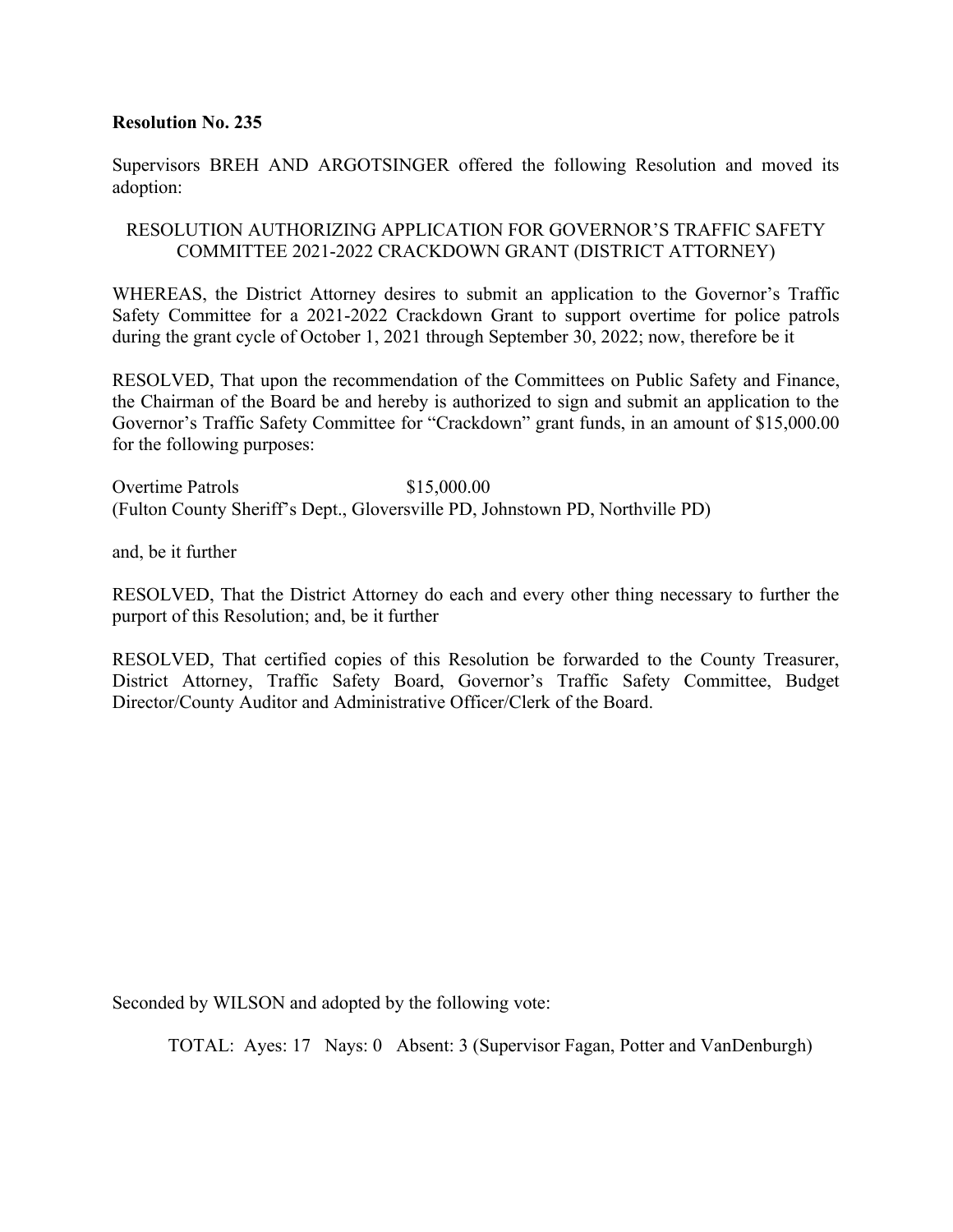Supervisors BREH AND ARGOTSINGER offered the following Resolution and moved its adoption:

## RESOLUTION AUTHORIZING PURCHASE OF COMMUNICATIONS EQUIPMENT WITH 2019 NYS INTEROPERABLE COMMUNICATION GRANT FUNDS (EMERGENCY MANAGEMENT)

WHEREAS, Resolution 250 of 2012 authorized a Memorandum of Understanding to participate in the Adirondack Regional Interoperable Communications Consortium; and

WHEREAS, Resolution 146 of 2020 accepted 2019 NYS Interoperable Communications Grant and authorized the purchase of certain equipment using a portion of said funds; and

WHEREAS, Resolution 187 of 2020 authorized a contract with Motorola Solutions, Inc. for the V-Call/V-Tac Interoperable Communications Project; now, therefore be it

RESOLVED, That the Civil Defense Director/Fire Coordinator is hereby authorized to purchase the following items listed below with 2019 NYS Interoperable Communications Grant funds:

Installation of Antennae, Sidearms & Cabling/Connectors (2) 6' Standoffs

and, be it further

RESOLVED, That the Chairman of the Board be and hereby is authorized to sign a contract between the Civil Defense Director/Fire Coordinator and Mid-State Communications, Oriskany, NY, for installation of the antennae, sidearms, standoffs and associated cabling and connectors, in an amount not to exceed \$5,250.00; and, be it further

RESOLVED, That the 2021 Adopted Budget be and hereby is amended, as follows:

| Revenue                                            |            |
|----------------------------------------------------|------------|
| Increase H.3640.3097-3397.0956 - REV - State Aid - | \$5,250.00 |
| <b>VCALL/VTAC Interop Communications</b>           |            |
|                                                    |            |

| $\frac{1}{2}$                                     |            |
|---------------------------------------------------|------------|
| Increase H.3640.3097-2100.0956 - EXP - VCALL/VTAC | \$5,250.00 |
| Interop Communications                            |            |

and, be it further

Appropriation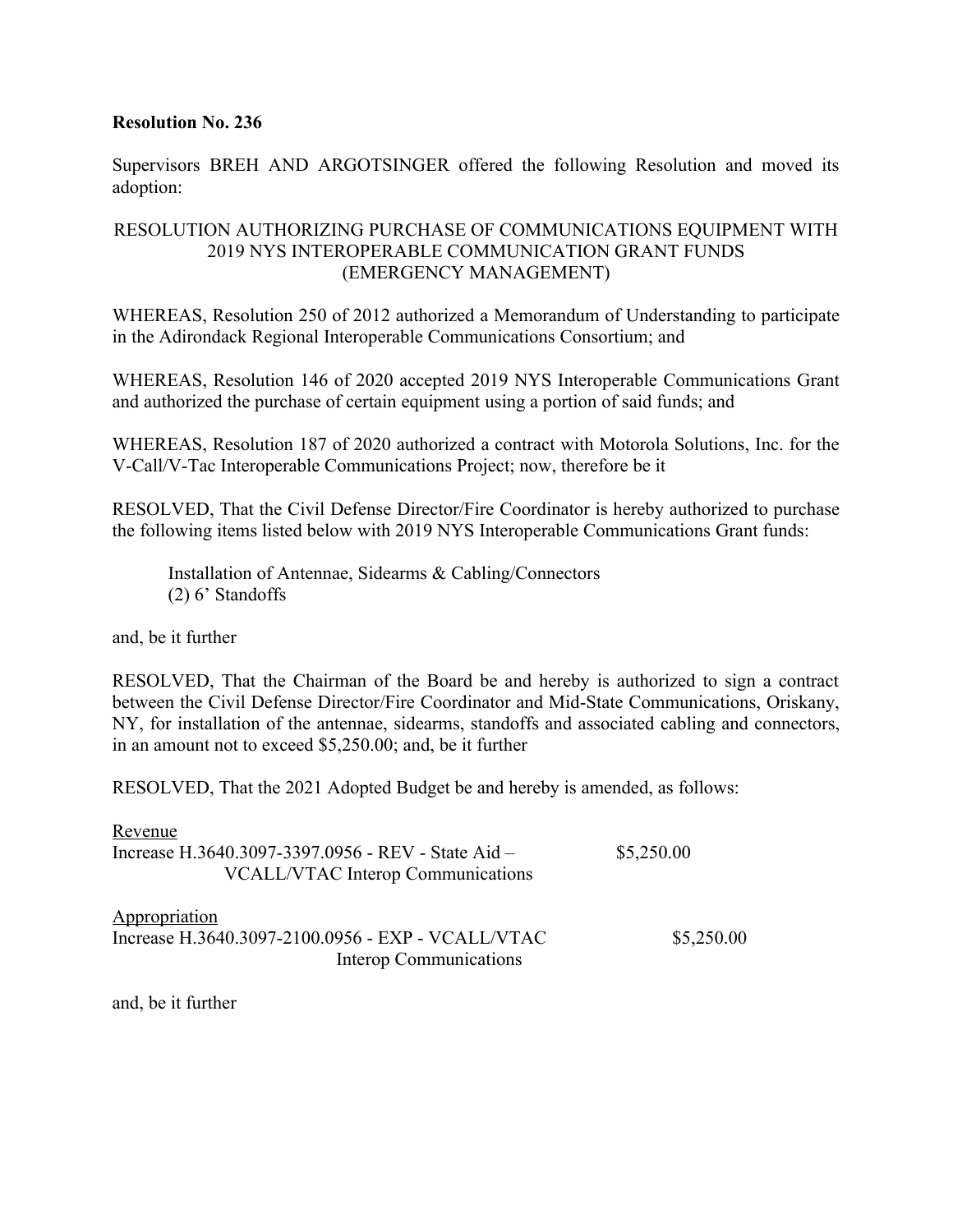#### **Resolution No. 236 (Continued)**

RESOLVED, That the Civil Defense Director/Fire Coordinator do each and every other thing necessary to further the purport of this Resolution; and, be it further

RESOLVED, That certified copies of this Resolution be forwarded to the County Treasurer, Civil Defense Director, Budget Director/County Auditor and Administrative Officer/Clerk of the Board.

Seconded by GREENE and adopted by the following vote: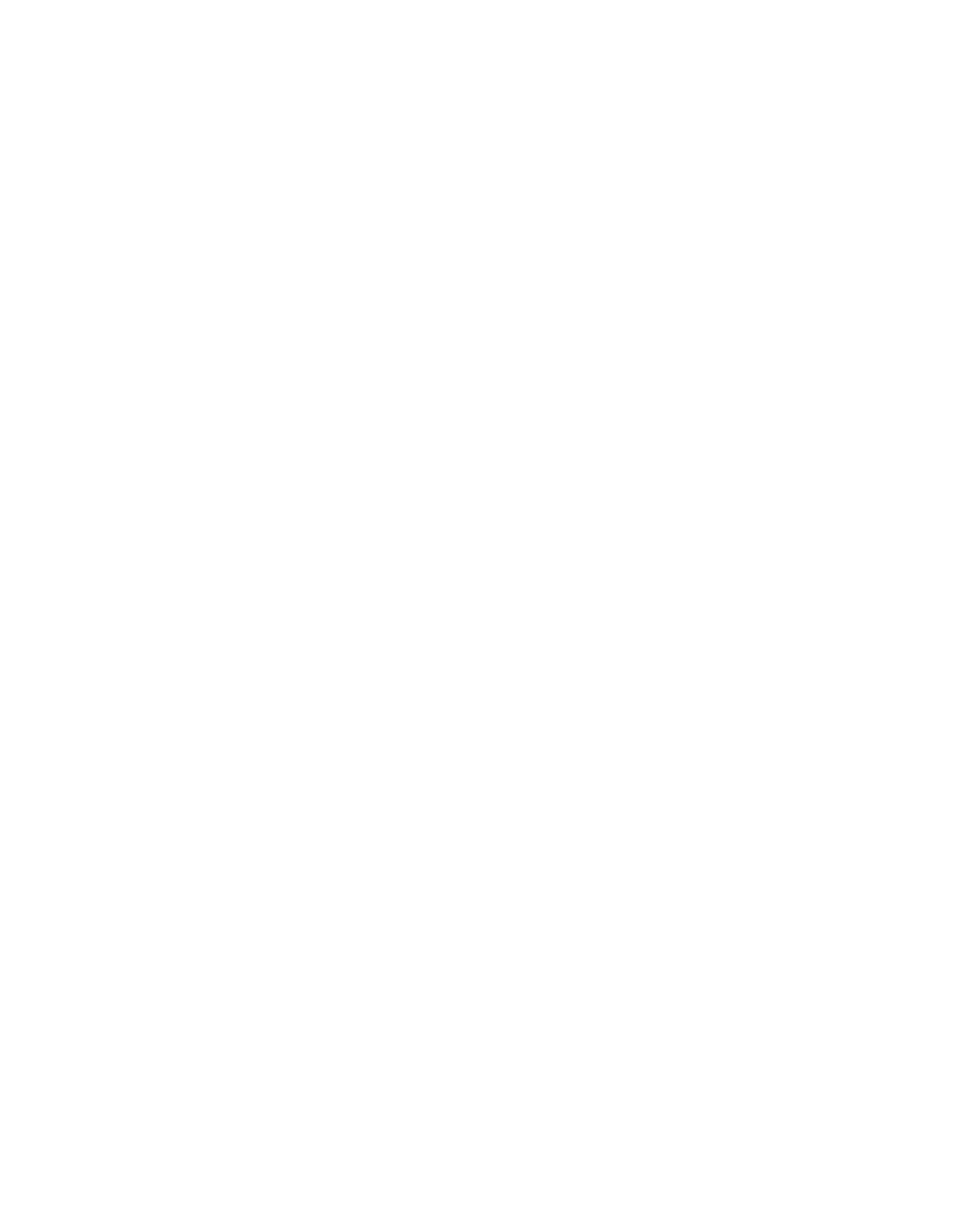Supervisors BREH AND ARGOTSINGER offered the following Resolution and moved its adoption:

## RESOLUTION AUTHORIZING ACCEPTANCE OF A 2021-2022 GOVERNOR'S TRAFFIC SAFETY COUNCIL POLICE TRAFFIC SERVICES GRANT (SHERIFF)

WHEREAS, the Sheriff's Office received a 2021-2022 Governor's Traffic Safety Council Police Traffic Services Grant from the NYS Governor's Traffic Safety Board in the amount of \$14,812.00 to offset local policy agency's patrol costs; and

RESOLVED, That the Board of Supervisors hereby accepts said 2021-2022 Governor's Traffic Safety Council Police Traffic Services Grant from the NYS Governor's Traffic Safety Board, in the amount of \$14,812.00, for sponsored activities during 2022 to increase seatbelt compliance and reduce dangerous driving; and, be it further

RESOLVED, That the Budget Director and District Attorney do each and every other thing necessary to further the purport of this resolution; and, be it further

RESOLVED, That certified copies of this Resolution be forwarded to the County Treasurer, Sheriff, Budget Director/County Auditor and Administrative Officer/Clerk of the Board.

Seconded by BOWMAN and adopted by the following vote: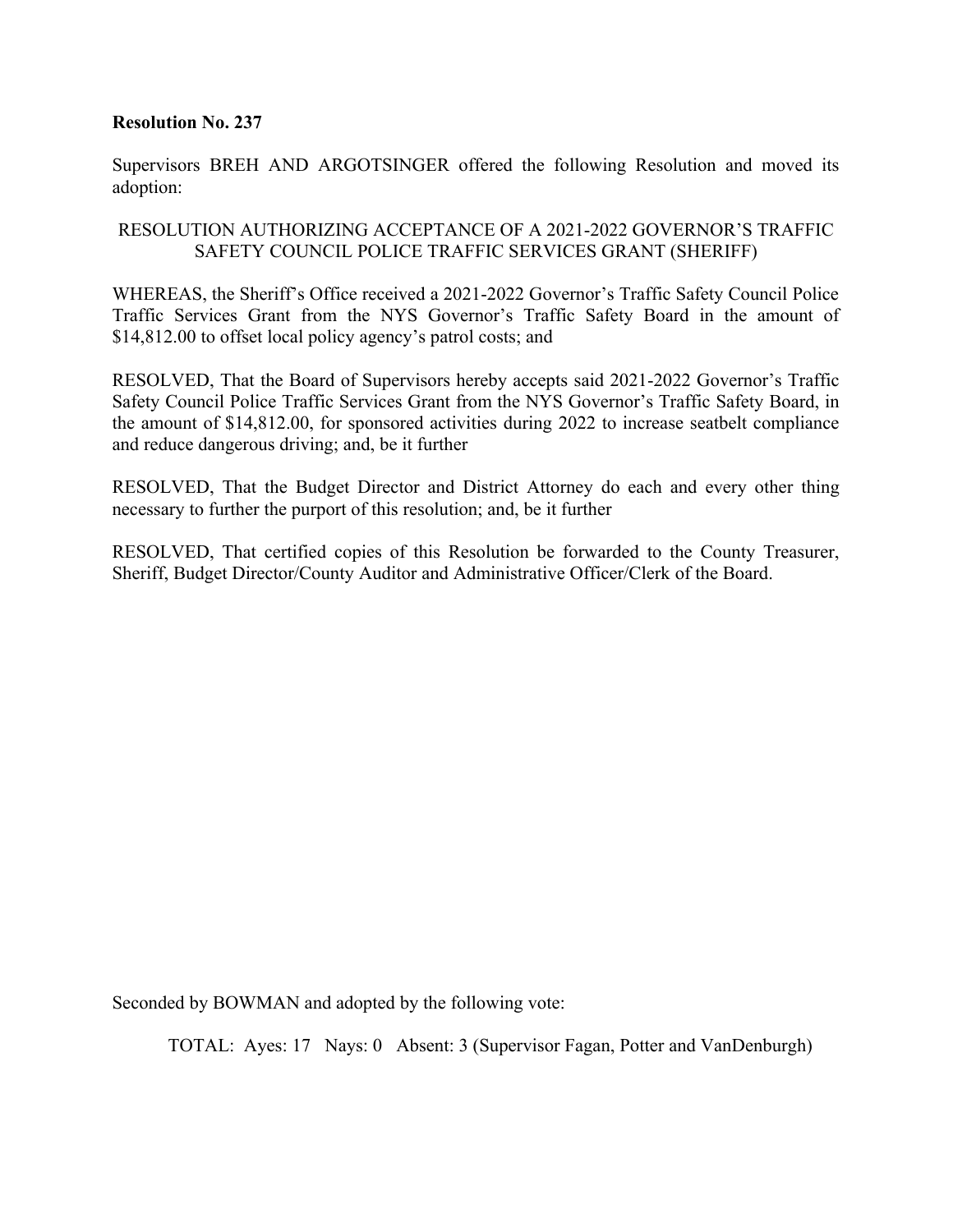Supervisor BREH offered the following Resolution and moved its adoption:

## RESOLUTION AWARDING BIDS FOR FOODSTUFFS AND OTHER SUPPLIES FOR USE IN THE FULTON COUNTY CORRECTIONAL FACILITY

RESOLVED, That bids, as submitted and placed on file in the Office of the Purchasing Agent, for the purchase of foodstuffs and other supplies for use by the Fulton County Correctional Facility, effective September 1, 2021 through December 31, 2021, be and hereby are awarded to vendors as follows:

| Vendor                                     | Items                        | Bid<br>Total |
|--------------------------------------------|------------------------------|--------------|
| Estimate<br>Ginsberg's Foods<br>Hudson, NY | Refrigerated Foods/Dry Goods | \$26,744.03  |
| Ginsberg's Foods<br>Hudson, NY             | Frozen Goods                 | \$30,119.93  |
| Bimbo Foods<br>Albany, NY                  | Bread and Rolls              | \$2,549.04   |

and, be it further

RESOLVED, That certified copies of this Resolution be forwarded to the County Treasurer, Correctional Facility, Sheriff, All Bidders, Budget Director/County Auditor and Administrative Officer/Clerk of the Board.

Seconded by BLACKMON and adopted by the following vote: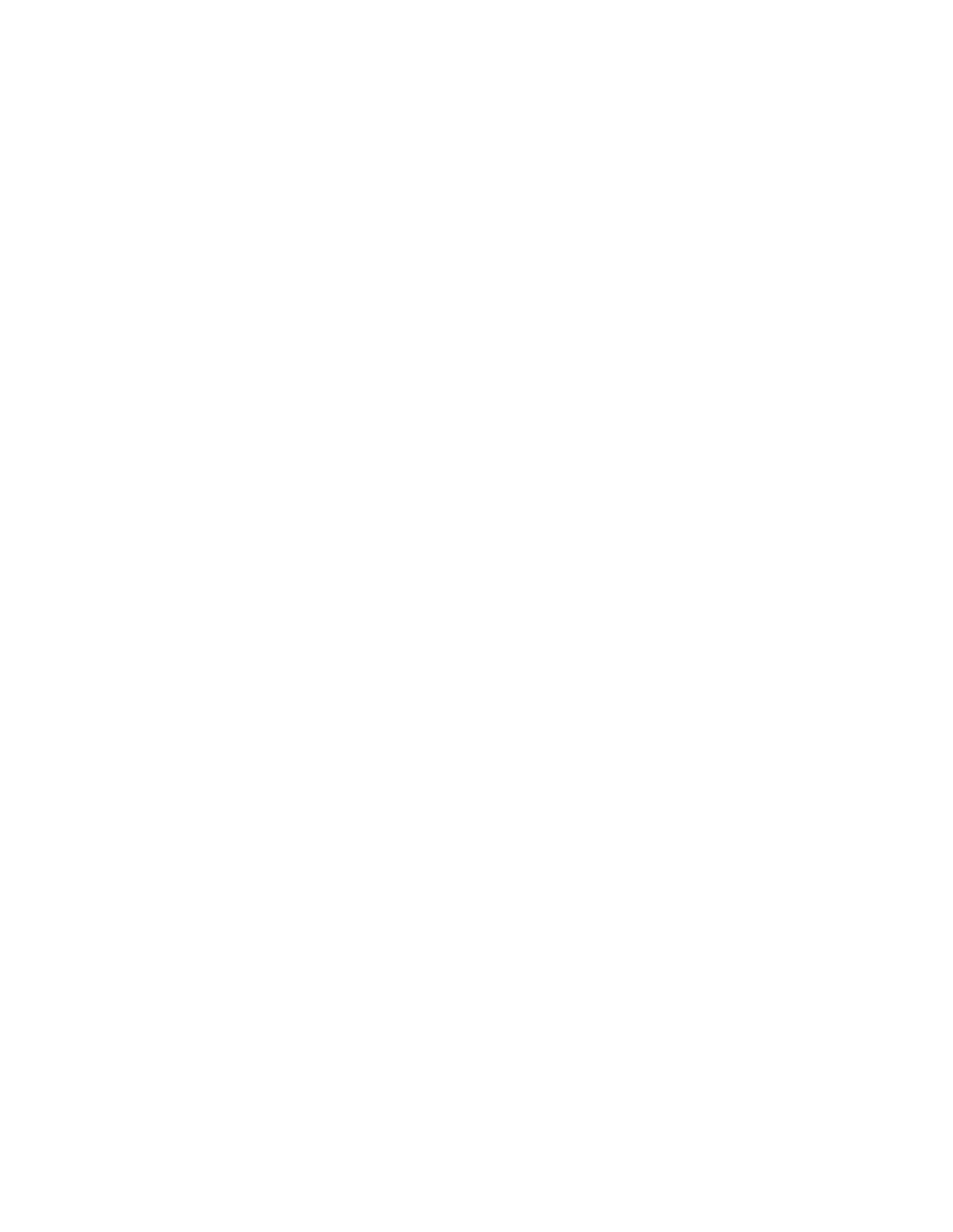Supervisor BRADT offered the following Resolution and moved its adoption:

## RESOLUTION AUTHORIZING DISTRIBUTION OF A REQUEST FOR PROPOSALS FOR WATER QUALITY TESTING SERVICES AT THE FULTON COUNTY LANDFILL (2022-2024)

WHEREAS, Resolution 439 of 2018 authorized a three-year contract for Testing of Wells at the Fulton County Sanitary Landfill three times per year, per NYSDEC Regulations, and said contract expires on December 31, 2021; now, therefore be it

RESOLVED, That upon the recommendation of the Committee on Public Works, the Purchasing Agent be and hereby is authorized and directed to distribute a Request for Proposals for Water Quality Testing of Wells located at the Fulton County Landfill and other testing services, for a contract period of 2022 through the year 2024; and, be it further

RESOLVED, That such proposals must be addressed to Jon R. Stead, Purchasing Agent, Supervisors' Chambers, Room 203, County Building, Johnstown, NY 12095, no later than 2:00 p.m., Wednesday, September 22, 2021, at which time and place they will be publicly opened and read; and, be it further

RESOLVED, That the Board of Supervisors reserves the right to reject any or all proposals; and, be it further

RESOLVED, That certified copies of this Resolution be forwarded to the County Treasurer, Solid Waste Director, Budget Director/County Auditor and Purchasing Agent.

Seconded by BORN and adopted by the following vote: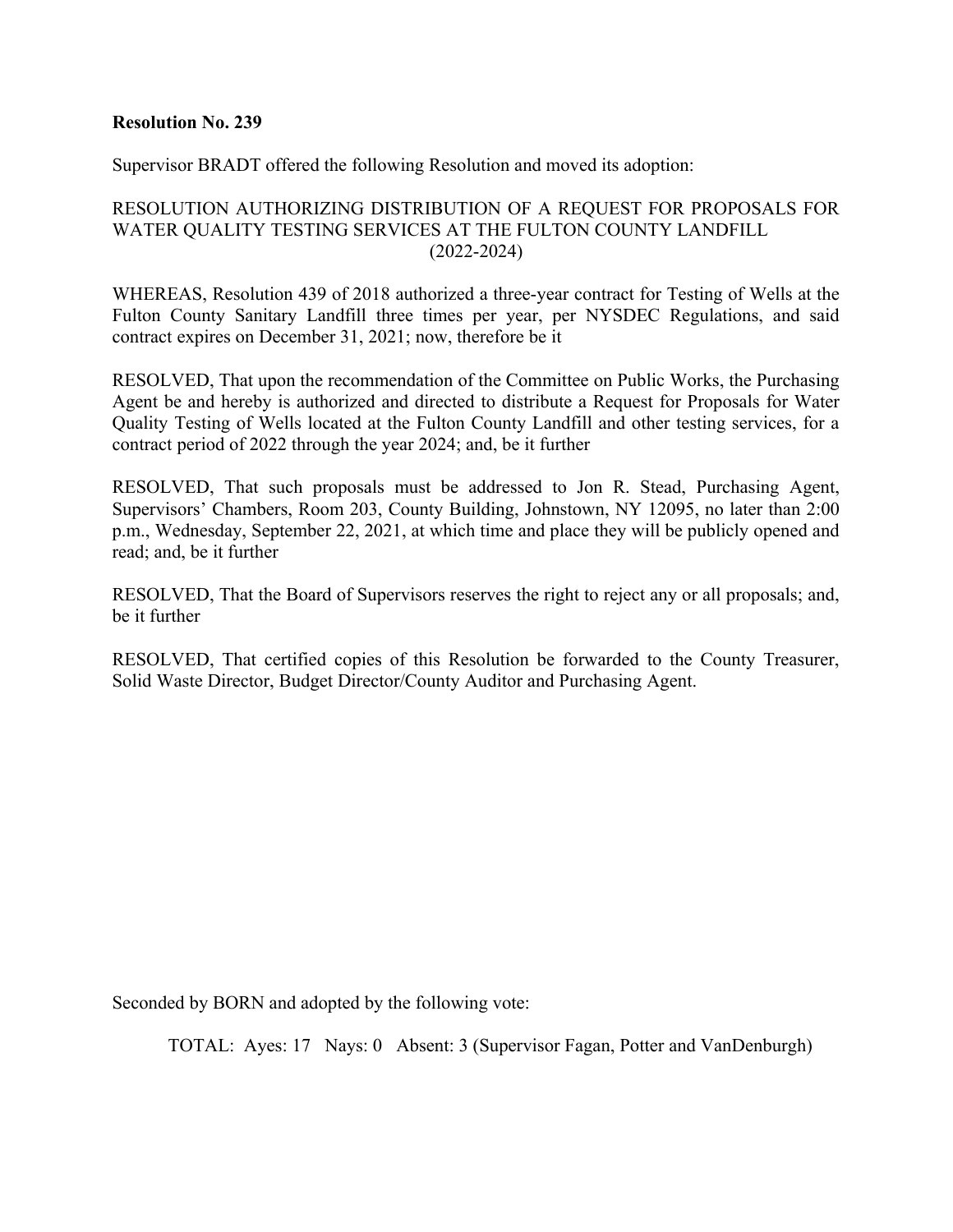Supervisors BRADT, KINOWSKI and ARGOTSINGER offered the following Resolution and moved its adoption:

## RESOLUTION RECLASSIFYING THE POSITION OF RECYCLING COORDINATOR FROM 35 HOURS PER WEEK TO 40 HOURS PER WEEK

WHEREAS, the Solid Waste Recycling Coordinator is set to retire on August 13, 2021; and

WHEREAS, the Recycling Coordinator position is currently 35 hours per week and the Solid Waste Director recommends establishing a 40 hour work week beginning August 14, 2021 to match all other employee positions in the Solid Waste Department; and

WHEREAS, the Committees on Public Works, Personnel and Finance have evaluated the service needs of the Solid Waste Department and recommend changing the Recycling Coordinator hours from 35 hours per week to 40 hours per week, effective August 14, 2021; now, therefore be it

RESOLVED, That effective August 14, 2021 or upon its next vacancy, the Recycling Coordinator position (Union Job Group P-4 \$21.22; 2021 permanent rate: \$24.97 per hour) 35 hours per week, be and hereby is reclassified to Recycling Coordinator (Union Job Group P-4a \$21.22; 2021 permanent rate: \$24.97 per hour) to 40 hours per week in the Solid Waste Department; and, be it further

RESOLVED, That the Solid Waste Director is hereby granted authority to fill said next vacancy effective, August 14, 2021; and, be it further

RESOLVED, That the Solid Waste Director and Personnel Director do each and every other thing necessary to further the purport of this Resolution; and, be it further

RESOLVED, That certified copies of this Resolution be forwarded to the County Treasurer, Solid Waste Director, Personnel Director, Budget Director/County Auditor and Administrative Officer/Clerk of the Board.

Seconded by PERRY and adopted by the following vote: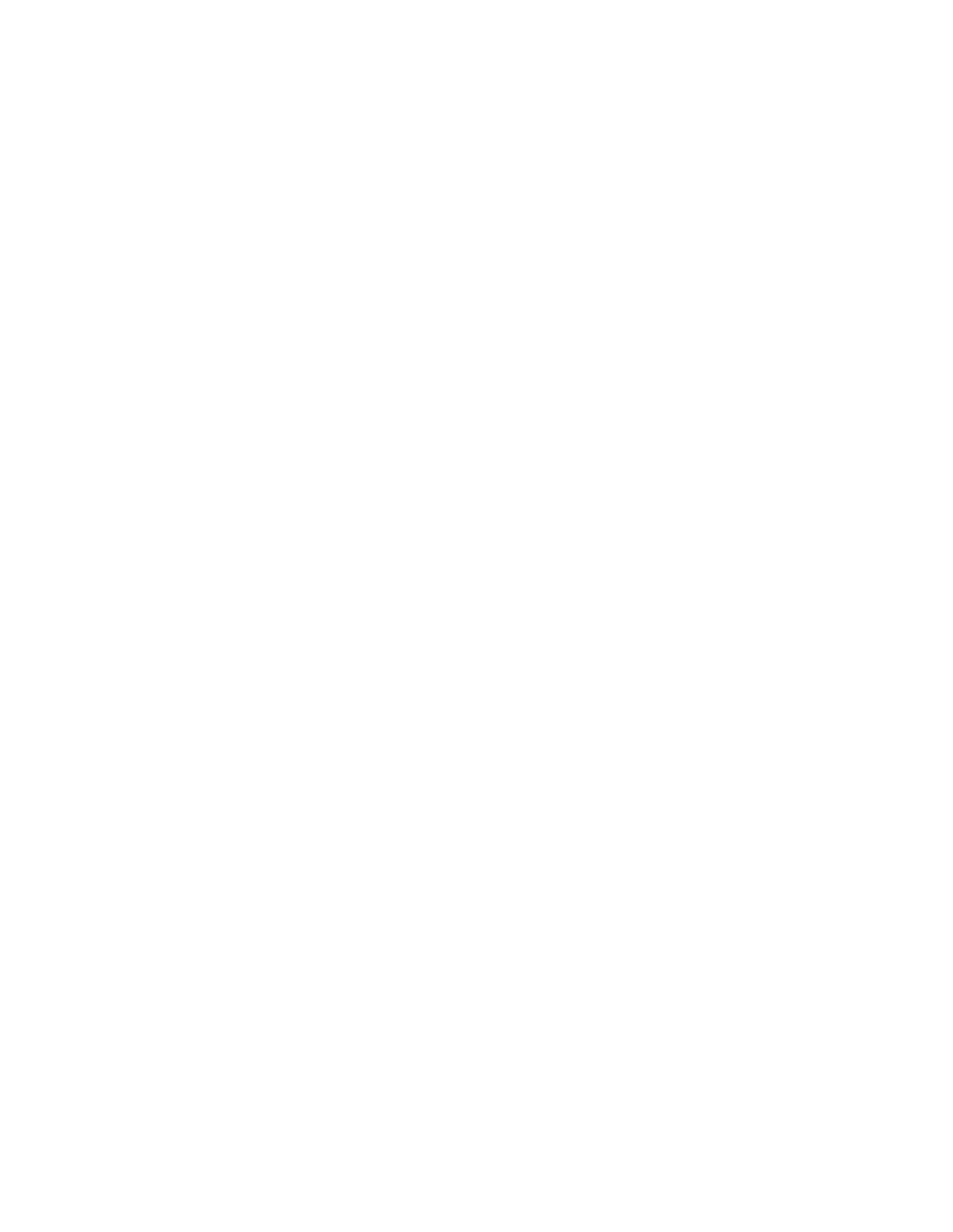Supervisors BRADT and ARGOTSINGER offered the following Resolution and moved its adoption:

## RESOLUTION AUTHORIZING A CONTRACT WITH CRANE SEAL COATING FOR PAVEMENT SEALING AND MARKING SERVICES AT THE FULTON COUNTY VISITOR'S CENTER

WHEREAS, the 2022 Capital Plan includes seal coating of the Fulton County Visitor's Center parking lot; and

WHEREAS, due to accelerated deterioration and higher repair costs, the Superintendent of Highways and Facilities recommends contracting with Crane Seal Coating at a cost not to exceed \$8,900.00 to perform the work in 2021, rather than 2022; now, therefore be it

RESOLVED, That upon the recommendation of the Committees on Public Works and Finance, the Chairman of the Board be and hereby is authorized to sign a contract between the Highways and Facilities Department and Crane Seal Coating, at a cost not to exceed \$8,900.00; and, be it further

RESOLVED, That the County Treasurer be and hereby is directed to make the following transfers:

From: A.1000.1990-4907-EXP-Contingent Fund Expense To: A.1620.1631-4030 - EXP- Repairs Sum: \$8,900.00

RESOLVED, That said contract is subject to the approval of the County Attorney; and, be it further

RESOLVED, That certified copies of this Resolution be forwarded to the County Treasurer, Superintendent of Highways and Facilities, Crane Seal Coating, Budget Director/County Auditor and Administrative Officer/Clerk of the Board.

Seconded by GODERIE and adopted by the following vote: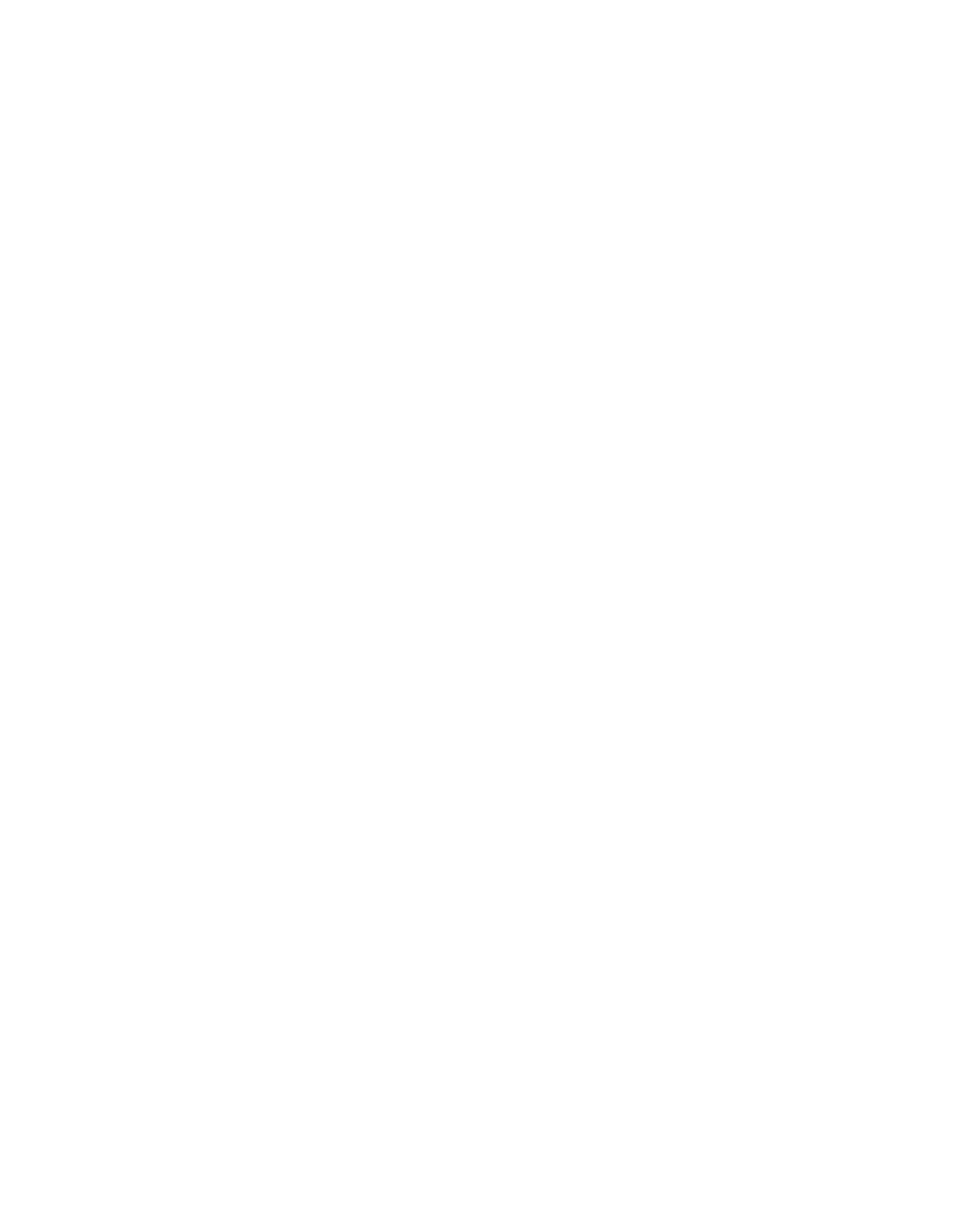Supervisors BRADT and ARGOTSINGER offered the following Resolution and moved its adoption:

## RESOLUTION AUTHORIZING A RENEWAL AGREEMENT WITH THE UNIFIED COURT SYSTEM FOR CLEANING COURT AREAS IN THE COUNTY OFFICE BUILDING (2021-2022)

WHEREAS, Resolution 275 of 2020 authorized a renewal agreement between Fulton County and the NYS Unified Court System for cleaning and minor repairs in court areas located in the County Office Building, effective April 1, 2020 through March 31, 2021; and

WHEREAS, said Resolution passage was contingent upon final approval of proposed Chapter 686 projects by the Board of Supervisors on an annual basis; now, therefore be it

RESOLVED, That upon the recommendation of the Superintendent of Highways and Facilities and Committees on Public Works, and Finance, the Chairman of the Board be and hereby is authorized to sign a renewal agreement between the County of Fulton and the NYS Unified Court System for cleaning and minor repairs, at a proposed budget for service not-to-exceed \$130,474.00, effective April 1, 2021 through March 31, 2022; and, be it further

RESOLVED, That the 2021 Adopted Budget be and hereby is amended as follows:

Revenue: Decrease A.1000.0599-0599 - REV - Appropriated Fund Balance \$49,474.00 Increase A.1620.1620-3021 – REV – State Aid - Court Facilities \$49,474.00

and, be it further

RESOLVED, That the Superintendent of Highways and Facilities do each and every other thing necessary to further the purport of this Resolution; and, be it further

RESOLVED, That certified copies of this Resolution be forwarded to the County Treasurer, Superintendent of Highways and Facilities, NYS Office of Court Administration, Budget Director/County Auditor and Administrative Officer/Clerk of the Board.

Seconded by BREH and adopted by the following vote: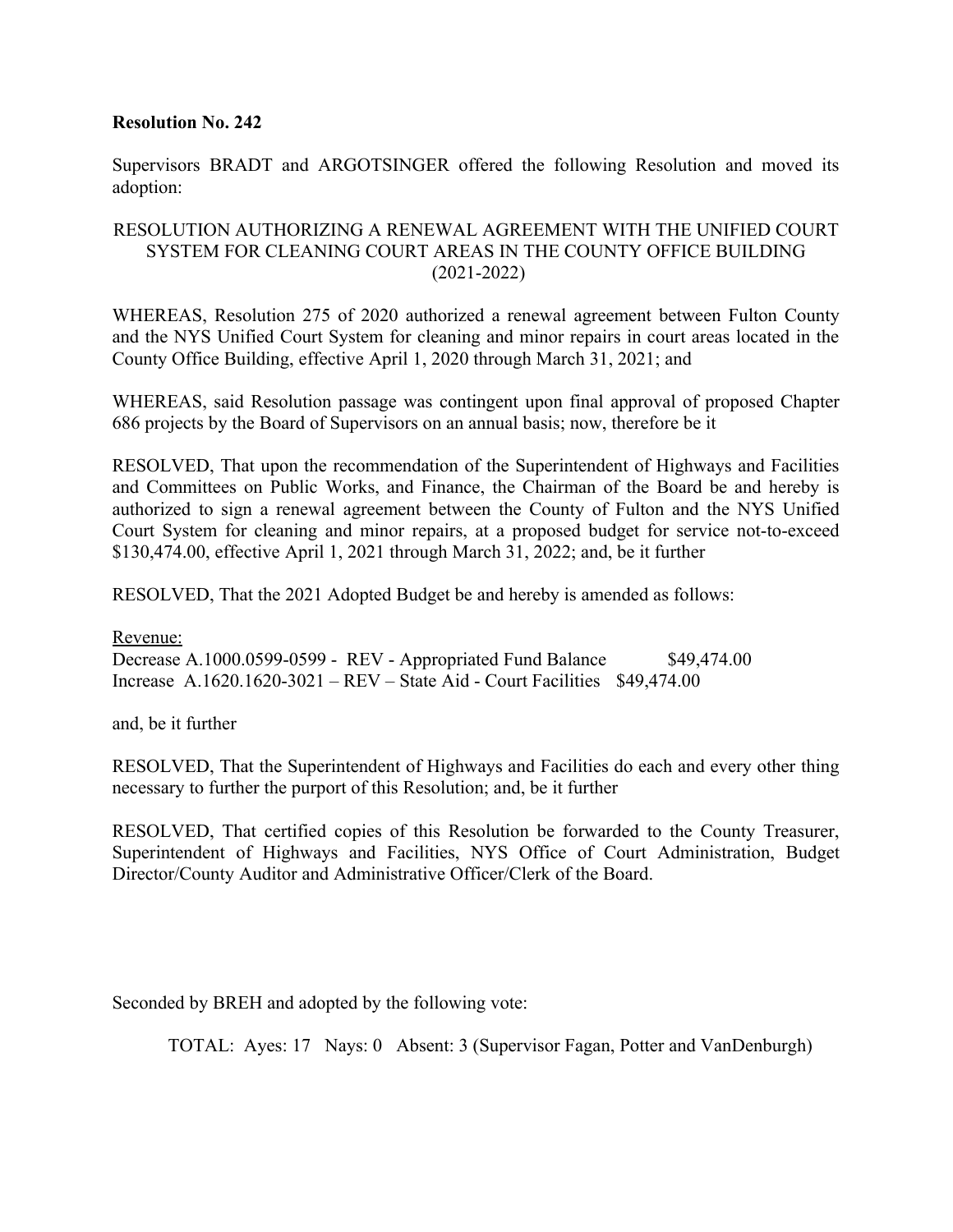Supervisors BRADT and ARGOTSINGER offered the following Resolution and moved its adoption:

## RESOLUTION AUTHORIZING A MUNICIPAL SNOW AND ICE AGREEMENT BETWEEN THE COUNTY OF FULTON AND NYS DEPARTMENT OF TRANSPORTATION FOR SNOW AND ICE CONTROL ON STATE ROUTE 309 IN THE TOWNS OF BLEECKER AND JOHNSTOWN

WHEREAS, New York State Department of Transportation (NYSDOT) owns and is responsible for the snow and ice control on State Route 309 in the Towns of Bleecker and Johnstown from the Gloversville city line to County Route 112 in the Town of Bleecker; and

WHEREAS, NYSDOT has contacted the Fulton County Superintendent of Highways and requested the County's assistance in plowing State Route 309 in the Towns of Bleecker and Johnstown from the Gloversville city line to County Route 112 in the Town of Bleecker during future winter seasons; and

WHEREAS, the Superintendent of Highways and Facilities recommends contracting with NYSDOT for Fulton County to provide snow and ice control on the aforementioned section of state highway; and

WHEREAS, the Superintendent proposes the purchase of certain brine application equipment to carry out said work in the most efficient manner as follows:

| (2) | <b>Truck-mounted Saddle Tank Sets</b>         | \$12,000.00 |
|-----|-----------------------------------------------|-------------|
| (1) | Stationary Brine Storage Tank (4,000 gallons) | \$4,000.00  |

RESOLVED, That the Chairman of the Board be and hereby is authorized and directed to sign an Agreement with NYSDOT to provide snow and ice control during future winter seasons for State Route 309 in the Towns of Bleecker and Johnstown from the Gloversville city line to County Route 112 in the Town of Bleecker as summarized herein; and, be it further

RESOLVED, That said agreement is subject to the approval of the County Attorney; and, be it further

RESVOLVED, the Superintendent of Highways and Facilities is hereby authorized to purchase the equipment items listed herein from 2021 Budget appropriations; and, be it further

RESOLVED, That the County Treasurer be and hereby is directed to make the following transfer:

From: DM.5130.5130-2010 - EXP- Capital Expense To: DM.5130.5130-2000 - EXP- Equipment – Fixed Asset Sum: \$6,000.00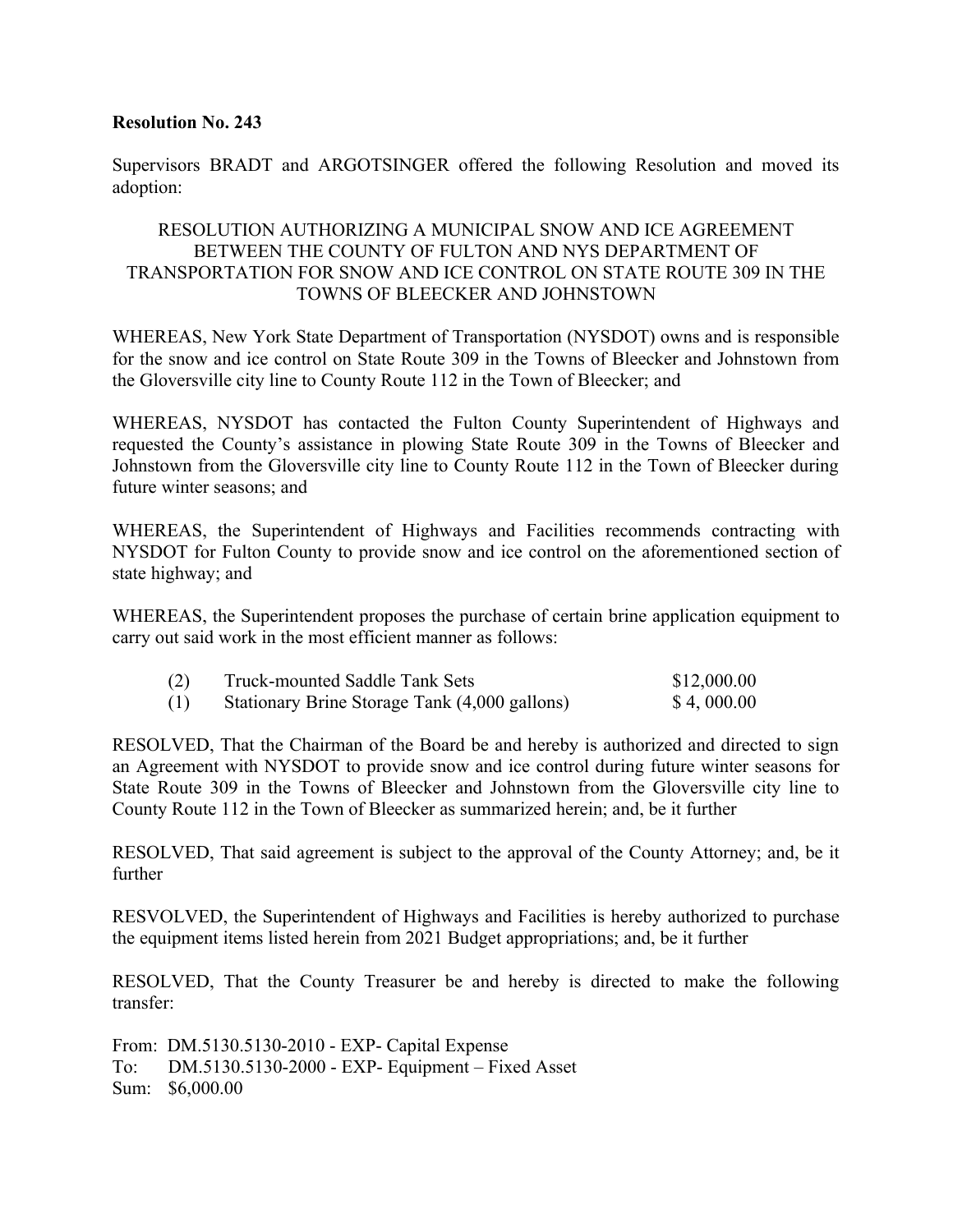#### **Resolution No. 243 (Continued)**

From: DM.5130.5130-4580 - EXP- Gas – Fuel To: DM.5130.5130-2000 - EXP- Equipment – Fixed Asset Sum: \$10,000.00

and, be it further

RESOLVED, That the 2021 Adopted Budget be and hereby is amended as follows:

Revenue:

| Decrease D.1000.0599-0599 - REV - Appropriated Fund Balance       | \$30,000.00 |
|-------------------------------------------------------------------|-------------|
| Appropriation:                                                    |             |
| Increase D.5010.5142-3589 - REV- State Aid - Other Transportation | \$30,000.00 |

RESOLVED, That certified copies of this Resolution be forwarded to the County Treasurer, County Attorney, Superintendent of Highways and Facilities, NYSDOT, Budget Director/County Auditor and Administrative Officer/Clerk of the Board.

Seconded by HOWARD and adopted by the following vote: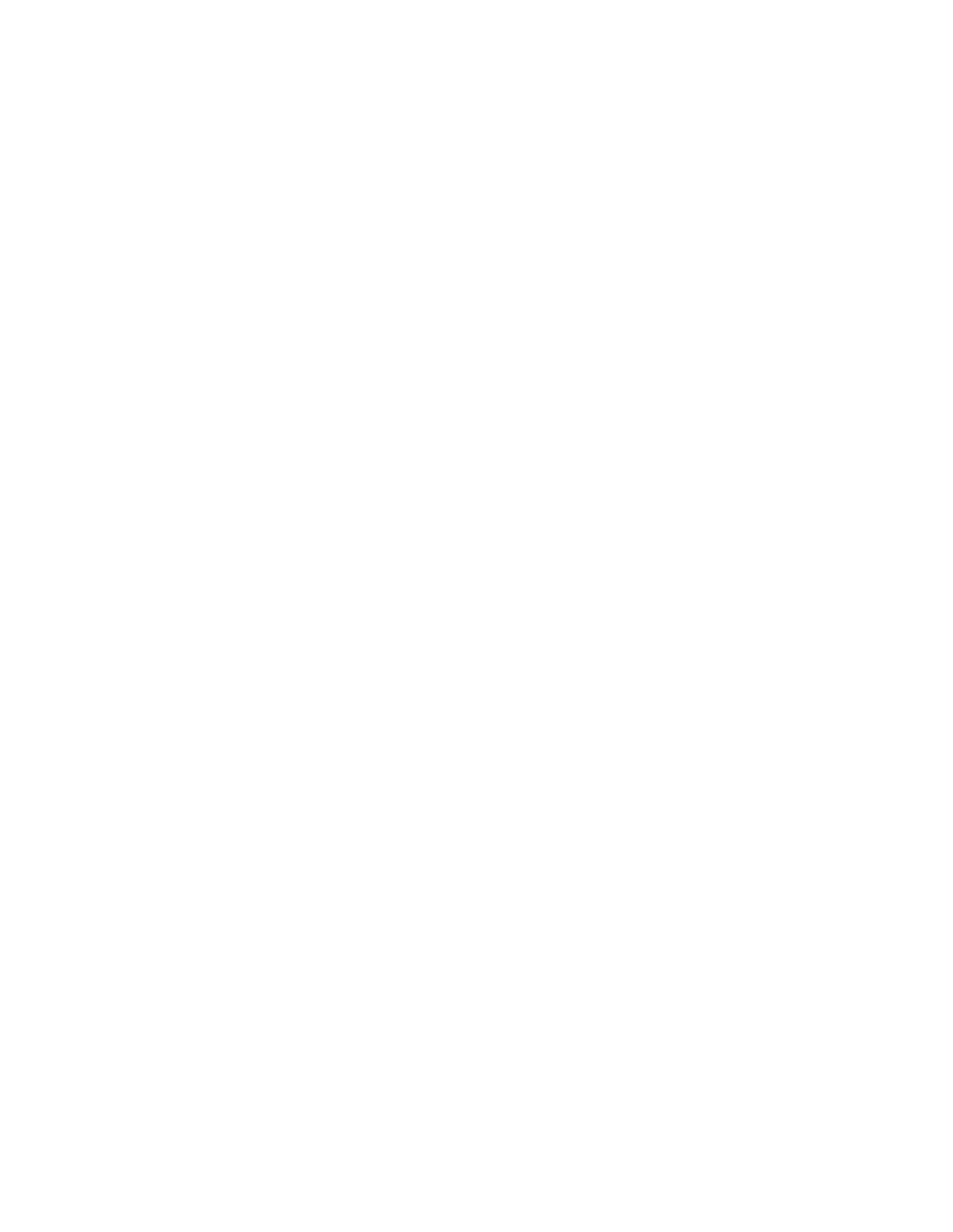Supervisor ARGOTSINGER offered the following Resolution and moved its adoption:

## RESOLUTION RENEWING PROPERTY AND LIABILITY INSURANCE FOR 2021-2022 FOR COUNTY DEPARTMENTS

WHEREAS, Fulton County holds certain property and liability insurance policies through the New York Municipal Insurance Reciprocal, a self-owned cooperative insurance pool; and

WHEREAS, the County holds other specialized liability and property insurance through private insurance carriers; now, therefore be it

RESOLVED, That the insurance policies be renewed and/or purchased for 2021-2022 through NBT/Mang Agency, broker-of-record for the County, as follows:

| POLICY/COVERAGE                           | <b>RENEWAL</b> |
|-------------------------------------------|----------------|
|                                           | <b>PREMIUM</b> |
| <b>NYMIR Property</b>                     | \$56,109.90    |
| NYMIR Boiler & Machinery                  | 8,604.20       |
| <b>NYMIR General Liability</b>            | 76,019.63      |
| <b>NYMIR OCP</b>                          | 550.00         |
| <b>NYMIR Auto</b>                         | 70,162.40      |
| <b>NYMIR Public Officials Liability</b>   | 34,424.50      |
| <b>NYMIR Law Enforcement Liability</b>    | 67,311.20      |
| <b>NYMIR Inland Marine</b>                | 33,584.10      |
| NYMIR Healthcare General Liability        | 3,015.26       |
| NYMIR Healthcare Professional Liability   | 59,526.24      |
| <b>NYMIR Excess Catastrophe Liability</b> | 17,128.10      |
| <b>NYMIR Fire Fee</b>                     | 254.94         |
| <b>NYMIR Motor Vehicle Fee</b>            | 980.00         |
| <b>NYMIR Municipal Crime</b>              | 3,778.50       |
| ACE: Airport Liability-With TRIA          | 6,275.00       |
| <b>Total Estimated Premium:</b>           | \$437,723.97   |

and, be it further

RESOLVED, That certified copies of this Resolution be forwarded to the County Treasurer, All Department Heads, NBT/Mang Agency, Budget Director/County Auditor and Administrative Officer/Clerk of the Board.

Seconded by WILSON and adopted by the following vote: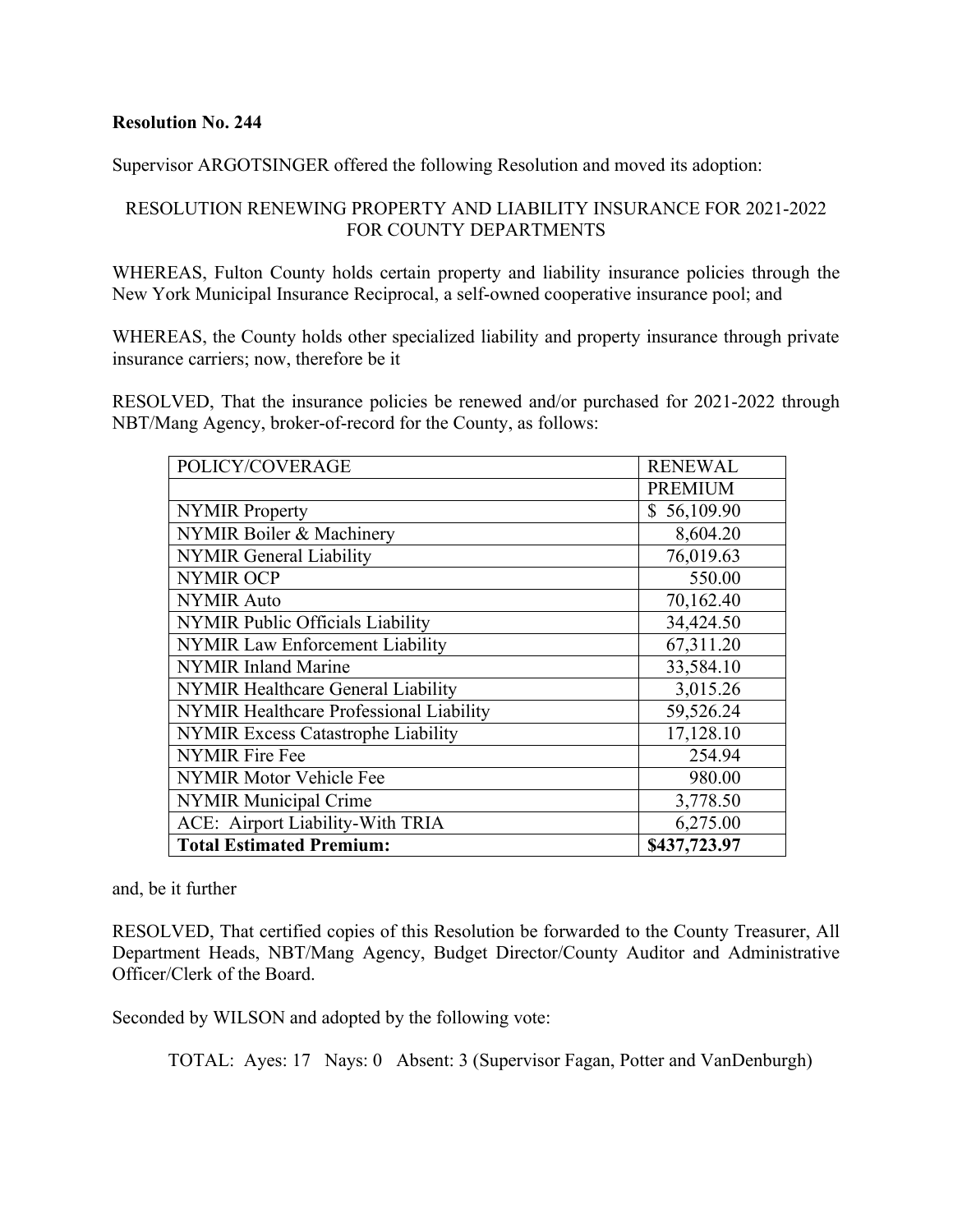Supervisor ARGOTSINGER offered the following Resolution and moved its adoption:

## RESOLUTION AUTHORIZING APPLICATION AND ACCEPTANCE OF THE NYS BOARD OF ELECTIONS EARLY VOTING EXPANSION GRANT FOR 2021-2022 (BOARD OF ELECTIONS)

WHEREAS, in recent months, the NYS Legislature has enacted several laws altering procedures for elections in New York State, including additional early voting mandates; and

WHEREAS, the Board of Elections Commissioners have requested permission to apply for and accept a 2021-2022 NYS Board of Elections Early Voting Expansion Grant, in the amount of \$17,731.14; and

WHEREAS, said Early Voting Expansion Grant was created by the State of New York to assist in early voting by reimbursing local governments for eligible costs related to equipment, staffing and poll site expenses in each county's early voting plan; now, therefore be it

RESOLVED, That the Chairman of the Board be and hereby is authorized to submit an application for, and authorize acceptance of a NYS Board of Elections Early Voting Expansion Grant, in an amount of \$17,731.14, to be used for reimbursement of costs related to Early Voting; and, be it further

RESOLVED, That said application and this resolution be contingent upon there being no local match for said grant application; and, be it further

RESOLVED, That the Board of Elections Commissioners are directed to return to the Board of Supervisors with a plan to appropriate the \$17,731.14 in grant proceeds once said grant is awarded; and, be it further

RESOLVED, That certified copies of this Resolution be forwarded to the County Treasurer, Board of Election Commissioners, NYS Board of Elections, Budget Director/County Auditor and Administrative Officer/Clerk of the Board.

Seconded by BORN and adopted by the following vote: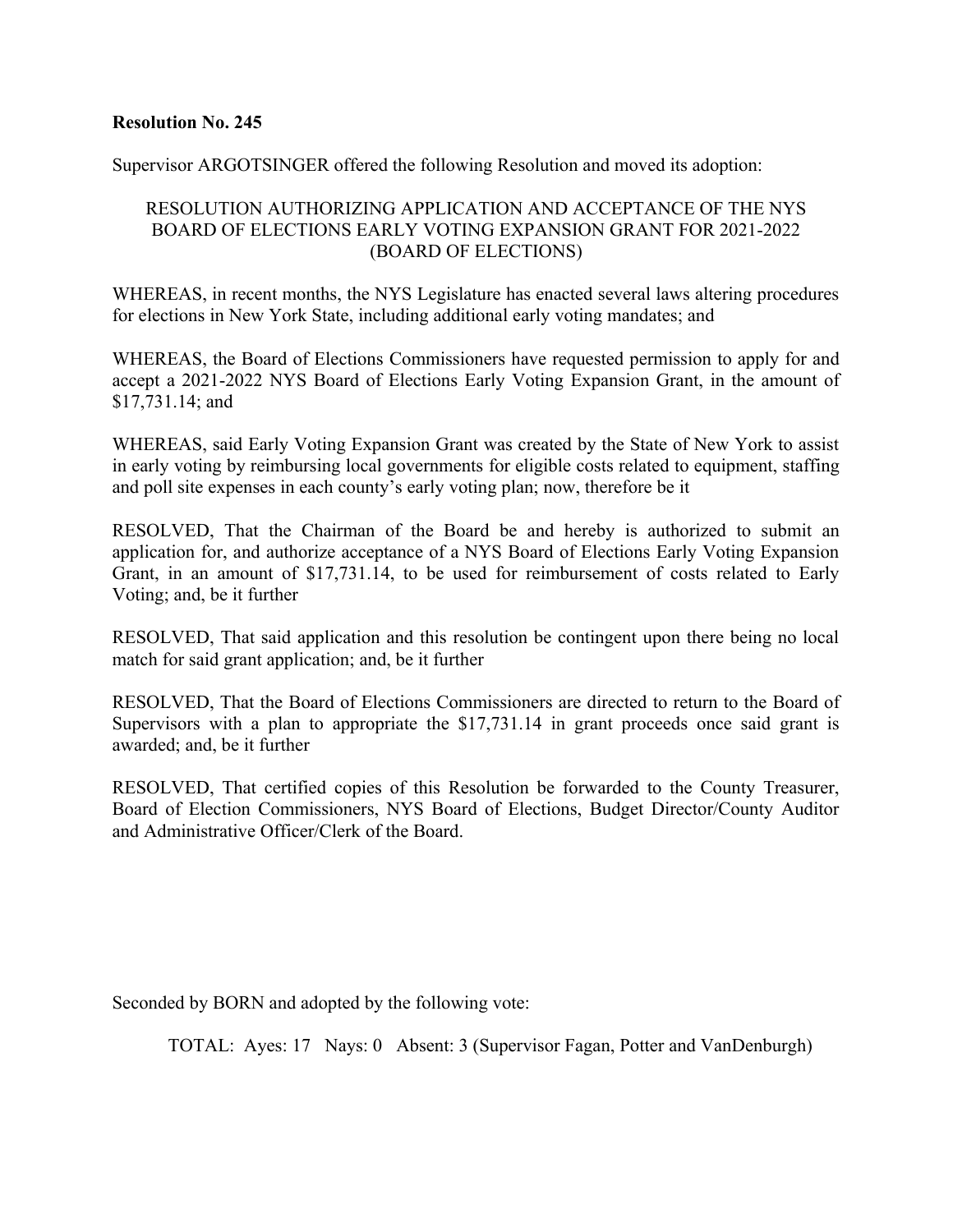Supervisor ARGOTSINGER offered the following Resolution and moved its adoption:

## RESOLUTION AUTHORIZING APPLICATION AND ACCEPTANCE OF THE NYS BOARD OF ELECTIONS TECHNOLOGY INNOVATION AND ELECTION RESOURCE (TIER) GRANT FOR 2021-2023 (BOARD OF ELECTIONS)

WHEREAS, the Board of Elections Commissioners have requested permission to apply for and accept a 2021-2023 NYS Board of Elections Technology Innovation and Election Resource (TIER) Grant, in the amount of \$51,049.30; and

WHEREAS, said Technology Innovation and Election Resource (TIER) Grant was created by the State of New York to reimburse county Boards of Elections for expenses related to software upgrades, technology upgrades and equipment; now, therefore be it

RESOLVED, That the Chairman of the Board be and hereby is authorized to submit an application for, and authorize acceptance of a NYS Board of Elections Technology Innovation and Election Resource (TIER) Grant, in an amount of \$51,049.30, to be used for reimbursement of actual expenses related to software upgrades, technology upgrades and equipment; and, be it further

RESOLVED, That said application and this resolution be contingent upon there being no local match for said grant application; and, be it further

RESOLVED, That the Board of Elections Commissioners are directed to return to the Board of Supervisors with a plan to appropriate the \$51,049.30 in grant proceeds once said grant is awarded; and, be it further

RESOLVED, That certified copies of this Resolution be forwarded to the County Treasurer, Board of Election Commissioners, NYS Board of Elections, Budget Director/County Auditor and Administrative Officer/Clerk of the Board.

Seconded by BOWMAN and adopted by the following vote: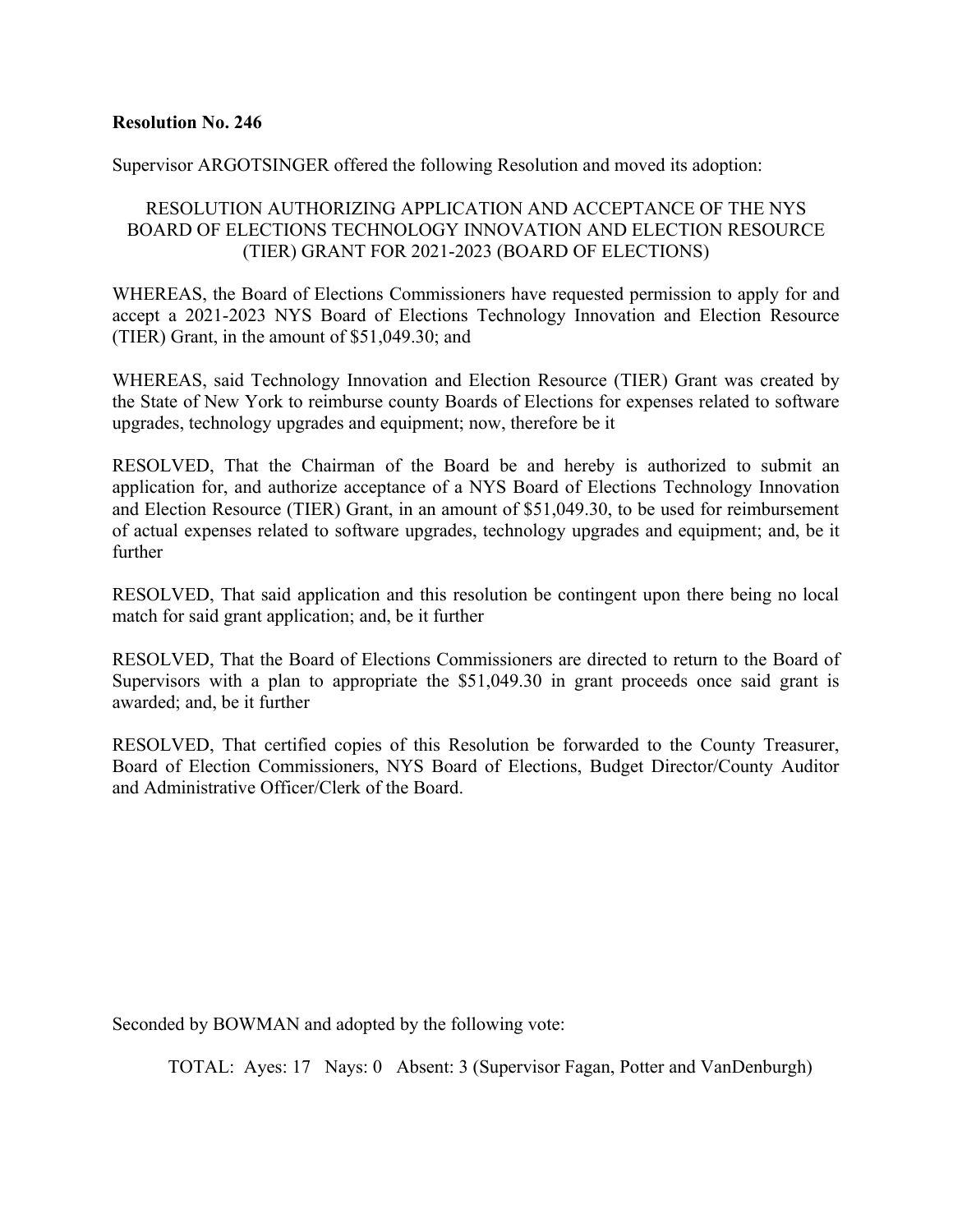Supervisor ARGOTSINGER offered the following Resolution and moved its adoption:

## RESOLUTION REVISING THE PAY SCHEDULE FOR ELECTION INSPECTORS (BOARD OF ELECTIONS)

WHEREAS, Resolution 334 of 2003 established a chargeback system for election services and supplies, including a pay schedule for Election Inspectors; and

WHEREAS, Resolutions 400 of 2006, 68 of 2011, 345 of 2016 and 226 of 2019 revised said pay schedule; resulting in the current Pay Rate Schedule as follows:

| <b>General Election</b>                                     | \$200.00 |
|-------------------------------------------------------------|----------|
| <b>Inspector School</b>                                     | 25.00    |
| <b>Primary Election</b>                                     | 200.00   |
| Village Election $(12:00 \text{ p.m.} - 9:00 \text{ p.m.})$ | 125.00   |
| Early Voting (8 hours)                                      | 100.00   |
| Early Voting (5 hours)                                      | 75.00    |
| <b>Election Day Chairperson</b>                             | 25.00    |

now, therefore be it

RESOLVED, That effective January 1, 2022, the Pay Rate Schedule for Elections Inspectors be, and hereby is, as follows:

| New Rate Schedule                                           |          |  |
|-------------------------------------------------------------|----------|--|
| General Election Day $(6:00 a.m. - 9:00 p.m.)$              | \$256.00 |  |
| Primary Election Day $(6:00 a.m. - 9:00 p.m.)$              | 256.00   |  |
| Village Election $(12:00 \text{ p.m.} - 9:00 \text{ p.m.})$ | 160.00   |  |
| Early Voting Day<br>$(8 \text{ hours})$                     | 144.00   |  |
| Early Voting Day (5 hours)                                  | 96.00    |  |
| <b>Inspector School</b>                                     | 32.00    |  |
| <b>Inspector Election Day</b>                               | 25.00    |  |
| <b>Election Day Chairperson</b>                             | 25.00    |  |

and, be it further

RESOLVED, That the Board of Elections Commissioners do each and every other thing necessary to further the purport of this Resolution; and, be it further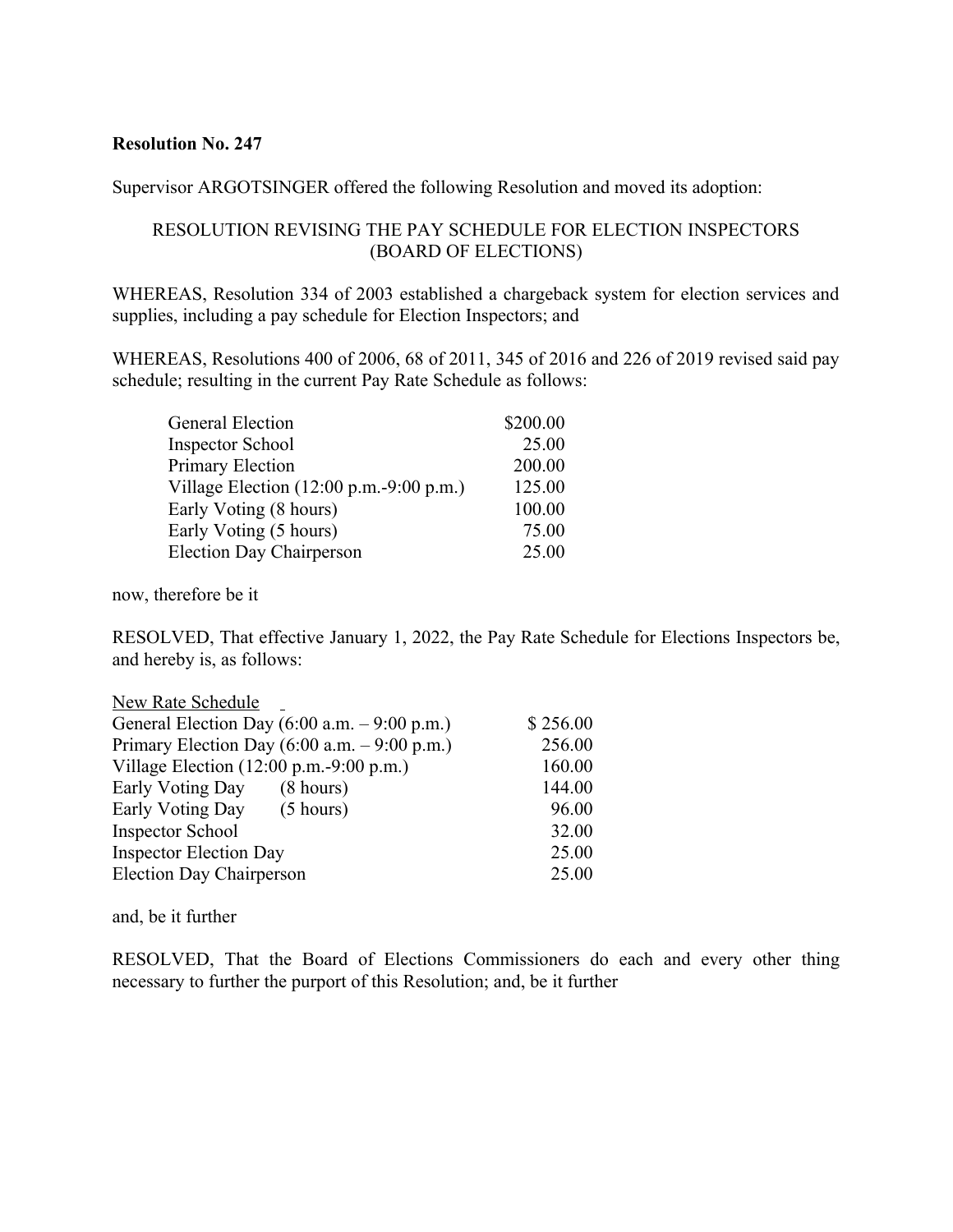## **Resolution No. 247 (Continued)**

RESOLVED, That certified copies of this Resolution be forwarded to the County Treasurer, Elections Commissioners, All Municipal Clerks, Budget Director/County Auditor and Administrative Officer/Clerk of the Board.

Seconded by GREENE and adopted by the following vote: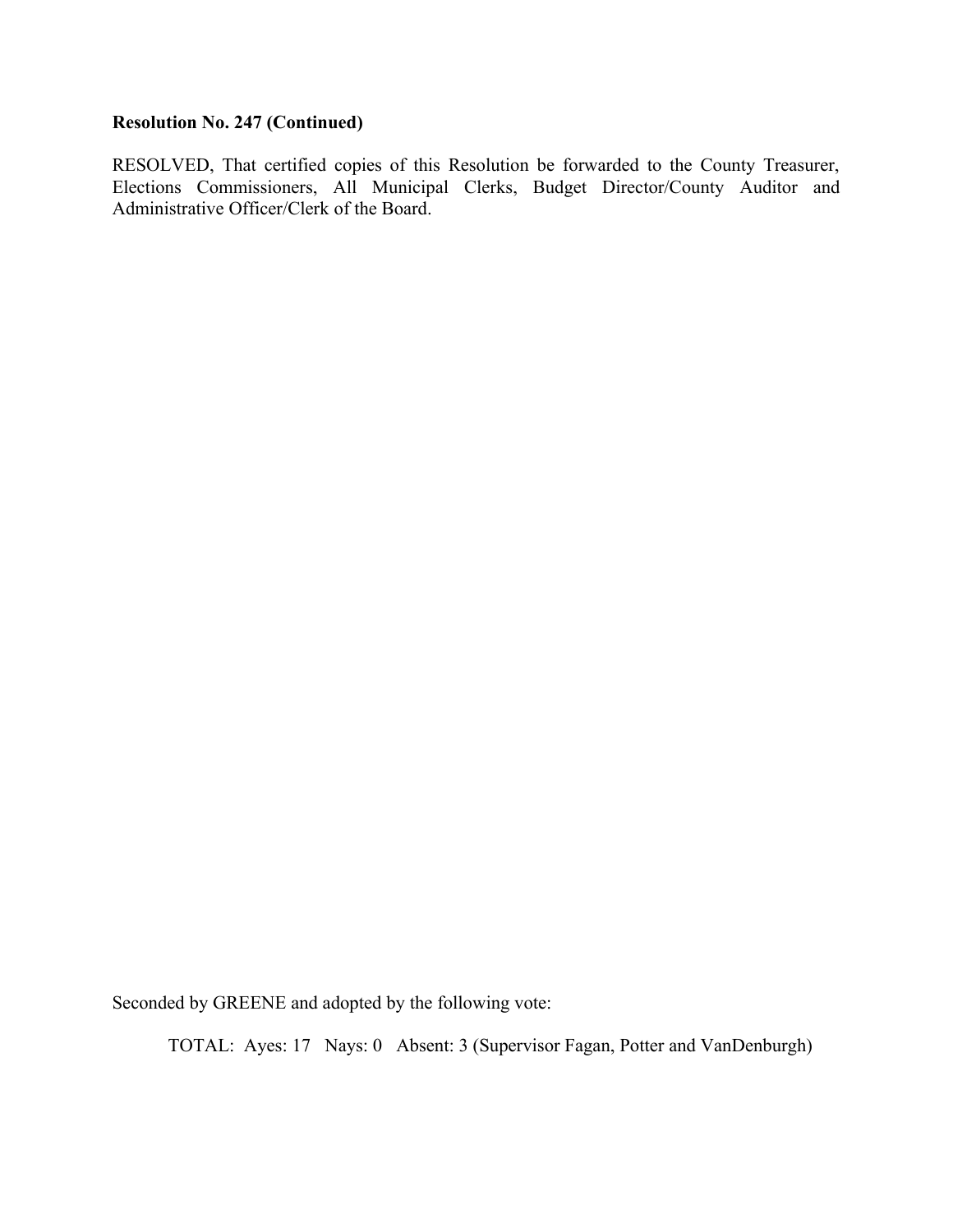Supervisor ARGOTSINGER offered the following Resolution and moved its adoption:

## RESOLUTION AUTHORIZING AN AMENDMENT TO THE CONTRACT WITH TYLER TECHNOLOGIES FOR THE CAD/RMS UPGRADE PROJECT TO ADD A NEW MODULE AND A NEW REPORTING FORM

WHEREAS, the 2019 Capital Plan included a CAD/RMS Upgrade for the Sheriff's E911 Dispatch Center at a cost of \$850,000.00; and

WHEREAS, Resolution 300 of 2019 authorized a contract with Tyler Technologies for purchase of Public Safety/CAD/RMS and Mobile Data System Software and Installation for a total cost not-to-exceed \$748,140.00; and

WHEREAS, the Information Technology Director has recommended amending the contract to include certain new components and forms; now, therefore be it

RESOLVED, That the Chairman of the Board be and hereby is authorized to sign a contract amendment with Tyler Technologies of Troy, Michigan for the Public Safety/CAD/RMS and Mobile Data System Project including new components as follows:

| Out-of-Band (OOB) AVL                     | \$8,700.00  |
|-------------------------------------------|-------------|
| NYS Domestic Incident Response (DIR) form | 2,320.00    |
|                                           | \$11,020.00 |

said amendment subject to approval by County Attorney; and, be it further

RESOLVED, That the Information Technology Director shall return to the Board of Supervisors with additional amendments to said Tyler Technologies contract to maintain the total contract amount at the original level; and, be it further

RESOLVED, That certified copies of this Resolution be forwarded to the County Treasurer, Information Technology Director, Tyler Technologies, Budget Director/County Auditor and Administrative Officer/Clerk of the Board.

Seconded by HOWARD and adopted by the following vote: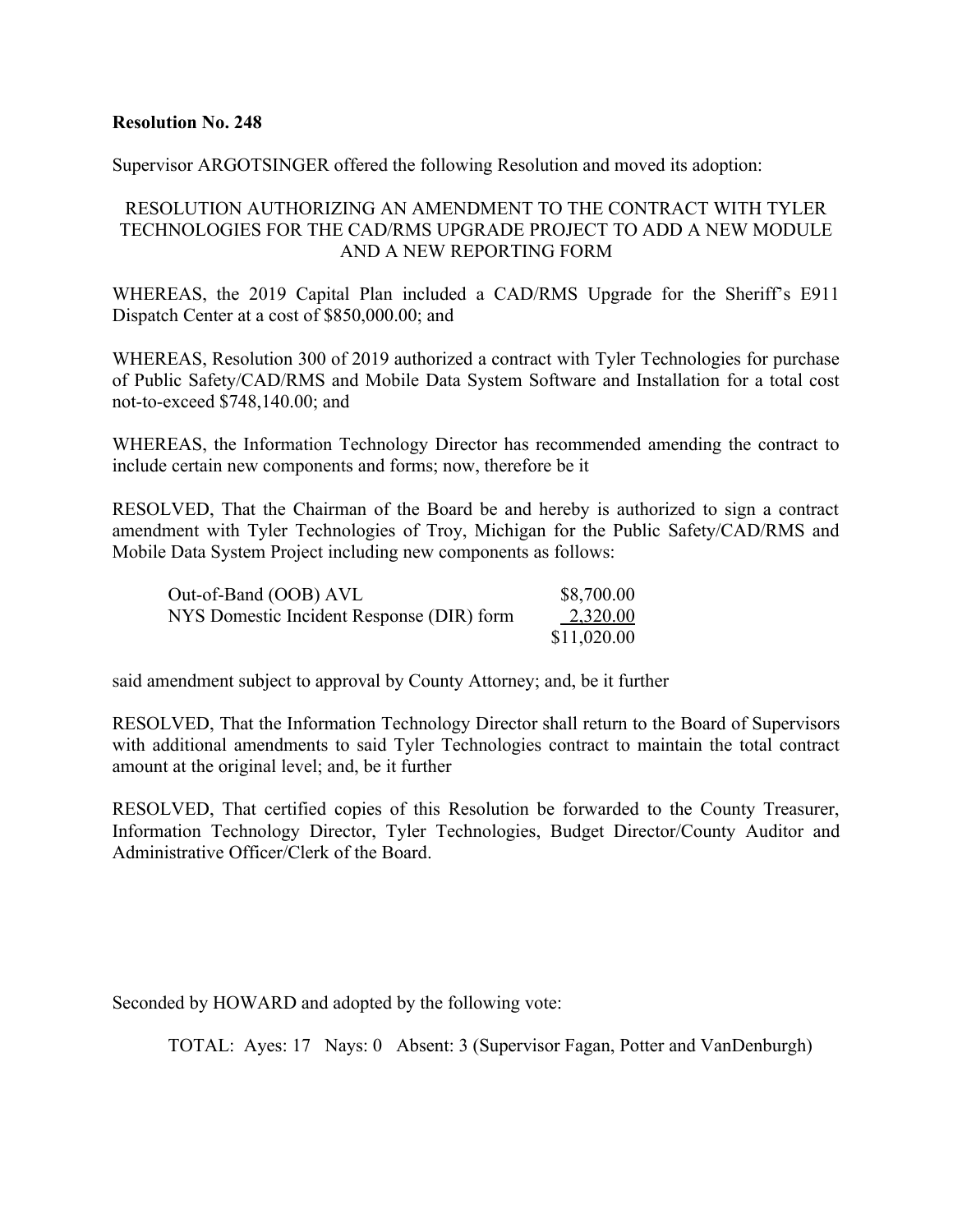Supervisor ARGOTSINGER offered the following Resolution and moved its adoption:

## RESOLUTION AUTHORIZING A CONTRACT WITH FRONTIER COMMUNICATIONS FOR DEDICATED INTERNET ACCESS AT THE FULTON COUNTY AIRPORT

WHEREAS, the Planning Director and Information Technology Director recommend a contract with Frontier Communications for installation of 100 MB internet connection to provide dedicated internet access for the Fulton County Airport; and

WHEREAS, said installation will provide reliable Internet service to the Airport facility to support County utility management, Fixed Base Operator Systems and onsite businesses such as AirMed Medical Transport; now, therefore be it

RESOLVED, That the Information Technology Director be and hereby is authorized to sign a contract for installation of Dedicated Internet Access of 100 MB internet connection with Frontier Communications, of Gloversville, NY, in an amount not to exceed \$2,500.00 for use at the Fulton County Airport; and, be it further

RESOLVED, That the County Treasurer be and hereby is directed to make the following transfers:

From: A.1000.1990-4907 - EXP- Contingent Fund Expense To: A.1680.1680-4130 - EXP- Contractual Sum: \$2,500.00

RESOLVED, That said agreement is subject to the approval of the County Attorney; and, be it further

RESOLVED, That certified copies of this Resolution be forwarded to the County Treasurer, Information Technology Director, Frontier Communications, Budget Director/County Auditor and Administrative Officer/Clerk of the Board.

Seconded by BREH and adopted by the following vote: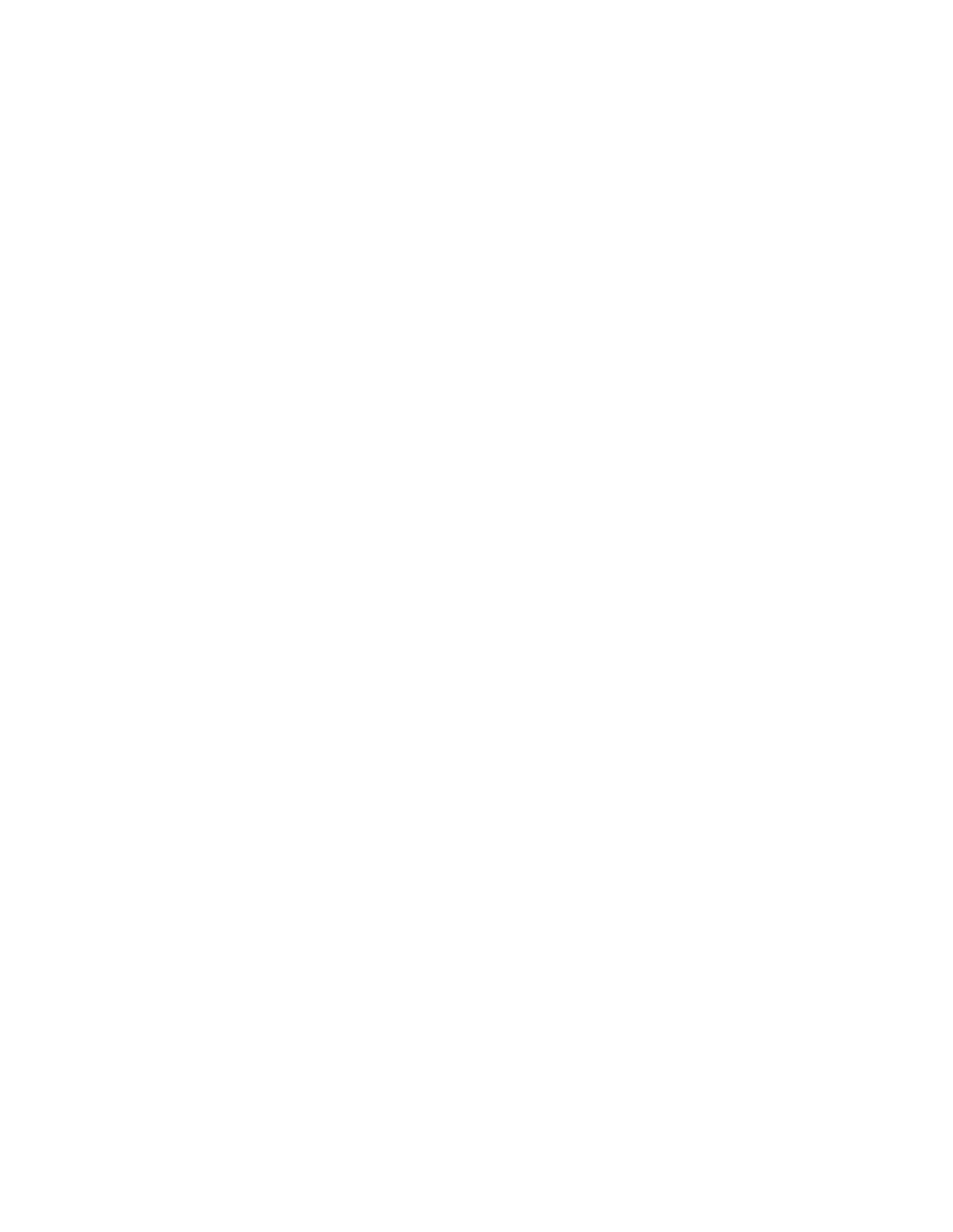Supervisor ARGOTSINGER offered the following Resolution and moved its adoption:

## RESOLUTION APPORTIONING 2022 WORKERS' COMPENSATION INSURANCE PROGRAM EXPENSES

RESOLVED, That the Report of the Committee on Workers' Compensation Insurance (Finance), dated July 29, 2021, be accepted and the recommendations contained therein be carried out for the year 2022; and, be it further

RESOLVED, That the respective amounts apportioned to the various municipalities or public corporations of Fulton County be adopted as the act and determination of the Board and that they be assessed, levied and collected the same as other charges; and, be it further

RESOLVED, That certified copies of this Resolution be forwarded to the County Treasurer, Committee on Workers' Compensation Insurance, Budget Director/County Auditor and Administrative Officer/Clerk of the Board.

Seconded by HOWARD and adopted by the following vote: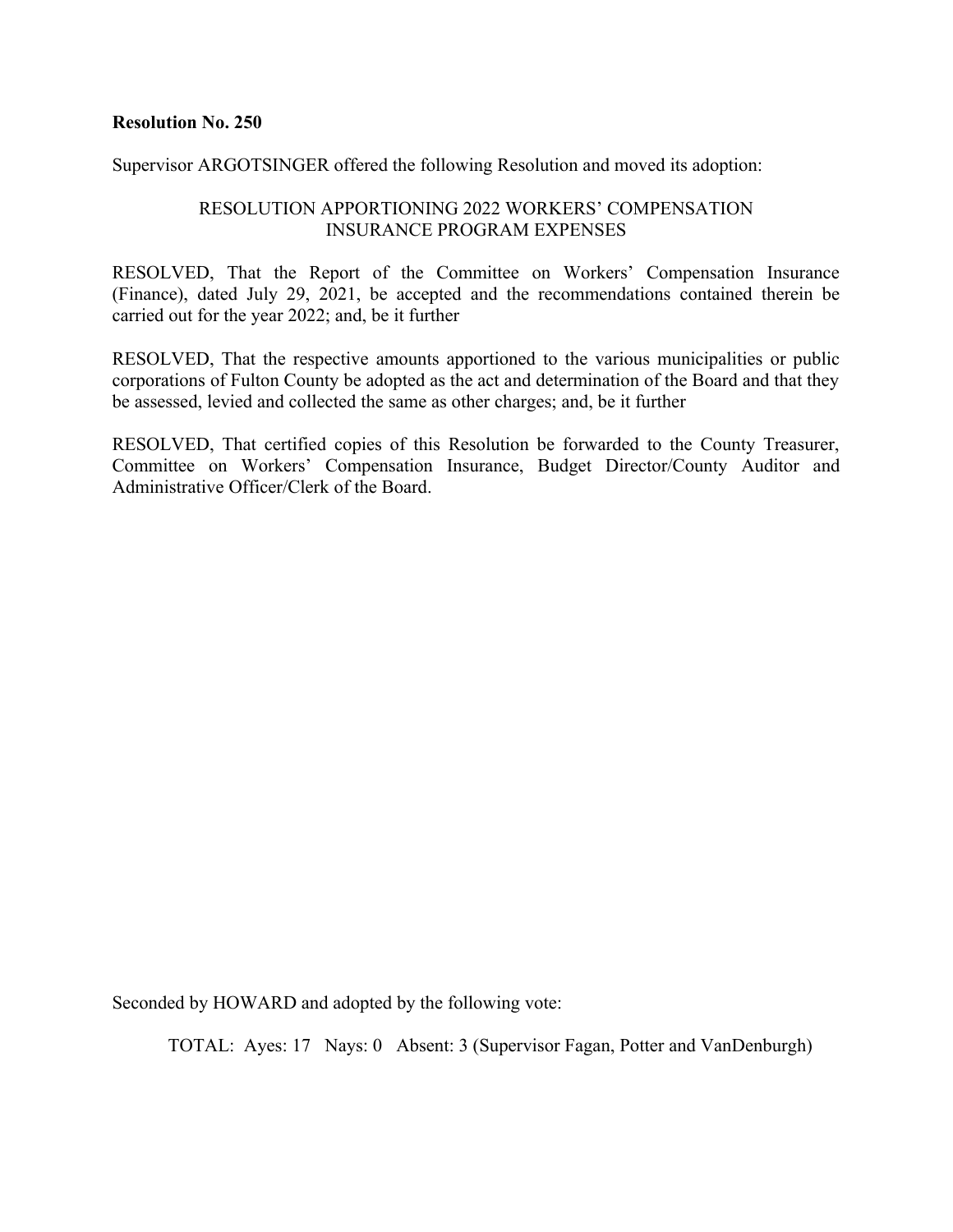#### THE REPORT OF THE COMMITTEE ON COMPENSATION INSURANCE

Your Committee on Compensation Insurance (Finance and Administration) to whom was referred the report of the County Treasurer on Claims paid pursuant to Article 5 of the Workers' Compensation Law, report that they have examined same and believe same to be correct and recommend that said report be printed in the minutes.

Your Committee further reports that pursuant to said Law, they do hereby certify that the County Treasurer, as Custodian of Compensation Insurance Funds, estimates expenditures in the sum of \$1,317,830 (less revenues of \$142,000.00), which they have apportioned to each Town, the Villages of Broadalbin, Mayfield, Northville and Cities of Johnstown and Gloversville, and the County of Fulton. 35% of the proportion that its full valuation bears to the aggregate valuation of the participating municipal corporation and 65% of a five-year experience, in accordance with said law, and an additional assessment to those municipalities having volunteer ambulance corps at an amount of \$400 per ambulance:

|                                     |         | 2022                                     |    |                                                                            |    | $(2016 - 2020)$        |    | 35%                                  | 65%                          |
|-------------------------------------|---------|------------------------------------------|----|----------------------------------------------------------------------------|----|------------------------|----|--------------------------------------|------------------------------|
| Bleecker                            | s.      | Total Apport.<br>5.963.71                | s. | <b>Full Valuation</b><br>109.136.023.00 \$                                 |    | 5-Yr. Exp.<br>1,687.57 | s  | <b>Full Valuation</b><br>5,670.24 \$ | 5-Yr. Exp.<br>293.47         |
| Broadalbin                          | s       | 44.317.75 \$                             |    | 453,914,247.57 \$                                                          |    | 119,230.41             | s  | 23.583.45 \$                         | 20,734.30                    |
| Broadalbin (V)                      | s       | 4,757.06 \$                              |    | 76,101,791.73 \$                                                           |    | 4,618.29 \$            |    | 3,953.93 \$                          | 803.13                       |
| Caroga                              | Ŝ       | 14.735.20 \$                             |    | 267,659,600.00 \$                                                          |    | $4,765.64$ \$          |    | 13.906.45 \$                         | 828.75                       |
| Ephratah                            | \$      | 12,449.61 \$                             |    | 100,808,347.83 \$                                                          |    | 41,472.05 \$           |    | 5.237.57 \$                          | 7,212.04                     |
| Johnstown                           | s       | 49.945.74 \$                             |    | 519.693.810.77 \$                                                          |    | 131.940.84 \$          |    | 27.001.08 \$                         | 22.944.66                    |
| Mayfield                            | \$      | 105,845.57 \$                            |    | 570,710,239.02 \$                                                          |    | 438.144.85             | -S | 29,651.68 \$                         | 76,193.89                    |
| Mayfield (V)                        | S       | 3.049.34 \$                              |    | 49.664.464.52 \$                                                           |    | 2.696.87 S             |    | 2.580.35 \$                          | 468.99                       |
| Northampton                         | S       | 33,634.04 \$<br>400.00*                  |    | 424.046.932.26 \$                                                          |    | 66,718.18 \$           |    | 22,031.67 \$                         | 11,602.37                    |
| Northville (V)                      | s       | 7.423.02 S                               |    | 97,953,245.16 \$                                                           |    | 13,420.23 \$           |    | $5.089.23$ \$                        | 2.333.79                     |
| Oppenheim                           | s       | 8.105.83 \$                              |    | 121,493,378.85 \$                                                          |    | 10,313.64 \$           |    | 6,312.28 \$                          | 1,793.55                     |
| Perth                               | s       | 48,649.94 \$                             |    | 271.081.216.33                                                             | -S | 198,766.44 \$          |    | 14.084.23 \$                         | 34.565.71                    |
| Stratford                           | S       | 5.963.42 \$                              |    | 113,179,368.04 \$                                                          |    | 477.88 \$              |    | 5.880.32 \$                          | 83.10                        |
| Gloversville (C)                    | s       | 176,512.65 \$                            |    | 401,691,353.00 \$                                                          |    | 895,005.51             | -S | 20,870.17 \$                         | 155,642.48                   |
| Johnstown (C)                       | \$<br>Ś | 118,981.78 \$<br>٠                       |    | 495,216,607.45 \$                                                          |    | 536,238.19 \$          |    | 25,729.35 \$                         | 93,252.43                    |
| <b>Fulton County</b><br>(Gen. Fund) | s.      |                                          |    | 535,495.34 \$ 3,848,631,124.12 \$ 1,929,468.82 \$ 199,958.50 \$ 335,536.84 |    |                        |    |                                      |                              |
| TOTAL APPROP.                       | \$<br>s | \$1,175,830.00<br>400.00<br>1,176,230.00 |    | $$7,920,981,749.65$ $$4,394,965.41$ $$$<br>0.000051955744                  |    | 0.173901141124         |    | 411,540.50 \$<br>١                   | 764,289.50<br>\$1,175,830.00 |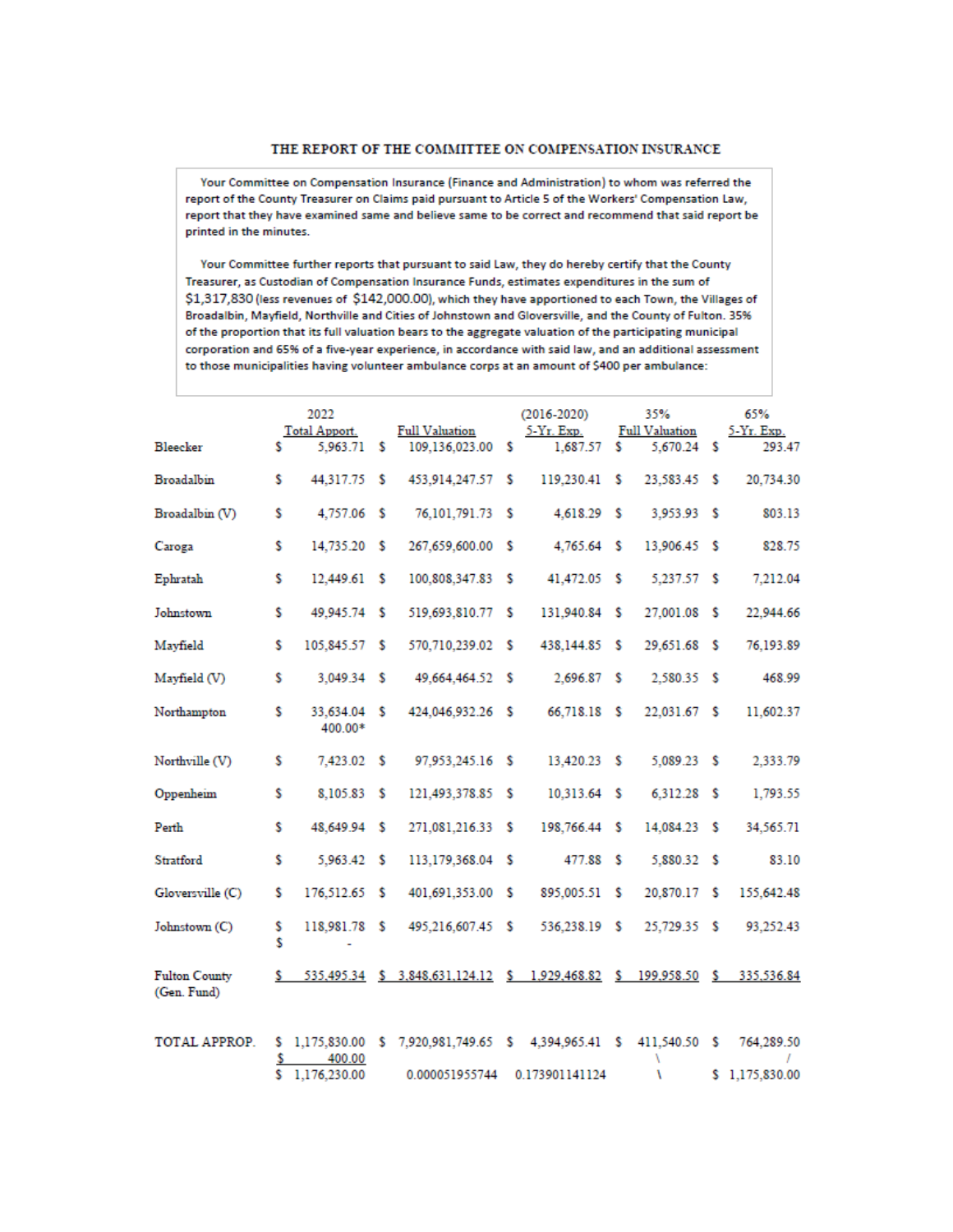Supervisor ARGOTSINGER offered the following Resolution and moved its adoption:

RESOLUTION AUTHORIZING DISPOSAL OF CERTAIN SURPLUS EQUIPMENT

WHEREAS, the Purchasing Agent recommends disposal of broken equipment in certain departments; now, therefore be it

RESOLVED, That the Purchasing Agent be and hereby is authorized to dispose of the following County surplus equipment, in accordance with the Fulton County Purchasing and Audit Guidelines:

*Highways & Facilities:*

1 – Simplex (Time Clock) (0004292)

- 1 Simplex (Time Clock) (0006136)
- 1 Simplex (Time Clock) (0006411)

## *Probation:*

- 1 HP Computer Monitor (No number)
- 1 HP Printer (0004867)
- 1 Rolling Metal Stand for Printer (No Number)
- 1 Desk Chair (7621A110128)

*Treasurer:* 1 – Black Office Chair (No Number)

and, be it further

RESOLVED, That the Superintendent of Highways and Facilities, Solid Waste Director and Purchasing Agent be and hereby are directed to arrange for the disposal of the listed surplus as scrap and/or refuse, to be coordinated with the Solid Waste Department's current bulky metals contract, as necessary; and, be it further

RESOLVED, That certified copies of this Resolution be forwarded to the County Treasurer, Superintendent of Highways and Facilities, Solid Waste Director, Probation Director, Budget Director/County Auditor and Administrative Officer/Clerk of the Board.

Seconded by GROFF and adopted by the following vote: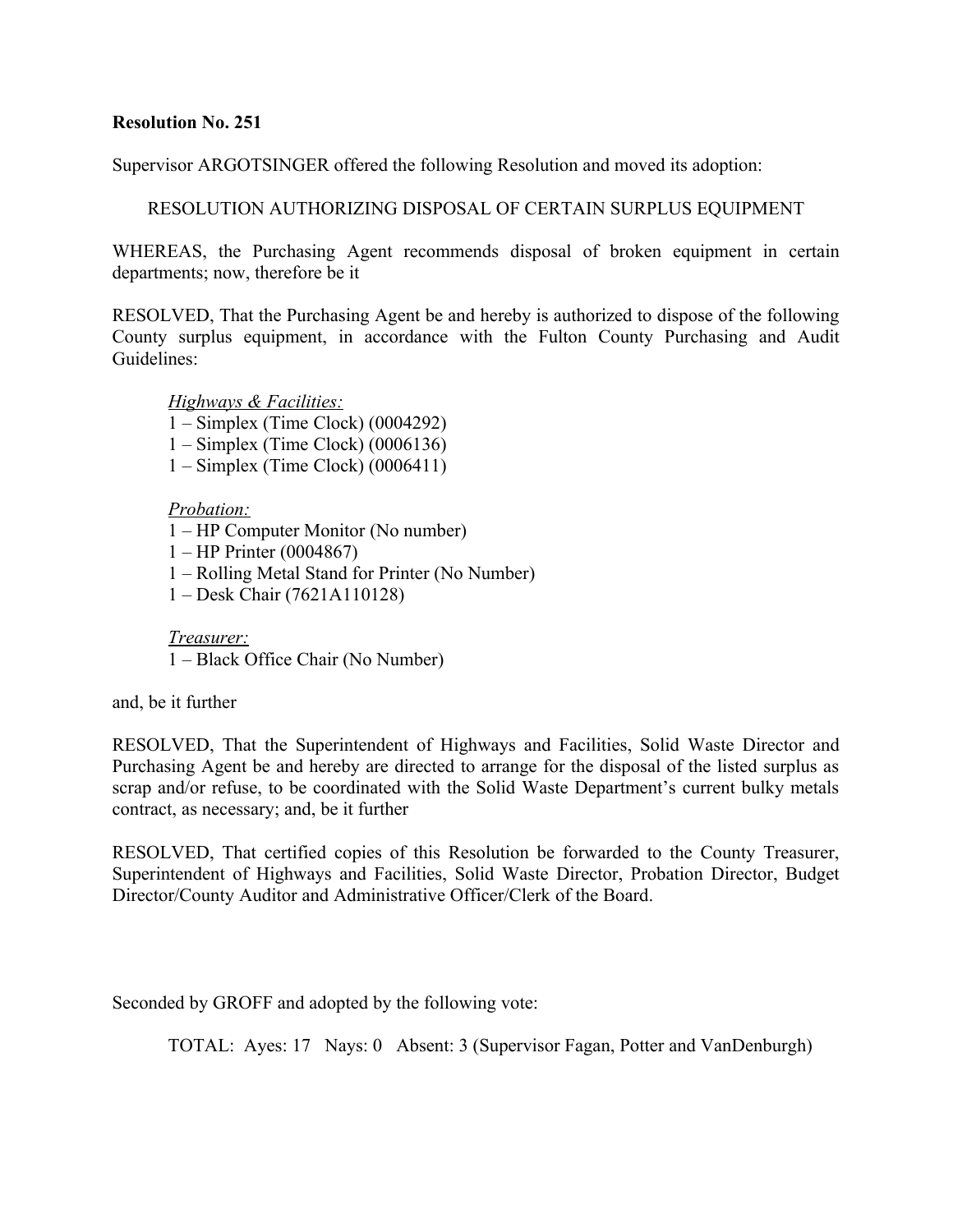Supervisor ARGOTSINGER offered the following Resolution and moved its adoption:

## RESOLUTION AUTHORIZING A THREE YEAR CONTRACT WITH SAX/BST FOR COUNTY AUDIT SERVICES AND PREPARATION OF ANNUAL FINANCIAL STATEMENTS (2021-2023)

WHEREAS, Resolution 323 of 2015 authorized a three year contract with SAX/BST for County Audit Services and Preparation of Annual Financial Statements for 2015, 2016 and 2017; and

WHEREAS, Resolution 536 of 2018 authorized a three year contract with SAX/BST for County Audit Services and Preparation of Annual Financial Statements for years 2018, 2019 and 2020; and

WHEREAS, the County Treasurer, Administrative Officer and County Auditor and Committee on Finance recommend extending a three (3) year contract to the firm, based upon its performance; and

WHEREAS, the Committee on Finance recommends contracting with SAX/BST for County Audit Services and preparation of Annual Financial Statements for 2021, 2022, and 2023; now, therefore be it

RESOLVED, That upon the recommendation of the County Treasurer and Committee on Finance, the Chairman of the Board be and hereby is authorized to sign a contract with SAX/BST for County audit services and preparation of annual financial statements for audit years 2018, 2019, and 2020, in accordance with the firm's proposal as follows:

|                                               | 2021        | 2022        | 2023        |
|-----------------------------------------------|-------------|-------------|-------------|
| <b>Audit of County's Financial Statements</b> | \$41,500.00 | \$42,500.00 | \$43,500.00 |
| Federal Single Audit                          | 16,000.00   | 16,500.00   | 15,000.00   |
| Total                                         | \$57,500.00 | \$59,000.00 | \$58,500.00 |

and, be it further

RESOLVED, That said contract is subject to the approval of the County Attorney; and, be it further

RESOLVED, That certified copies of this Resolution be forwarded to the County Treasurer, SAX/BST, Budget Director/County Auditor and Administrative Officer/Clerk of the Board.

Seconded by BLACKMON and adopted by the following vote: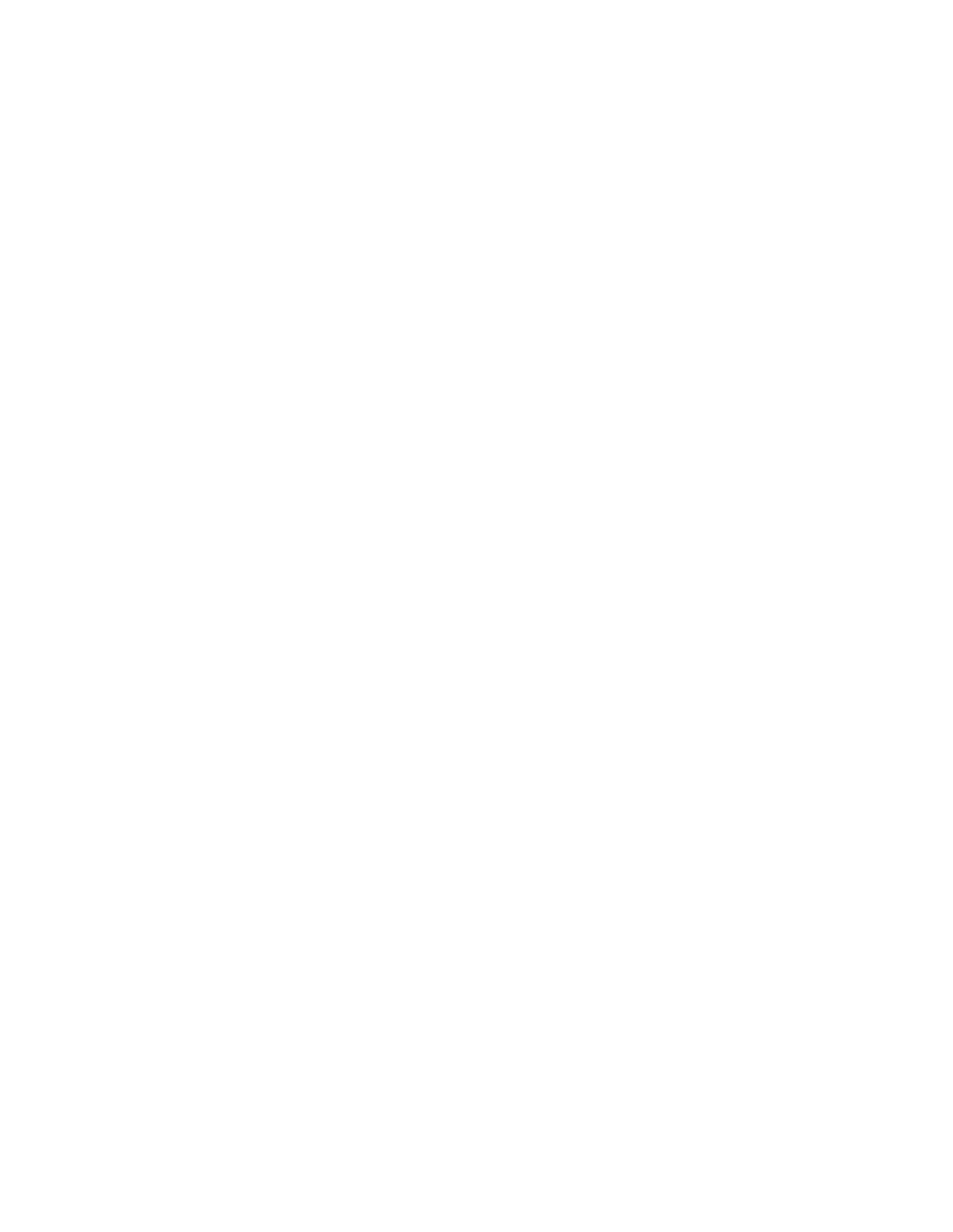Supervisor ARGOTSINGER offered the following Resolution and moved its adoption:

## RESOLUTION AUTHORIZING TRANSFER OF COUNTY-OWNED PARCEL TO LOWELL AND JOAN MONTGOMERY TO CORRECT A 2009 FORECLOSURE ERROR

WHEREAS, Fulton County obtained a parcel on Riceville Road in the Town of Mayfield in 2009 (SBL 119.7-1-8; sub-lots 23 and 24) through the County property tax foreclosure; however, the wrong parcel number was used to reference the taking; and

WHEREAS, said error was not discovered and was carried on in subsequent annual tax rolls; and

WHEREAS, a recent survey of said property shows that a major portion of Lowell and Joan and Montgomery's house was built on parcel 119.7-1-8 which parcel erroneously labeled as Countyowned; and

WHEREAS, the County Attorney has reviewed the error and resulting problem created by it and recommends that the County of Fulton file a deed to grant the subject property located at parcel 119.7-1-8 back to Lowell and Joan Montgomery as the only fair solution; now, therefore be it

RESOLVED, That the County Treasurer be and hereby is authorized to file a deed to grant parcel 119.7-1-8 on Riceville Road in the Town of Mayfield back to Lowell and Joan Montgomery; and, be it further

RESOLVED, That the Real Property Tax Services Agency and County Attorney do each and every other thing necessary to further the purport of this Resolution; and, be it further

RESOLVED, That certified copies of this Resolution be forwarded to the County Treasurer, County Clerk, County Attorney, Real Property Tax Services Agency Director, Budget Director/County Auditor and Administrative Officer/Clerk of the Board.

Seconded by GREENE and adopted by the following vote: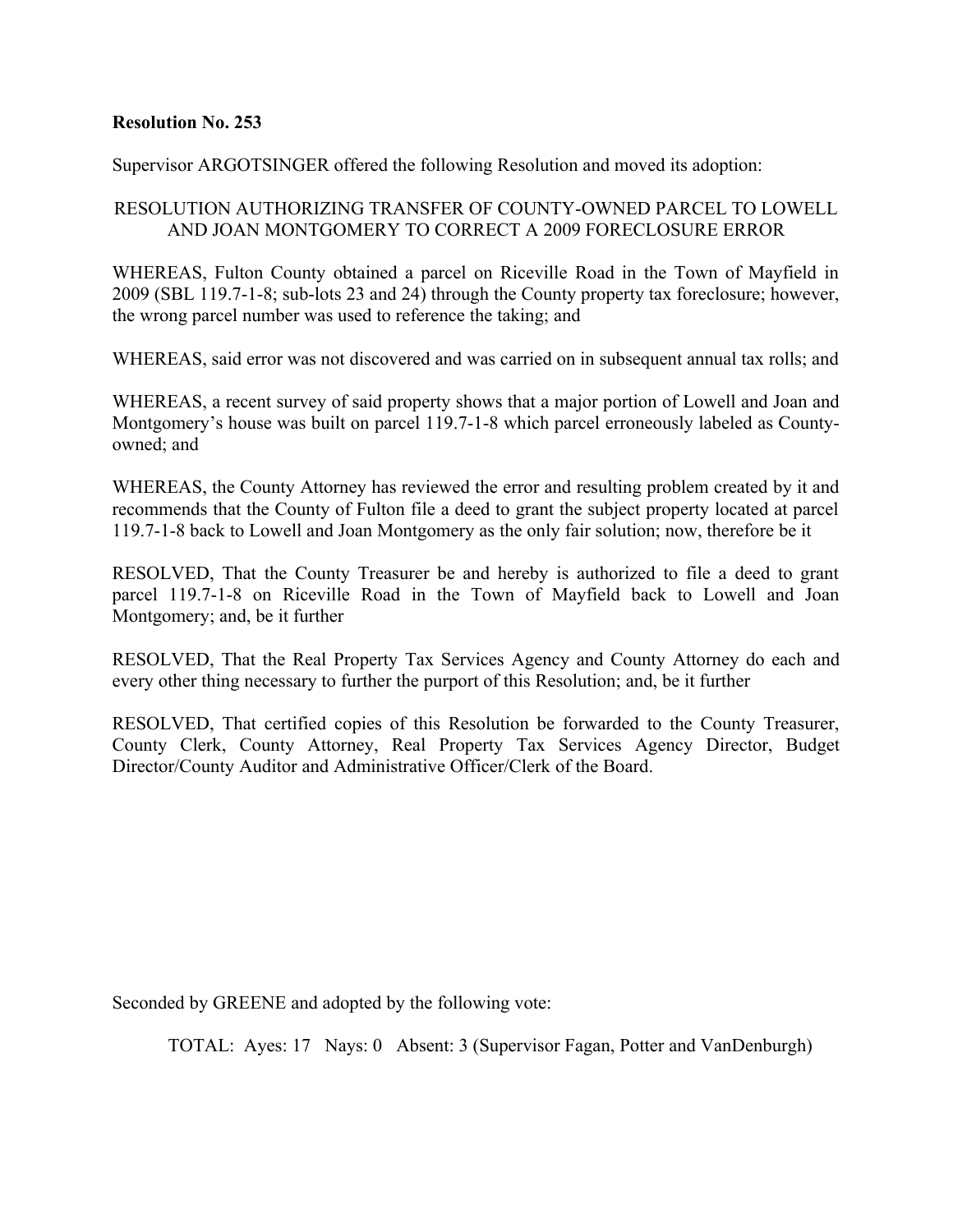Supervisor ARGOTSINGER offered the following Resolution and moved its adoption:

## RESOLUTION AUTHORIZING THE SALE OF TAX FORECLOSED PROPERTY AT 93 FREMONT STREET (SBL #149.6-18-18) IN THE CITY OF GLOVERSVILLE TO ADJACENT PROPERTY OWNER STEVEN AND SHELLY RIACH (TREASURER'S OFFICE)

WHEREAS, delinquent tax parcel (SBL #149.6-18-18) is a vacant Operation Greene Scene property at 93 Fremont Street in the City of Gloversville owned by County of Fulton; and

WHEREAS, the County Treasurer has been contacted by adjacent home owners Steven and Shelly Riach regarding said parcel; who expressed an interest in purchasing the parcel for the amount of \$400.00 plus filing fees; and

WHEREAS, Mr. and Mrs. Riach have expressed interest in improving the vacant parcel to be used in conjunction with their adjacent parcels; and

WHEREAS, due to impacts of the COVID-19 pandemic, the Governor has issued Executive Orders suspending the annual tax foreclosure and auction process; and

WHEREAS, the Treasurer and Committee on Finance recommend that this parcel be removed from the annual auction process and sold to said adjacent owner in this unique instance to reduce any further costs being incurred by the County; now, therefore be it

RESOLVED, That the County Treasurer be and hereby is authorized to sell said parcel (SBL #149.6-18-18) in the City of Gloversville to Steven and Shelly Riach for the sum of \$400.00 plus any filing fees; and, be it further

RESOLVED, That certified copies of this Resolution be forwarded to the County Treasurer, Real Property Tax Services Agency, City of Gloversville, Steven and Shelly Riach, Budget Director/County Auditor and Administrative Officer/Clerk of the Board.

Seconded by GODERIE and adopted by the following vote: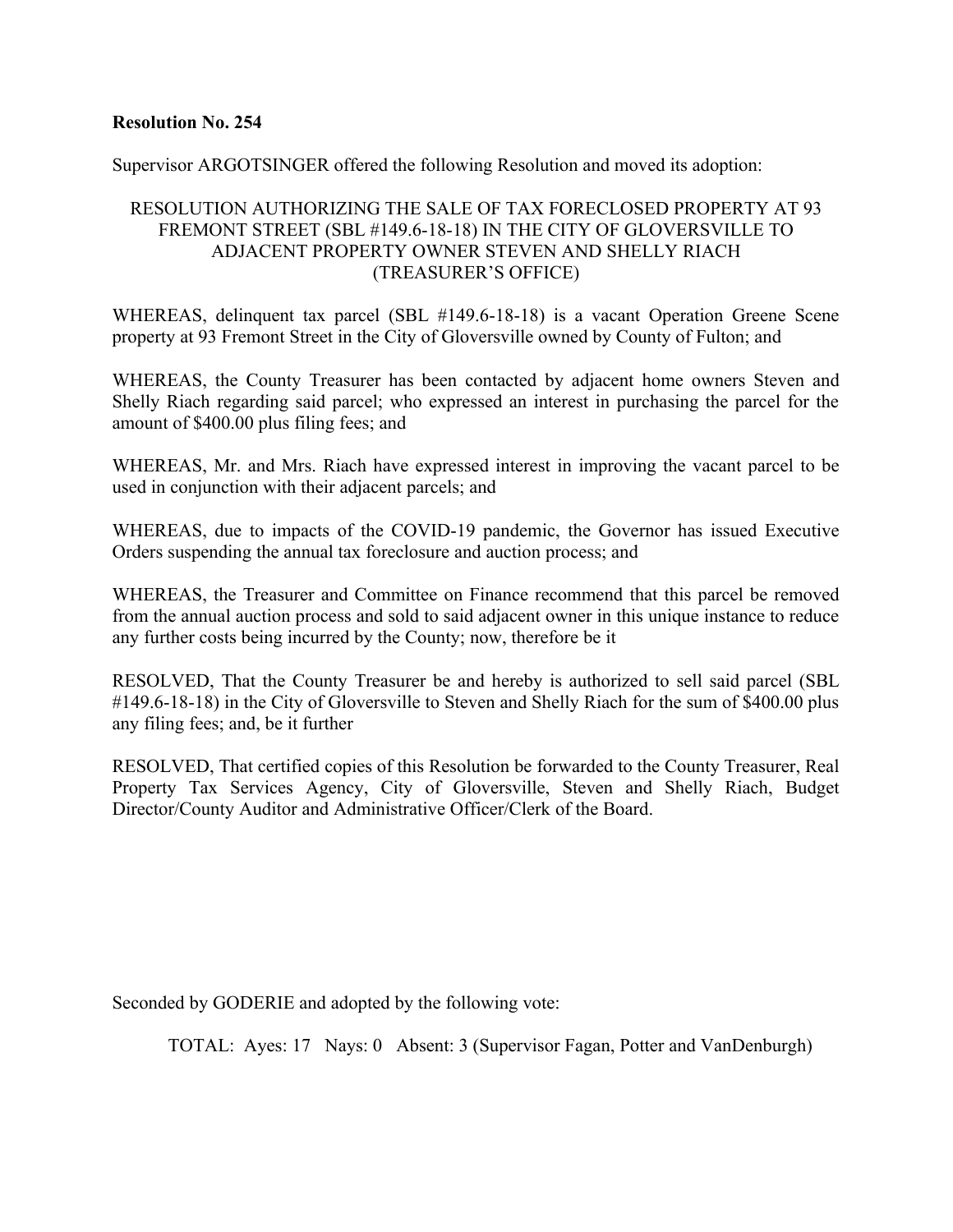Supervisor ARGOTSINGER offered the following Resolution and moved its adoption:

## RESOLUTION AUTHORIZING THE SALE OF TAX FORECLOSED PROPERTY AT 424 SOUTH MAIN STREET (SBL #149.17-5-15) IN THE CITY OF GLOVERSVILLE TO ADJACENT PROPERTY OWNER PAULINE AND IAN PITCAVAGE (TREASURER'S OFFICE)

WHEREAS, delinquent tax parcel (SBL #149.17-5-15) is a vacant Operation Greene Scene property at 424 South Main Street in the City of Gloversville owned by County of Fulton; and

WHEREAS, the County Treasurer has been contacted by adjacent home owners Pauline and Ian Pitcavage regarding said parcel; who expressed an interest in purchasing the parcel for the amount of \$1,000.00 plus filing fees; and

WHEREAS, Mr. and Mrs. Pitcavage have expressed interest in improving the vacant parcel to be used in conjunction with their next-door residence; and

WHEREAS, due to impacts of the COVID-19 pandemic, the Governor has issued Executive Orders suspending the annual tax foreclosure and auction process; and

WHEREAS, the Treasurer and Committee on Finance recommend that this parcel be removed from the annual auction process and sold to said adjacent owner in this unique instance to reduce any further costs being incurred by the County; now, therefore be it

RESOLVED, That the County Treasurer be and hereby is authorized to sell said parcel (SBL #149.17-5-15) in the City of Gloversville to Pauline and Ian Pitcavage for the sum of \$1,000.00; and, be it further

RESOLVED, That certified copies of this Resolution be forwarded to the County Treasurer, Real Property Tax Services Agency, City of Gloversville, Pauline and Ian Pitcavage, Budget Director/County Auditor and Administrative Officer/Clerk of the Board.

Seconded by LAURIA and adopted by the following vote: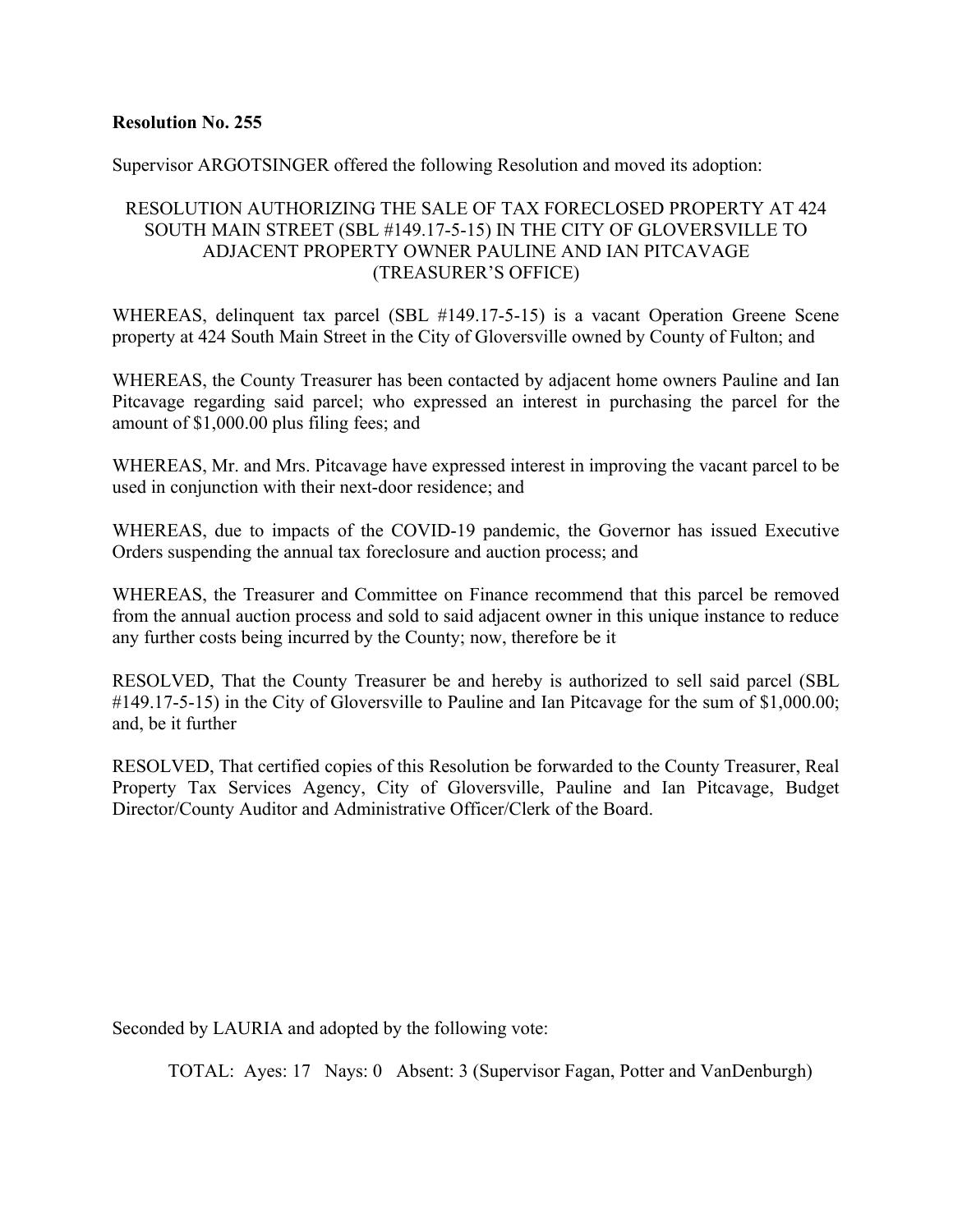Supervisor ARGOTSINGER offered the following Resolution and moved its adoption:

## RESOLUTION AUTHORIZING THE TREASURER TO REFINANCE EXISTING LEASE-PURCHASE AGREEMENTS WITH MUNICIPAL LEASING CONSULTANTS, INC. RELATED TO SMARTWATT ENERGY PERFORMANCE CONTRACTS IN 2014 AND 2015

WHEREAS, Resolution 151 of 2014 authorized an Energy Performance contract with Smartwatt Energy, Inc. for Energy Conservation Projects at County Facilities and a lease-purchase agreement in the amount of \$1,218,905.71 at an interest rate of 3.16 percent; and

WHEREAS, Resolution 43 of 2015 authorized an Energy Performance contract with Smartwatt Energy, Inc. for a Heating Boiler and Domestic Hot Water System Replacement Project at the Correctional Facility and a lease-purchase agreement in the amount of \$244,089.46 at an interest rate of 3.16 percent; and

WHEREAS, the County Treasurer recommends refinancing both said lease agreements to take advantage of available lower rates at a new proposed interest rate of 2.07 percent that will result in an estimated savings of \$32,932.64; now, therefore be it

RESOLVED, That upon the recommendation of the County Treasurer and Committee on Finance, the Chairman of the Board be and hereby is authorized to execute a new lease-purchase agreement with Municipal Leasing Consultants, Inc. for an 8 year lease term at an interest rate of 2.07 percent, subject to the approval of the County Treasurer; lease payment to be budgeted annually in the County's operating budget; and, be it further

RESOLVED, That the Municipal Lease Agreement is subject to approval of the County Attorney; and, be it further

RESOLVED, That certified copies of this Resolution be forwarded to the County Treasurer, County Attorney, Budget Director/County Auditor and Administrative Officer/Clerk of the Board.

Seconded by BOWMAN and adopted by the following vote: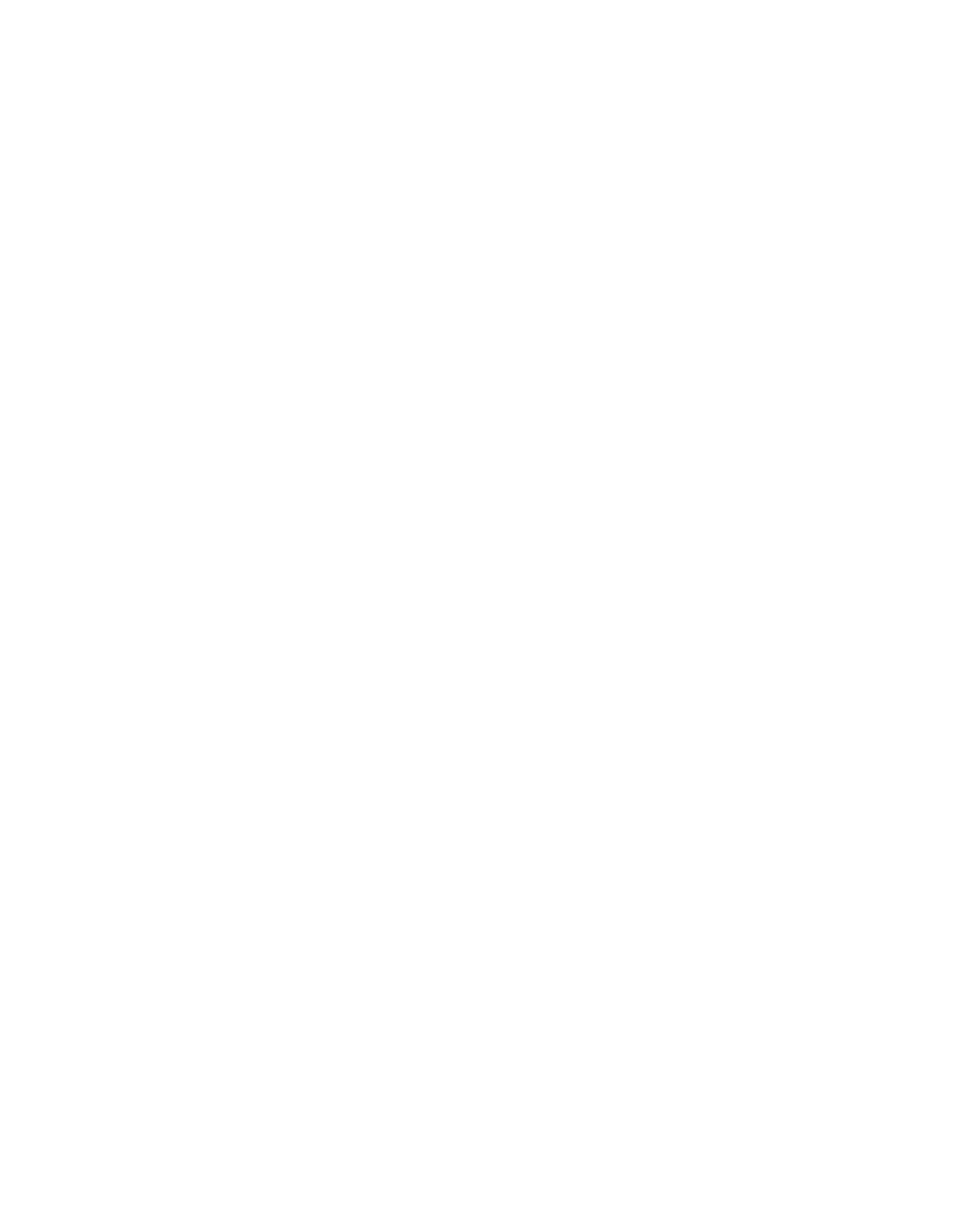#### Supervisor ARGOTSINGER offered the following Resolution and moved its adoption:

## RESOLUTION CALLING UPON NEW YORK STATE LEGISLATORS TO COMPLETE AND SETTLE PRIOR YEARS' ENHANCED FEDERAL MEDICAID ASSISTANCE PERCENTAGE PROGRAM (EFMAP) RECONCILIATION, AND COMPENSATE FULTON COUNTY ACCORDING TO FEDERAL REQUIREMENTS

WHEREAS, New York State established the Affordable Care Act (ACA) and the federal government created the enhanced Federal Medical Assistance Percentage (eFMAP) for certain Medicaid program expenditures; and

WHEREAS, it is written into the ACA statute as a requirement that, of the enhanced federal share of Medicaid that went to state governments, a proportionate share shall be paid to counties in states where they pay a portion of Medicaid costs, such as New York State; and

WHEREAS, the NYS Department of Health (DOH) manages these federal reimbursements by adjusting each county's required weekly contribution to the cost of the Medicaid program; however, counties have not received these reconciliation amounts since State fiscal year 2015- 16; and

WHEREAS, it is anticipated that the amount owed to Fulton County is several hundred thousand dollars; now, therefore be it

RESOLVED, That the Board of Supervisors is calling upon NYS Legislators to comply with federal law as established in the 2010 Affordable Care Act and reimburse the taxpayers of Fulton County that the NYS DOH has stipulated is owed to the taxpayers of Fulton County as well as determine and calculate the eFMAP reconciliation amount for SFY 2020-2021 and release the funds due to the County of Fulton; and, be it further

RESOLVED, That certified copies of this Resolution be forward to the County Treasurer, Governor Andrew Cuomo, Senate Majority Leader Andrea Stuart-Cousins, Senate Minority Leader Robert Ortt, Senator James Tedisco, Assembly Speaker Carl Heastie, Assembly Minority Leader William Barclay, Assemblyman Robert Smullen, Budget Director/County Auditor and Administrative Officer/Clerk of the Board.

Seconded by HOWARD and adopted by the following vote: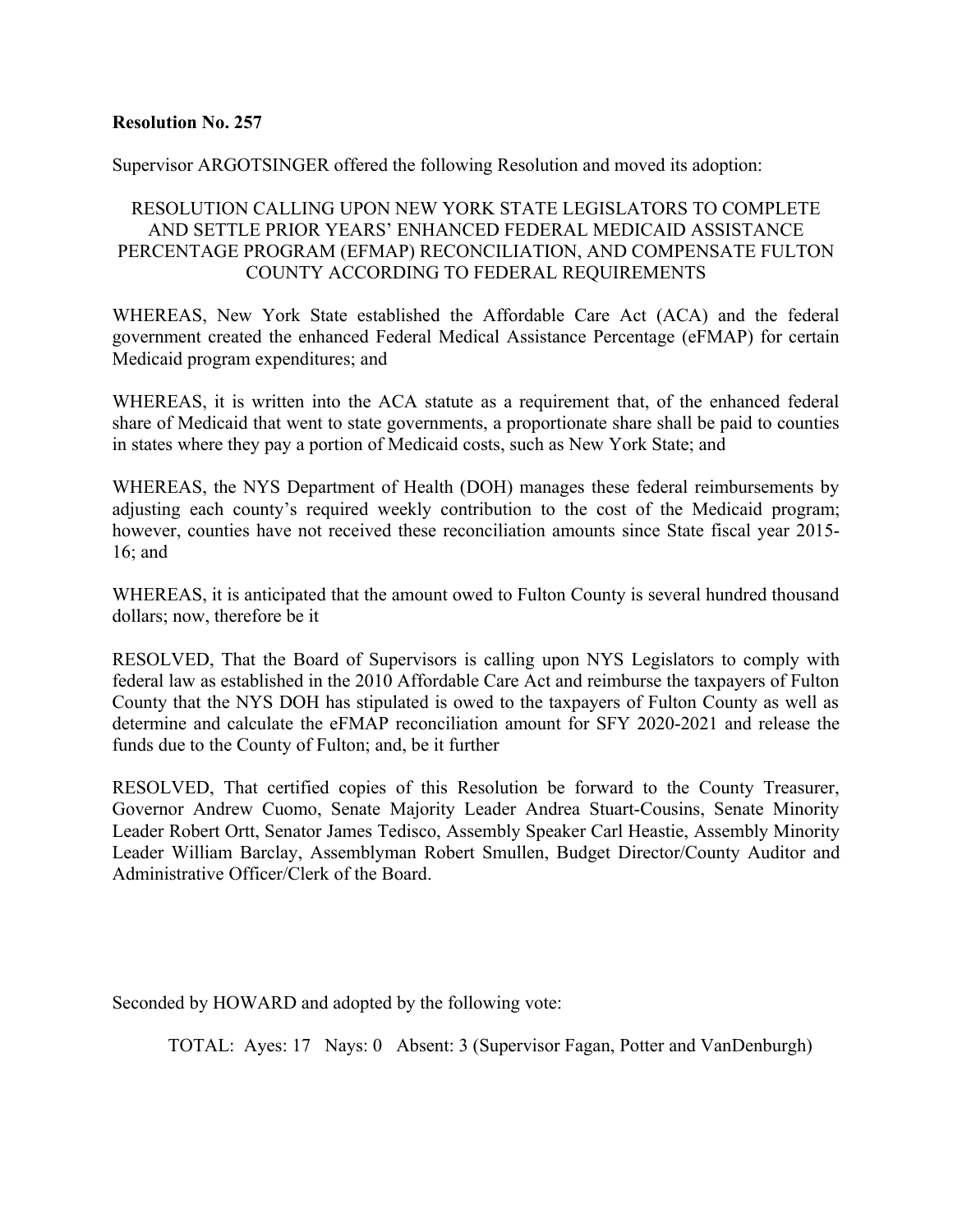Supervisor ARGOTSINGER offered the following Resolution and moved its adoption:

## RESOLUTION AUTHORIZING CERTAIN TRANSFERS AND BUDGET AMENDMENTS

RESOLVED, That the County Treasurer be and hereby is directed to make the following transfers:

| Sheriff<br>To:<br>Sum:      | From: $A.3110.3110-4580 - EXP - Fuel (Sheriff's Dept)$<br>A.3110.3112-4580 – EXP – Fuel (Civil Office)<br>\$600.00                                  |                             |
|-----------------------------|-----------------------------------------------------------------------------------------------------------------------------------------------------|-----------------------------|
| <b>Public Health</b><br>To: | From: A.4010.4010-1000 - EXP - Payroll<br>$A.4010.4010-4100 - EXP - Adverting$<br>Sum: \$12,000.00                                                  |                             |
|                             | and, be it further                                                                                                                                  |                             |
|                             | RESOLVED, That the 2021 Adopted Budget be and hereby is amended as follows:                                                                         |                             |
| Revenue                     | <b>Assigned Counsel</b><br>Increase A.1171.1171-3025 – REV – State Aid – Indigent Legal<br>Services Fund                                            | \$26,000.00                 |
| Appropriation               | Increase A.1171.1171-4130 – $EXP$ – Contractual                                                                                                     | \$26,000.00                 |
| <b>Sheriff</b><br>Revenue:  | Decrease A.1000.0599-0599 - REV - Appropriated Fund Balance<br>Increase A.3110.3150-2260 - REV- Public Safety Services-<br><b>Other Governments</b> | \$95,792.00<br>\$155,792.00 |
| Appropriation:              | Increase A.3110.3150-4530-EXP-Supplies<br>Increase A.3110.3150-4590-EXP-Cleaning Supplies                                                           | \$50,000.00<br>\$10,000.00  |
|                             | and, be it further                                                                                                                                  |                             |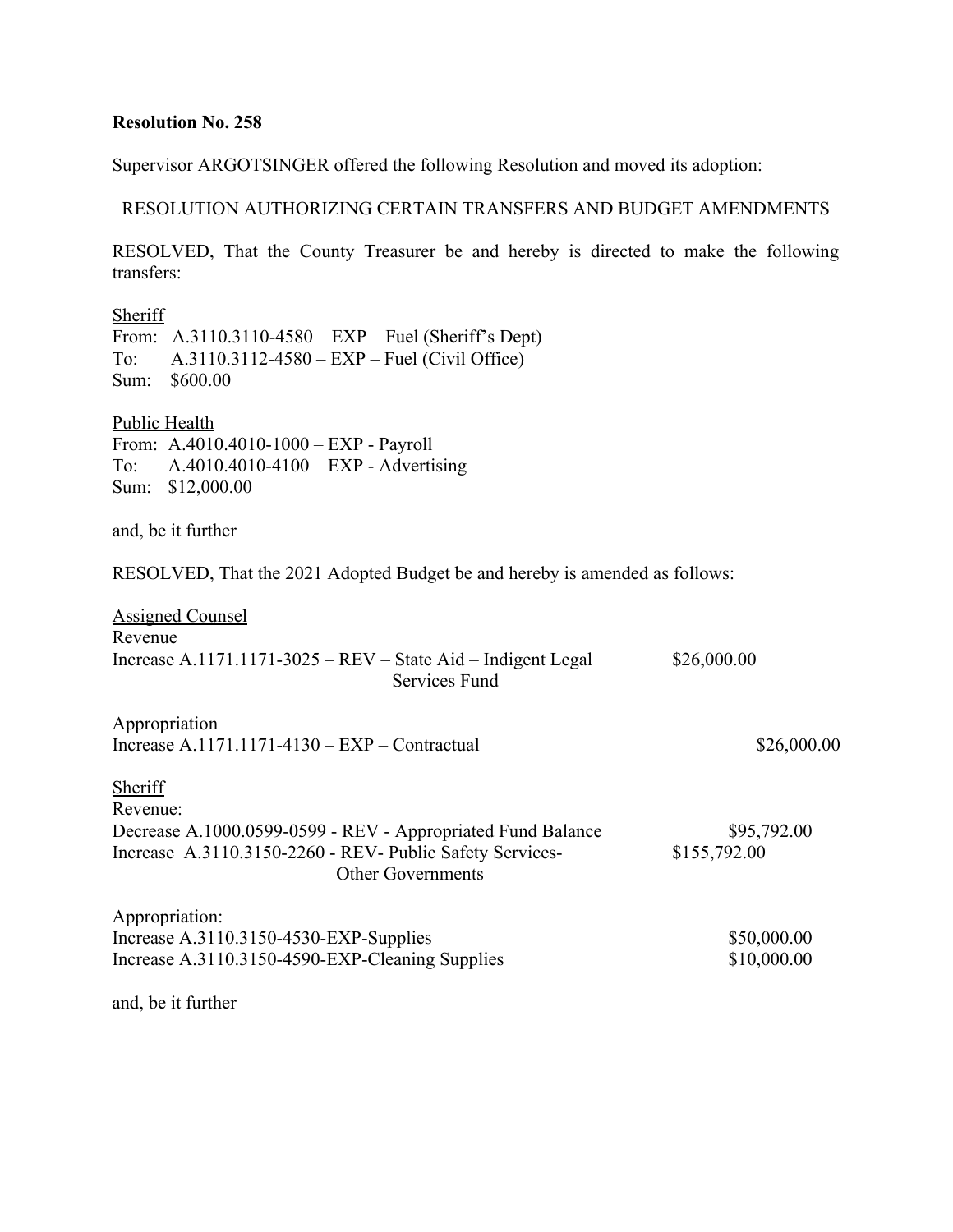## **Resolution No. 258 (Continued)**

RESOLVED, That certified copies of this Resolution be forwarded to the County Treasurer, Sheriff, Public Health Director, Assigned Counsel Administrator, Budget Director/County Auditor and Administrative Officer/Clerk of the Board.

Seconded by KINOWSKI and adopted by the following vote: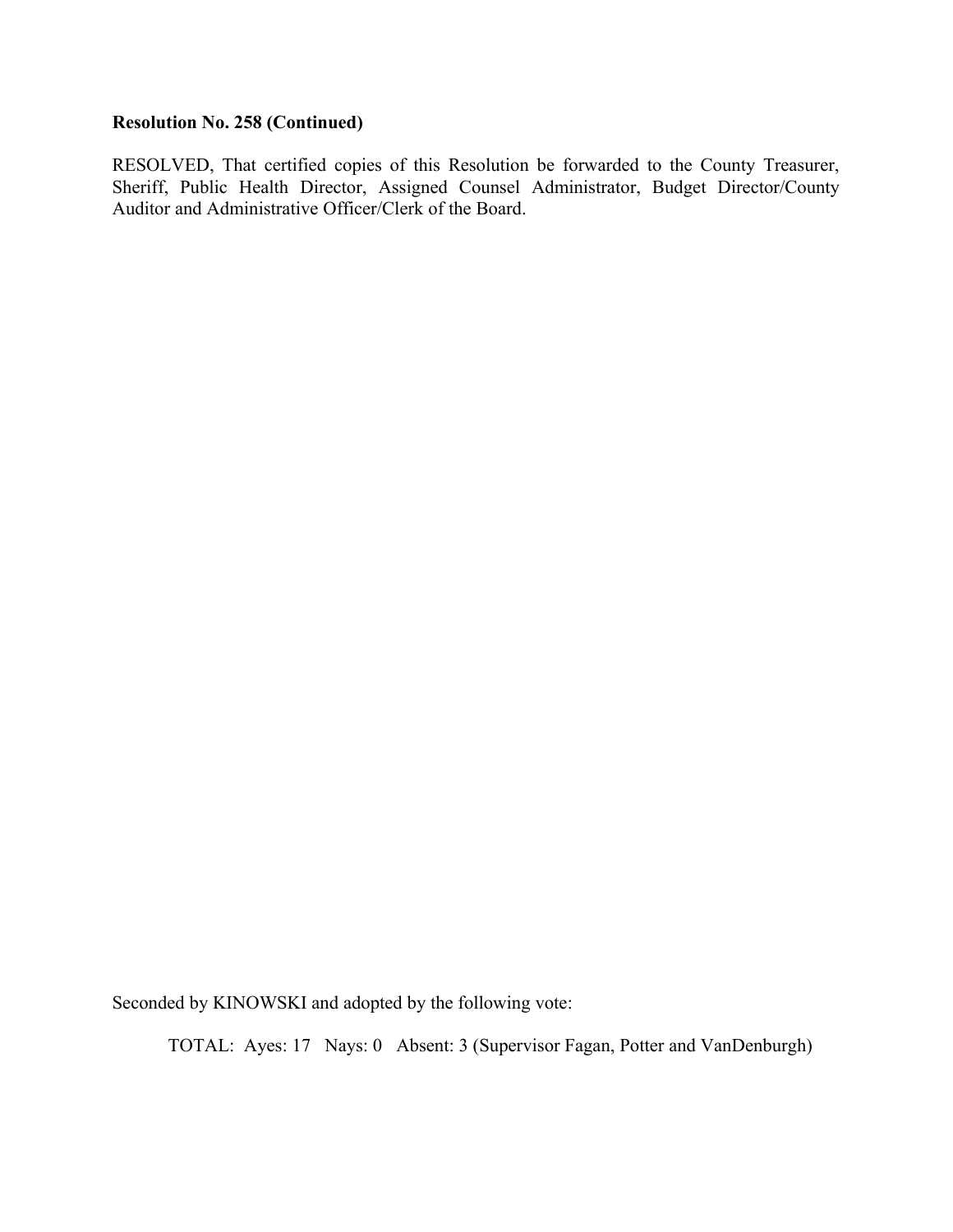Supervisor KINOWSKI offered the following Resolution and moved its adoption:

## RESOLUTION ADOPTING LOCAL LAW 2 OF 2021 ADJUSTING SALARIES OF ELECTED AND APPOINTED POSITIONS IN THE COUNTY OF FULTON (2022-2023)

WHEREAS, a proposed Local Law 2 of 2021 entitled, "LOCAL LAW ADJUSTING SALARIES OF ELECTED AND APPOINTED POSITIONS IN THE COUNTY OF FULTON FOR 2022-2023" has laid upon the desks of the Board of Supervisors for the required period; and

WHEREAS, said proposed Local Law 2 authorizes an increase to the salaries of positions identified therein by 3.5 percent for 2022; effective January 1, 2022 and 3.0 percent for 2023; effective January 1, 2023; and

WHEREAS, a public hearing was held on August 9, 2021, after due posting thereof and everyone who wanted to speak was heard; now, therefore be it

RESOLVED, That Local Law 2, hereinabove referenced be and hereby is approved; and, be it further

RESOLVED, That the Clerk of the Board is directed to number said local law for appropriate recording and filing purposes; and, be it further

RESOLVED, That in accordance with NYS Law, said local law is subject to permissive referendum; and, be it further

RESOLVED, That the Chairman of the Board of Supervisors and County Attorney be authorized and empowered to do each and every other thing necessary to further the purport of this Resolution; and, be it further

RESOLVED, That certified copies of this Resolution be forwarded to the County Treasurer, Personnel Director, All Department Heads, NYS Secretary of State, General Code Publishers, Budget Director/County Auditor, Clerk of the Board, and to each and every other person, institution or agency which will further the purport of this Resolution.

Seconded by BRADT and adopted by the following vote: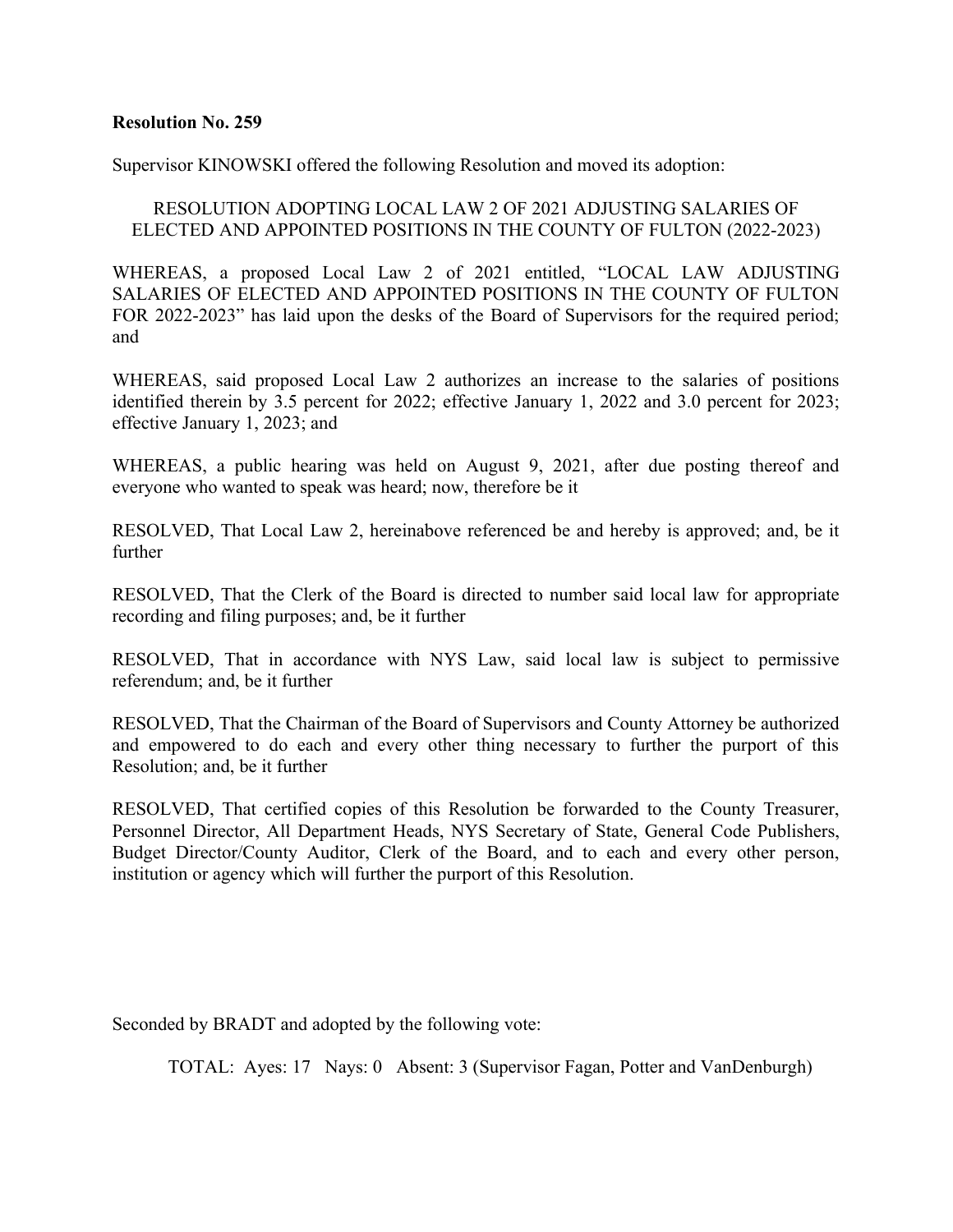# 1/1/22 - 1/1/23 DEPARTMENT HEAD SALARIES<br>(1/1/22 - 3.5%; 1/1/23 - 3%)

| <b>JOB</b><br><b>GROUP</b> | <b>POSITION</b>                                                                                                                                                                                                                                                                                                       | 1/1/2021<br>MINIMUM<br>SALARY | 1/1/2021<br>MAXIMUM<br>SALARY | 1/1/2021<br><b>ACTUAL</b><br>SALARY                                                                         | 1/1/2022<br>MINIMUM<br>SALARY | 1/1/2022<br>MAXIMUM<br>SALARY | 1/1/2022<br><b>ACTUAL</b><br>SALARY                                                                          | 1/1/2023<br><b>SALARY</b> | 1/1/2023<br>MINIMUM MAXIMUM<br>SALARY | 1/1/2023<br><b>ACTUAL</b><br>SALARY                                                                          |
|----------------------------|-----------------------------------------------------------------------------------------------------------------------------------------------------------------------------------------------------------------------------------------------------------------------------------------------------------------------|-------------------------------|-------------------------------|-------------------------------------------------------------------------------------------------------------|-------------------------------|-------------------------------|--------------------------------------------------------------------------------------------------------------|---------------------------|---------------------------------------|--------------------------------------------------------------------------------------------------------------|
| $D-1$                      | Director of Veterans Service Agency<br>Director of Weights & Measures<br>Fire Coordinator/Civil Defense Director                                                                                                                                                                                                      | \$45,224                      | \$67,705                      | \$51,640<br>\$53,021<br>\$56,635                                                                            | \$46,807                      | \$70,075                      | \$53,447<br>\$54,877<br>\$58,617                                                                             |                           | \$48,211   \$72,177                   | \$55,050<br>\$56,523<br>\$60,376                                                                             |
| $D-2$                      | <b>Budget Director/County Auditor</b><br>Director of Information Technology<br>Director of Personnel<br>Director of Real Property Tax Svc Agency                                                                                                                                                                      | \$56,464                      | \$86,037                      | \$80,435<br>\$86,037<br>\$70,991<br>\$59,508                                                                | \$58,440                      | \$89,048                      | \$83,250<br>\$89,048<br>\$73,476<br>\$61,591                                                                 | \$60,193                  | \$91,719                              | \$85,747<br>\$91,719<br>\$75,680<br>\$63,439                                                                 |
| $D-3$                      | Administrative Officer/Clerk of the Board<br>Commissioner of Social Services<br>Director of Office for the Aging<br>Director of Solid Waste Management (40 hrs)<br>Planning Director<br>Probation Director (Group A)<br>Public Defender<br>Public Health Director (40 hrs)<br>Superintendent of Highways & Facilities | \$70,514                      | \$123,120                     | \$103,015<br>\$93,426<br>\$71,379<br>\$104.315<br>\$87.011<br>\$80,936<br>\$123,120<br>\$89,478<br>\$97,456 | \$72,982                      | \$127,429                     | \$106,621<br>\$96,696<br>\$73,877<br>\$107.966<br>\$90,056<br>\$83,769<br>\$127,429<br>\$92,610<br>\$100,867 | \$75,171                  | \$131,252                             | \$109,820<br>\$99,597<br>\$76.093<br>\$111,205<br>\$92,758<br>\$86,282<br>\$131,252<br>\$95,388<br>\$103.893 |
| $D-3$                      | Director of Community Services<br>ELECTED OFFICIALS (NO LONGEVITY)<br>County Clerk (Fixed for Term)<br>County Treasurer (Fixed for Term)<br>Sheriff (Fixed for Term)                                                                                                                                                  |                               |                               | \$102,674<br>\$78,364<br>\$79.853<br>\$86,901                                                               |                               |                               | \$106,268<br>\$81,107<br>\$82,648<br>\$89,943                                                                |                           |                                       | \$109,456<br>\$83,540<br>\$85,127<br>\$92.641                                                                |

3.00%

3.50%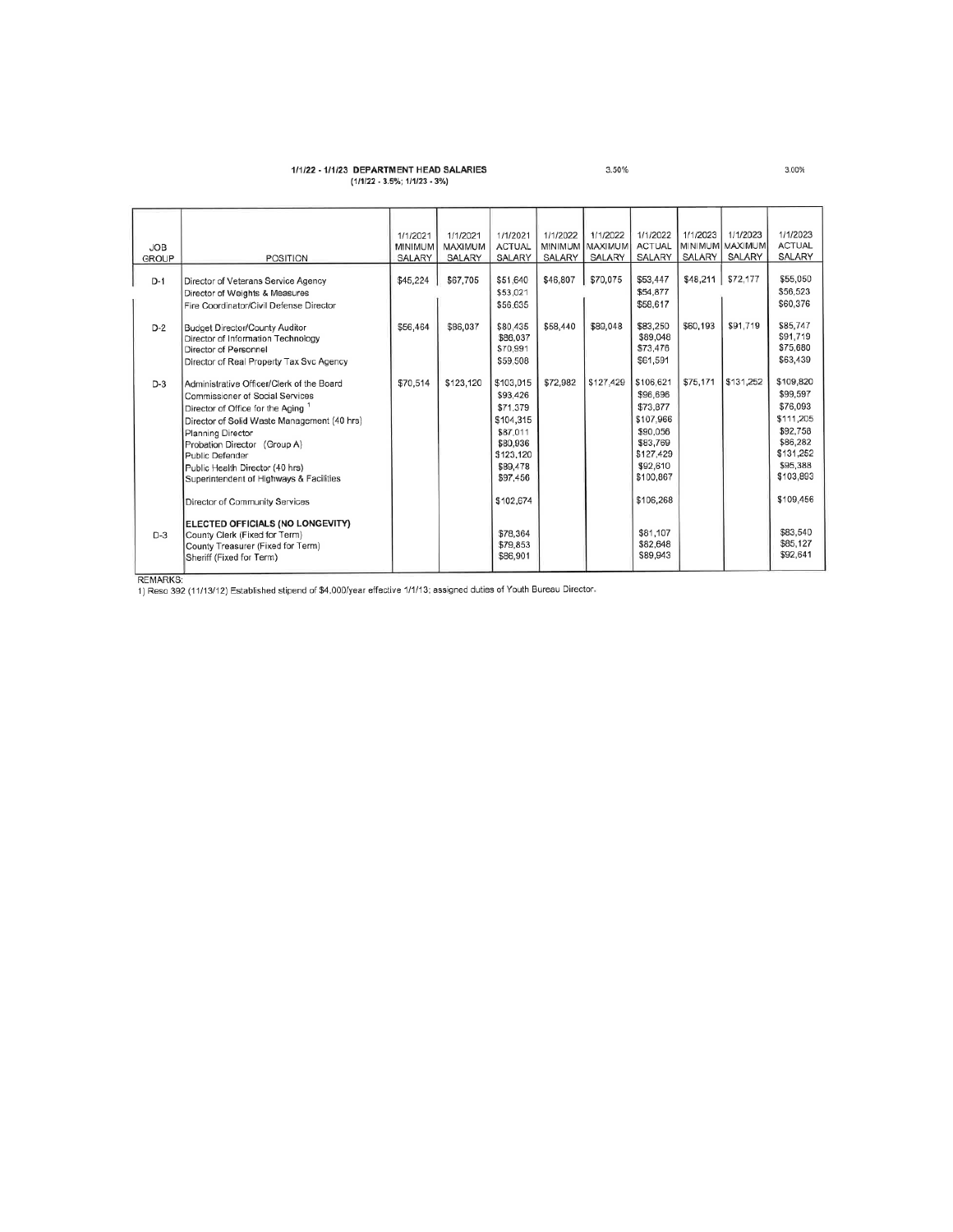Supervisors GROFF and ARGOTSINGER offered the following Resolution and moved its adoption:

## RESOLUTION ENDORSING *DESTINATION: FULTON COUNTY,* A STRATEGIC PLAN FOR AMERICAN RESCUE PLAN FUNDS

WHEREAS, the federal American Rescue Plan Act (ARPA) was approved by Congress and signed into law by the President in March 2021; and

WHEREAS, the ARPA created the Coronavirus State and Local Fiscal Recovery Funds (SLFRF) Program with the stated intention of providing "support to state, territorial, local, and tribal governments in responding to the economic and public health impacts of COVID-19 and in their efforts to contain impacts on their communities, residents, and businesses"; and

WHEREAS, The County of Fulton was awarded \$10,369,022.00 in direct federal SLFRF funds by said ARPA enactment; and

WHEREAS, in fitting with SLFRF criteria, the Strategic Plan- *Destination: Fulton County* launches three (3) key initiatives that, when taken together, will be a major boost to the local economy:

- Route 30/30A Corridor Sewer Project: Phase I
- "Field of Dreams" Tourism Destination Grant
- Great Sacandaga Lake History Museum

and,

WHEREAS, the *Fulton County Vision 2026 Development Strategy* identified the major goal "Building a Strong Economy and Stable Tax Base by Enhancing Tourism", including the following steps: 1) Develop additional historic, cultural and entertainment venues. 2) Leverage the Great Sacandaga Lake's attractiveness; now, therefore be it

RESOLVED, That the Board of Supervisors hereby endorses "*Destination: Fulton County,* A Strategic Plan For American Rescue Plan Funds" to spur new growth in the tourism, hospitality and retail business sectors; and, be it further

RESOLVED, That certified copies of this Resolution be forwarded to the County Treasurer, County Attorney, Budget Director/ County Auditor and Administrative Officer/Clerk of the Board.

Seconded by WILSON and adopted by the following vote:

TOTAL: Ayes: 456 (16) Nays: 25 (1) (Supervisor Young) Absent: 70 (3) (Supervisor Fagan, Potter and VanDenburgh)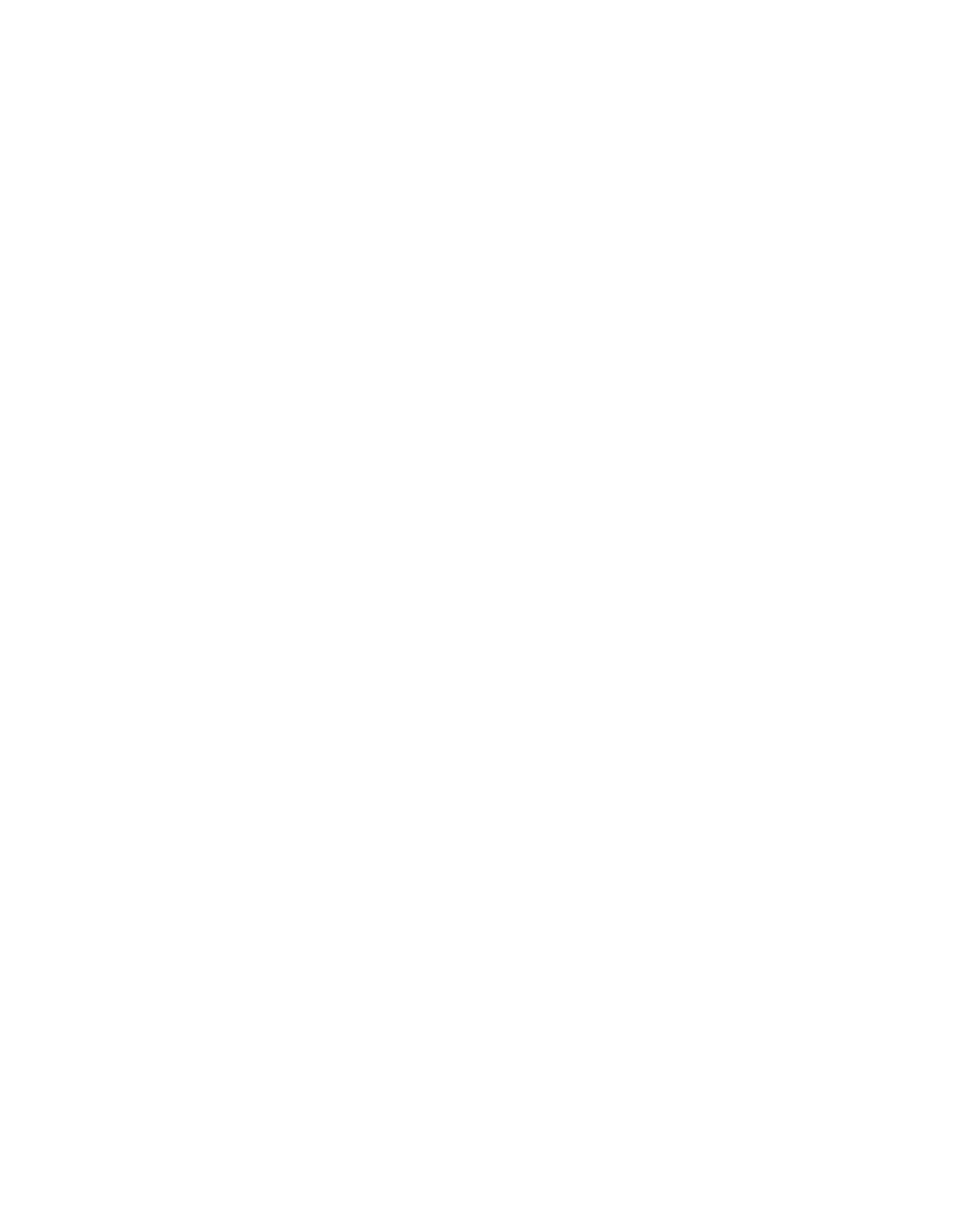Supervisor ARGOTSINGER offered the following Resolution and moved its adoption:

### RESOLUTION ADOPTING THE 2021-2022 FMCC BUDGET

WHEREAS, the Fulton-Montgomery Community College Board of Trustees has presented the sponsoring counties with a 2021-2022 budget request, proposing a total FMCC budget of \$17,922,395.00; and

WHEREAS, a public hearing related to the adoption of said FMCC Budget was held on August 9, 2020 and everyone who wanted to speak was heard; now, therefore be it

RESOLVED, That the several amounts reflecting the share to be appropriated by Fulton County be and the same hereby are appropriated for the objects and purposes specified below, to become effective September 1, 2021:

| <b>Fulton County Sponsor Share:</b>   | \$1,545,821.00  |
|---------------------------------------|-----------------|
| Revenues and Montgomery County Share: | 16,376,574.00   |
| <b>Total FMCC Operating Budget</b>    | \$17,922,395.00 |

and, be it further

RESOLVED, That the share and obligation of the County of Fulton shall be included in the Fulton County Budget for 2022, as provided for in Section 6304 of the Education Law of the State of New York; and, be it further

RESOLVED, That the Board of Supervisors hereby directs the FMCC Board of Trustees to prepare a final 2021-2022 College budget in accordance with the sums appropriated herein; and, be it further

RESOLVED, That this Resolution is contingent upon adoption of a similar resolution by the Montgomery County Legislature; and, be it further

RESOLVED, That certified copies of this Resolution be forwarded to the County Treasurer, FMCC Board of Trustees, Montgomery County Legislature, Budget Director/County Auditor and Administrative Officer/Clerk of the Board.

Seconded by BRADT and adopted by the following vote:

TOTAL: Ayes: 456 (16) Nays: 0 Abstentions: 25 (1) (Supervisor Young) Absent: 70 (3) (Supervisor Fagan, Potter and VanDenburgh)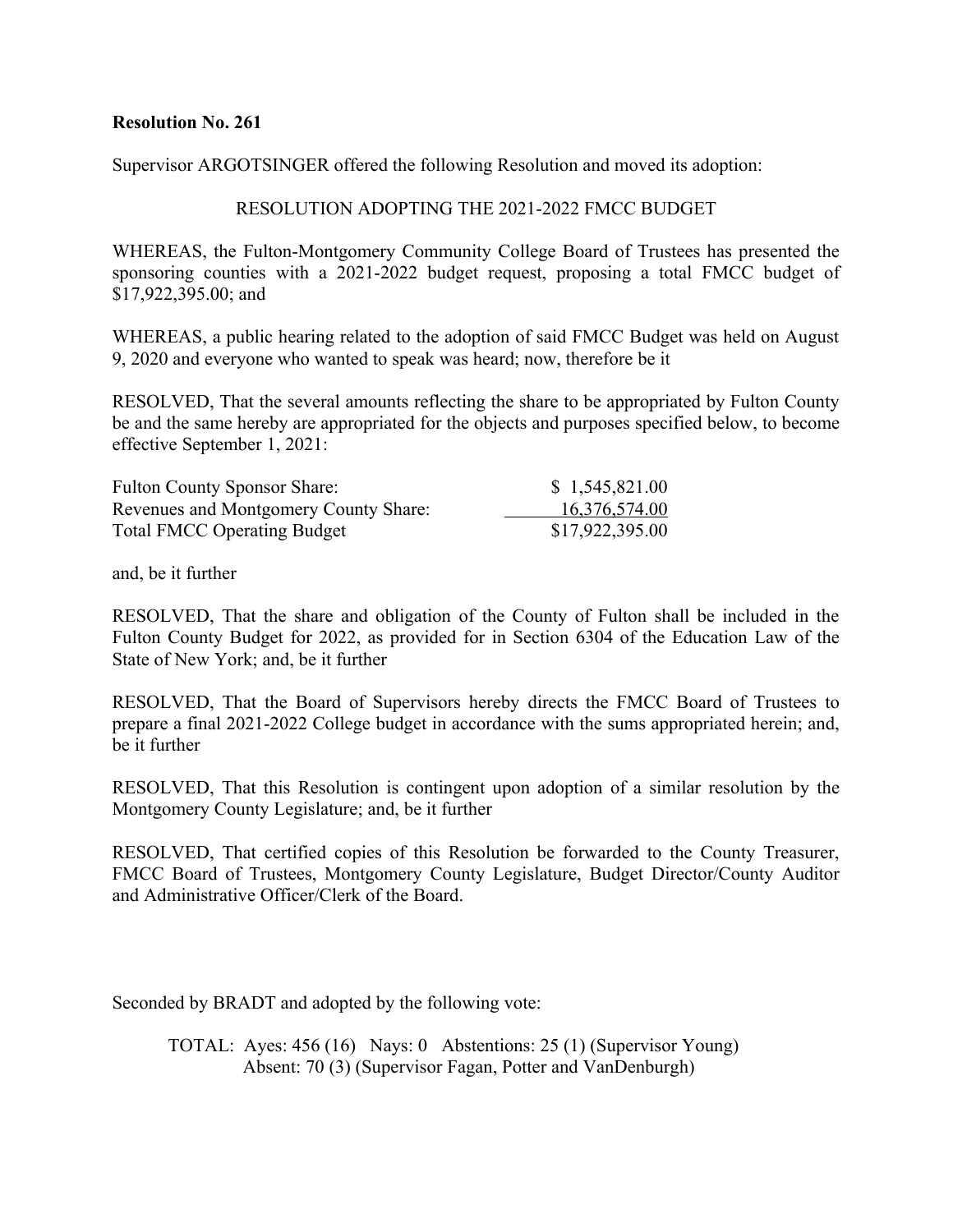Supervisors GROFF and ARGOTSINGER offered the following Resolution and moved its adoption:

## RESOLUTION AUTHORIZING FINAL NEGOTIATION AND PURCHASE OF PROPERTY (GREAT SACANDAGA LAKE HISTORY MUSEUM) (2021 CAPITAL PLAN)

WHEREAS, as part of a comprehensive plan to broaden economic growth in the County, the Board of Supervisors has endorsed creating a Great Sacandaga Lake History Museum to be a major tourism destination; and

WHEREAS, the Administrative Officer, Planning Director and County Attorney have negotiated the purchase of a 35 +/- acres parcel with excellent criteria for siting of the Museum at a negotiated price of \$520,000.00; and

WHEREAS, the Economic Development and Environment Committee, Finance Committee and Capital Projects Committee have endorsed using federal American Rescue Plan Act funds for this initiative; and

WHEREAS, inasmuch as ARPA funds expenses must be advanced within the next three years, the Capital Projects Committee has recommended advancing this project (Phase I) in the 2021 Capital Plan; and

WHEREAS, the Committees on Economic Development, Finance and Capital Projects have recommended this Resolution as the next important step in conjunction with a multi-year process in the County Capital Plan; now, therefore be it

RESOLVED, That the Chairman of the Board be and hereby is authorized and directed to execute a real estate purchase agreement, in the amount of \$520,000.00, with property owner Richard E. Smith, et al for identified tax parcel  $31.2$ -1-10; same being approximately  $35 +/$ acres, more or less, for the purpose of creating a Great Sacandaga Lake History Museum; and, be it further

RESOLVED, That said purchase agreement shall be made, including the immediate payment of a \$1,000.00 Deposit with the balance of \$519,000.00 payable at closing subject to approval of the County Attorney; and, be it further

RESOLVED, That the 2021 Capital Plan be and hereby is amended to include a capital project Great Sacandaga Lake History Museum in the amount of \$600,000.00; and, be it further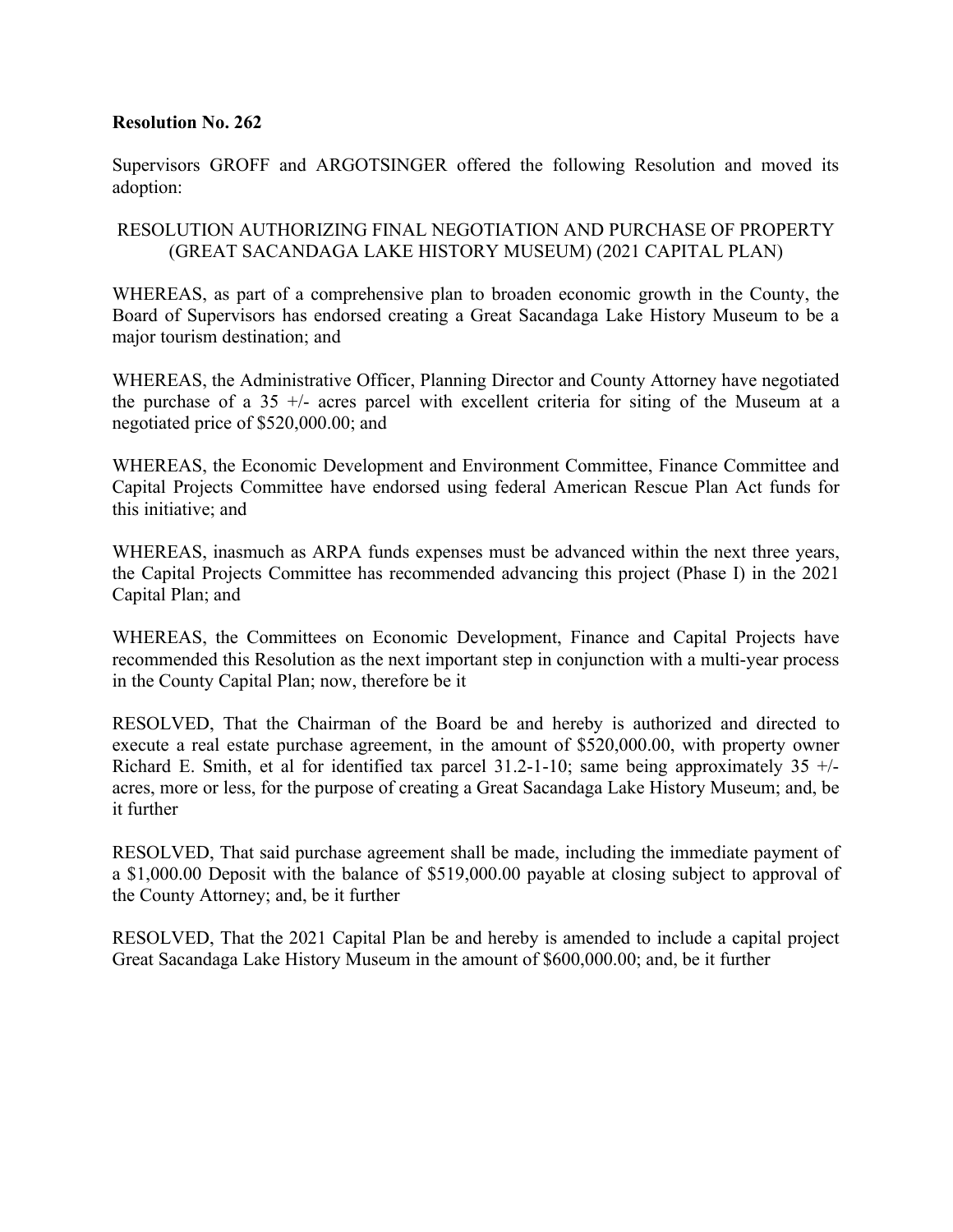#### **Resolution No. 262 (Continued)**

RESOLVED, That the 2021 Adopted Budget be and hereby is amended, as follows:

Revenue: Increase A.1000.4089-4089-REV-Federal Aid-General Government Aid \$520,000.00

Appropriation: Increase A.1000.1940-2010-EXP- Capital Improvements \$520,000.00 (A.0688.2021 – Other Liabilities – American Recovery Act)

and, be it further

RESOLVED, That the Administrative Officer, Planning Director and County Attorney do each and every other thing necessary to further the purport of this Resolution; and, be it further

RESOLVED, That certified copies of this Resolution be forward to the County Treasurer, County Attorney, Richard E. Smith, Planning Director, Budget Director/County Auditor and Administrative Officer/Clerk of the Board.

Seconded by HOWARD and adopted by the following vote:

TOTAL: Ayes: 456 (16) Nays: 25 (1) (Supervisor Young) Absent: 70 (3) (Supervisor Fagan, Potter and VanDenburgh)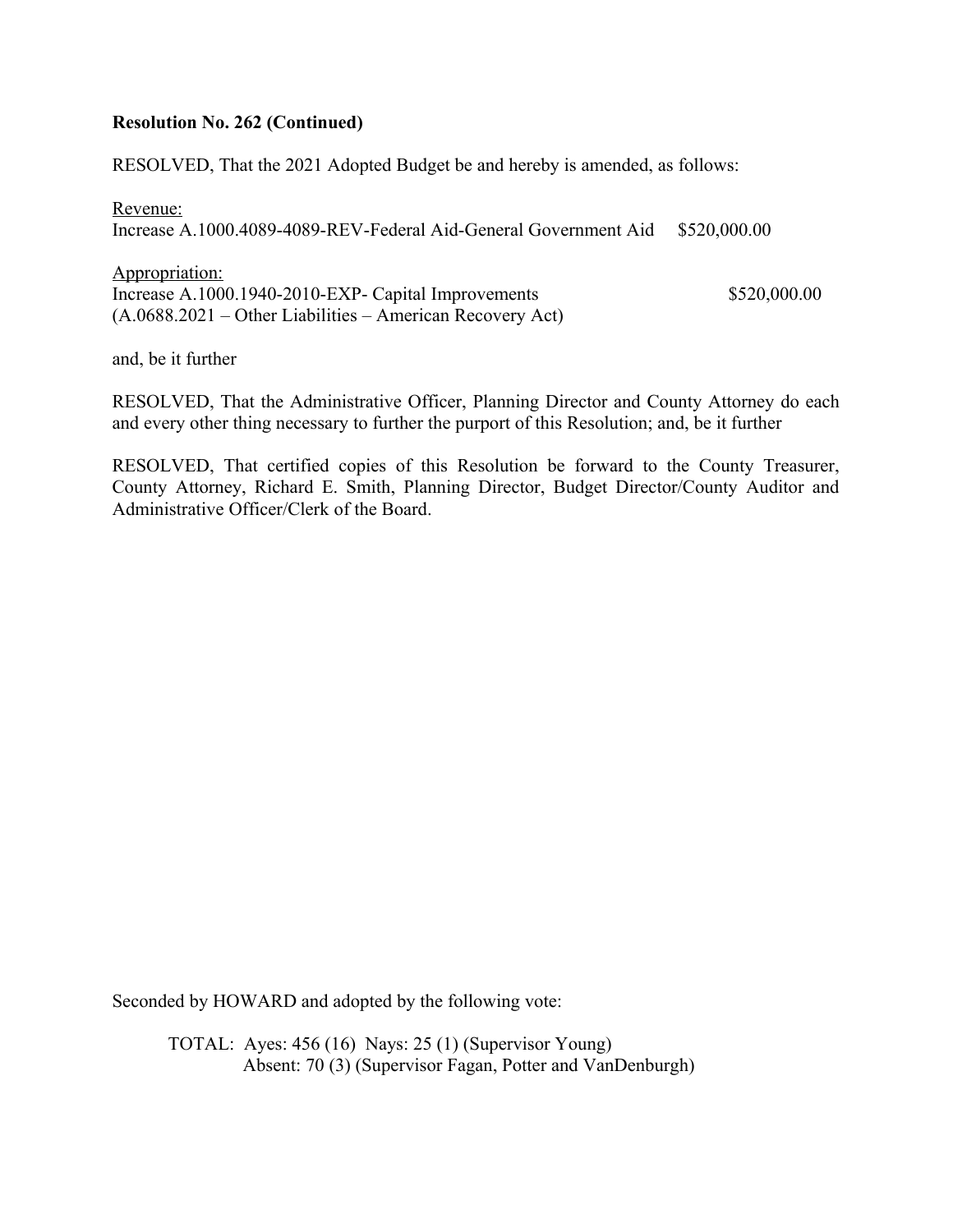Supervisors BREH AND ARGOTSINGER offered the following Resolution and moved its adoption:

## RESOLUTION AUTHORIZING FINAL NEGOTIATION AND PURCHASE OF PROPERTY FOR RELOCATION OF THE EMERGENCY MANAGEMENT OFFICE (2021 CAPITAL PLAN)

WHEREAS, the Emergency Management Office operations and responsibilities have expanded over the last several years, including broader management of homeland security programs, hazard mitigation, radio communications infrastructure and Board of Supervisors' creation of an Emergency Medical Services (EMS) division; and

WHEREAS, the Civil Defense Director/Fire Coordinator has discussed the need for more office space with specialized areas to accommodate staff offices, conference room and EOC facilities with the Committee on Public Safety and has submitted a proposed capital project for said purpose; and

WHEREAS, a .47 acre parcel, including an office building and co-located garage meets most of the goals of the capital project proposal and is available for purchase; and

WHEREAS, the property owner has committed to sell the property to the County for a sale price of \$375,000.00, with the option to purchase parking area adjacent to the building for an additional \$25,000.00; now, therefore be it

RESOLVED, That the Chairman of the Board be and hereby is authorized to execute a real estate purchase agreement, in the amount of \$400,000.00, with property owner Townsend Leather Co. Inc. (dba Stitchery Realty, LLC) of Johnstown, NY for identified tax parcel 162.16- 20-10.1; same being approximately .47 acres, more or less, located at 231 N. Perry Street in the City of Johnstown; and, be it further

RESOLVED, That said purchase agreement is subject to the approval of the County Attorney; and, be it further

RESOLVED, That upon the recommendation of the Committees on Public Safety, Finance and Capital Projects, the 2021 Capital Plan be and hereby is amended to include the purchase of an office building and real property located at 231 N. Perry Street in the City of Johnstown (SBL  $\#162.16-20-10.1$ ), at a cost not to exceed \$400,000.00 to house the Fulton County Emergency Management Office; and, be it further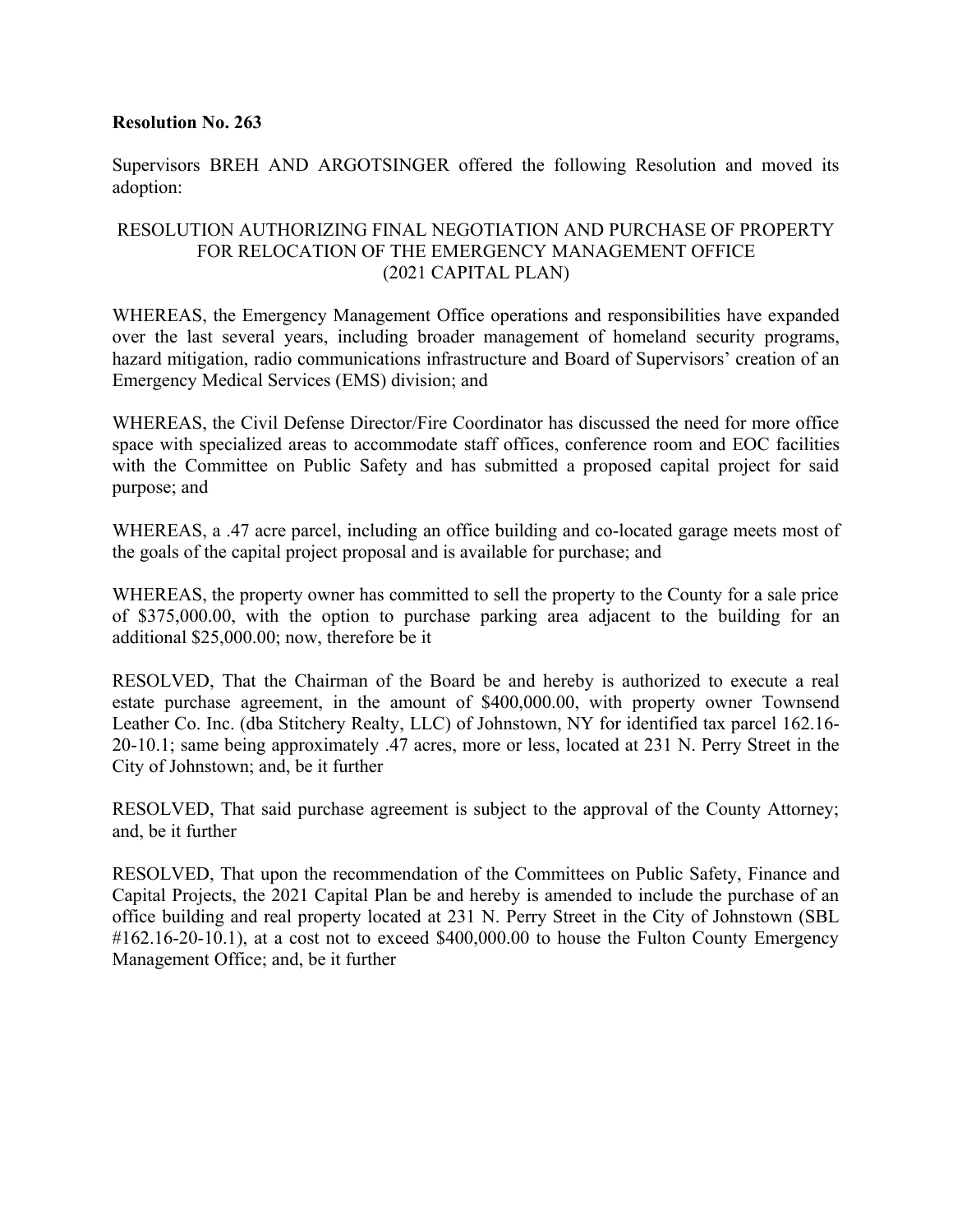#### **Resolution No. 263 (Continued)**

RESOLVED, That the County Treasurer be and hereby is directed to make the following transfer:

From: A-0883.0800 - Capital Improvements Reserve To: A-0909 - Unreserved Fund Balance Sum: \$400,000.00

RESOLVED, That the 2021 Adopted Budget be and hereby is amended, as follows:

Revenue: Increase A.1000.0511-0511 - REV - Appropriated Reserve \$400,000.00

Appropriation: Increase A.1000.1940-2010.1200 - EXP- Capital Improvements \$400,000.00

and, be it further

RESOLVED, That the Civil Defense Director/Fire Coordinator and County Attorney do each and every other thing necessary to further the purport of this Resolution; and, be it further

RESOLVED, That certified copies of this Resolution be forward to the County Treasurer, County Attorney, Civil Defense Director, Townsend Leather Co., Inc. (dba Stitchery Realty, LLC), Budget Director/County Auditor and Administrative Officer/Clerk of the Board.

Seconded by BOWMAN and adopted by the following vote: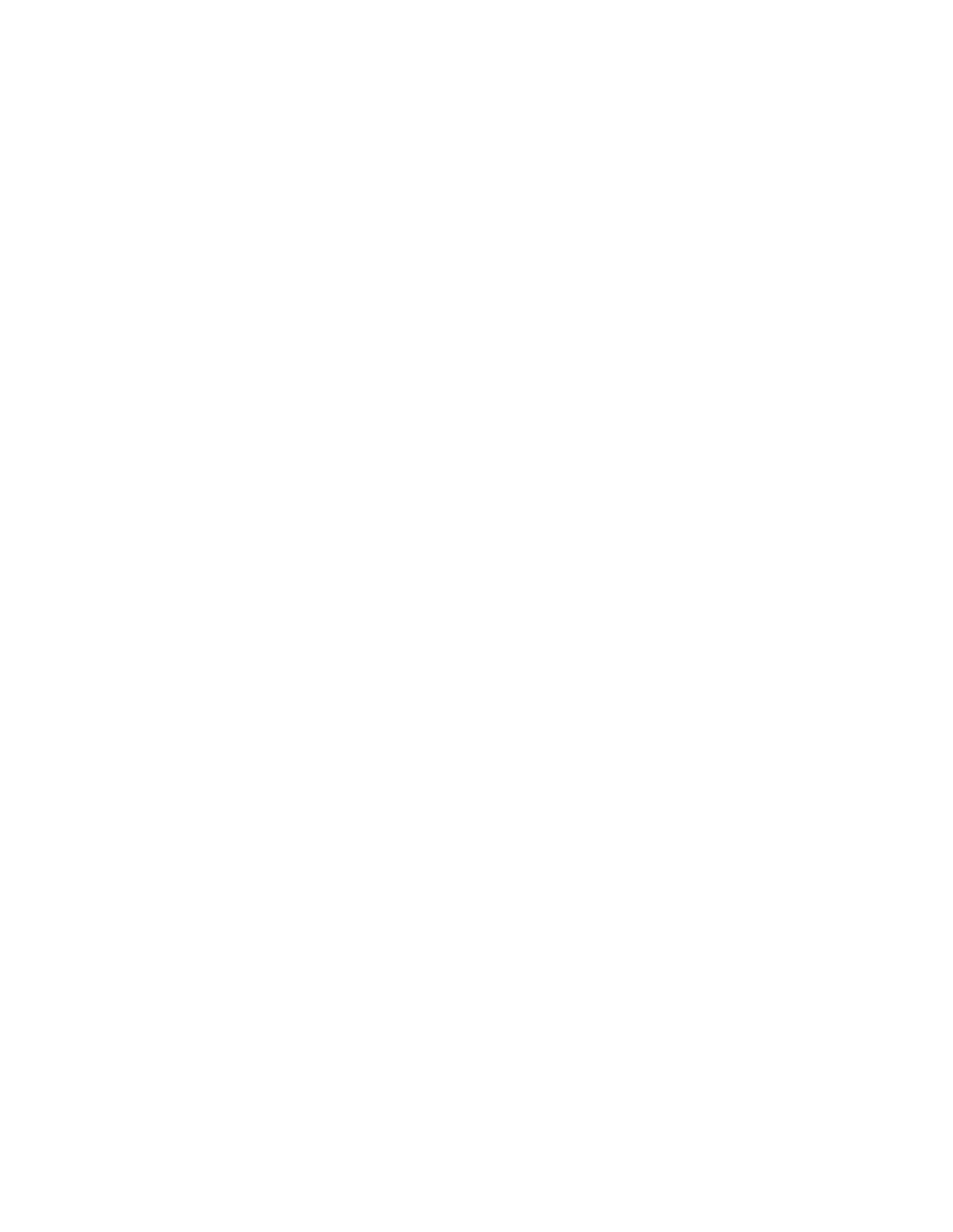#### Supervisor ARGOTSINGER offered the following Resolution and moved its adoption:

## RESOLUTION AUTHORIZING AND APPROVING A SETTLEMENT AGREEMENT TO AN ACTION RELATING TO THE OPIOID CRISIS

WHEREAS, there is pending the matter of County of Suffolk v. Purdue Pharma L.P., et al., under Index No, 400001/2017 in the Supreme Court, Suffolk County regarding the opioid addiction crisis, in which the County of Fulton is named plaintiff in the action (the "Action"); and

WHEREAS, the Action is against several defendants, including manufacturers of opioids, distributors of opioids and chain pharmacies; and

WHEREAS, the Action alleges several causes of action against defendants Johnson & Johnson, Janssen Pharmaceuticals, Inc., Ortho-McNeil-Janssen Pharmaceuticals, Inc. and Janssen Pharmaceutica, Inc. ("J & J") based on claims that J & J contributed to the opioid epidemic by falsely promoting prescription opioids it manufactured and sold and by falsely promoting the increased use of opioids directly and generally through various "front groups" and failing to implement measures to prevent diversion of prescription opioids in connection with distribution of its products, all of which contributed to a public health crisis in Fulton County; and

WHEREAS, J & J has offered to settle the County of Fulton's claims against it by paying the sum of between approximately \$115,143.21 (Worst Case Scenario Value) and \$268,718.38 (Best Case Scenario Value) over ten (10) years to be used for restitution and abatement and agreeing to not manufacture, sell or promote opioids; and

WHEREAS, the Department of Law has approved a settlement agreement and release ("Agreement") and the Agreement is attached hereto as Exhibit "A"; and

WHEREAS, it is in the best interest of the County of Fulton to resolve this matter with respect to J & J without further litigation and enter into the proposed Agreement as it shall settle all allegations against  $J \& J$  and avoid protracted litigation; now, therefore be it

RESOLVED, that the execution and delivery on behalf of and in the name of the County of Fulton by the County Executive, or his designee, of the proposed Agreement attached hereto as Exhibit "A" is hereby authorized, and the County Executive, or his designee, is hereby authorized, subject to County Attorney approval, and directed to execute the proposed Agreement in a form substantially similar thereto and execute such other documents as may be necessary and appropriate to effectuate the settlement with J & J; and, be it further